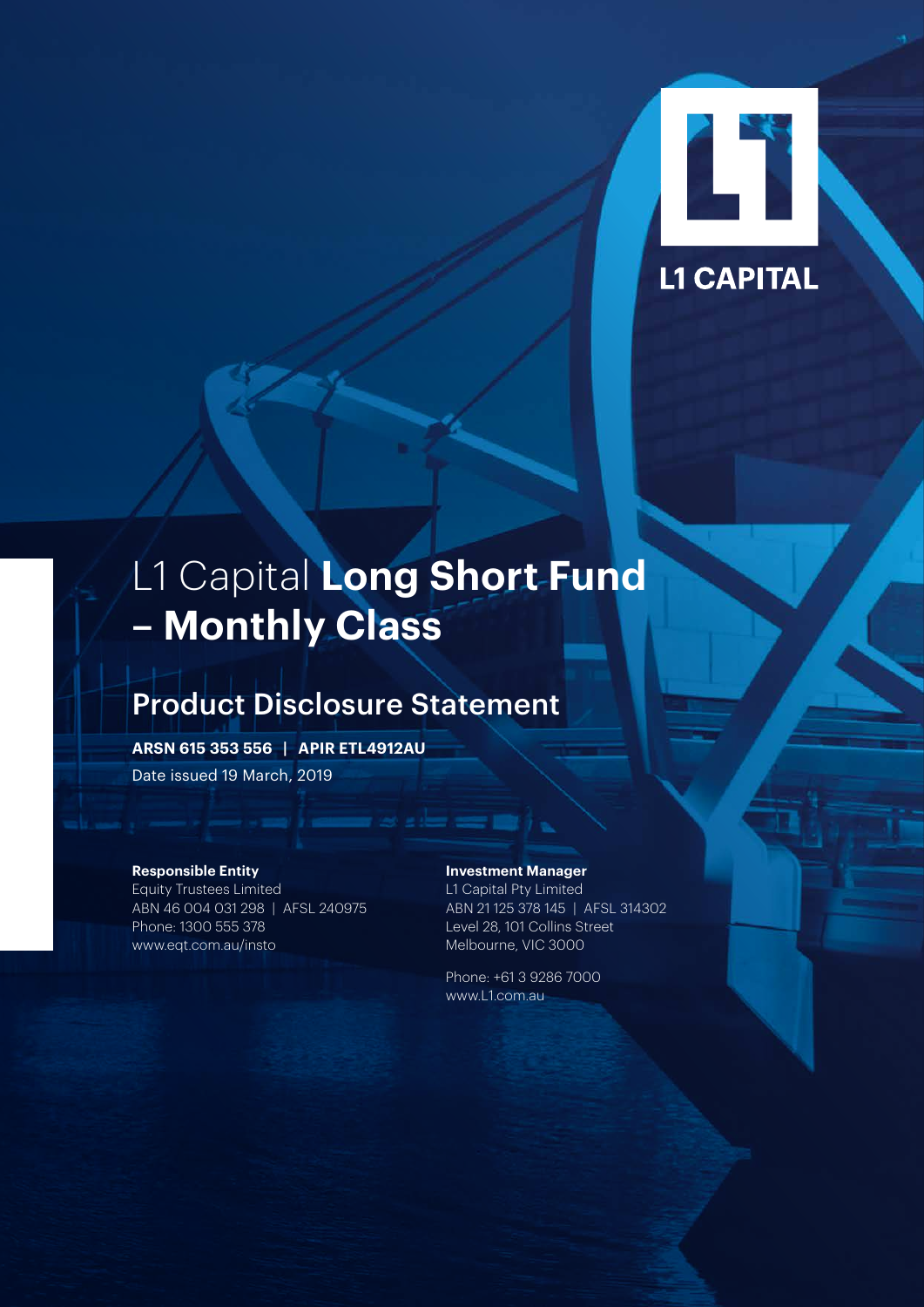#### **Important information**

This is the Product Disclosure Statement ("PDS") for Units in the L1 Capital Long Short Fund (ARSN 615 353 556) (the 'Fund') and was issued on 19th March 2019. This PDS has been prepared and issued by Equity Trustees Limited (ABN 46 004 031 298 AFSL 240975) in its capacity as the Responsible Entity of the Fund (referred to throughout this PDS as the "Responsible Entity", "Equity Trustees"", "us" or "we"). The Investment Manager of the Fund is L1 Capital Pty Ltd (ABN 21 125 378 145 AFSL 314302) and is referred to throughout this PDS as the 'Investment Manager' or 'L1 Capital'. The Administrator of the Fund is Mainstream Fund Services Pty Ltd (ACN 118 902 891) and is referred to throughout this PDS as 'Mainstream Fund Services' or 'the Administrator'.

The Responsible Entity has authorised the use of this PDS as disclosure to investors and prospective investors who invest directly in the Fund, as well as investors and prospective investors of an investor directed portfolio service, master trust, wrap account or an investor directed portfolio service-like scheme ("IDPS"). This PDS is available for use by persons applying for units through an IDPS ("Indirect Investors").

The operator of an IDPS is referred to in this PDS as the "IDPS Operator" and the disclosure document for an IDPS is referred to as the "IDPS Guide". If you invest through an IDPS, your rights and liabilities will be governed by the terms and conditions of the IDPS Guide. Indirect Investors should carefully read the IDPS Guide before investing in the Fund. Indirect Investors should note that they are directing the IDPS Operator to arrange for their money to be invested in the Fund on their behalf. Indirect Investors do not become unitholders in the Fund or have the rights of unitholders. The IDPS Operator becomes the unitholder in the Fund and acquires these rights. The IDPS Operator can exercise or decline to exercise the rights on an Indirect Investor's behalf according to the arrangement governing the IDPS. Indirect Investors should refer to their IDPS Guide for information relating to their rights and responsibilities as an Indirect Investor, including information on any fees and charges applicable to their investment. Information regarding how Indirect Investors can apply for units in the Fund (including an application form where applicable) will also be contained in the IDPS Guide. Equity Trustees accepts no responsibility for IDPS Operators or any failure by an IDPS Operator to provide Indirect Investors with a current version of this PDS as provided by Equity Trustees or to withdraw the PDS from circulation if required by Equity Trustees.

Please ask your adviser if you have any questions about investing in the Fund (either directly or indirectly through an IDPS).

Equity Trustees Limited (ABN 46 004 031 298) AFSL 240975 is the Responsible Entity for the **L1 Capital Long Short Fund**. This publication has been prepared to provide you with general information only. It is not intended to take the place of professional advice and you should not take action on specific issues in reliance on this information. Past performance should not be taken as an indicator of future performance. In preparing this information, we did not take into account the investment objectives, financial situation or particular

needs of any particular person. You should obtain a copy of the product disclosure statement before making a decision about whether to invest in this product. **Copies of the product disclosure statement can be obtained from your adviser or by calling +61 3 9286 7000.**

Equity Trustees, the Investment Manager, and each of their respective employees, associates, agents and officers do not guarantee the success, repayment of capital or any rate of return on income or capital or the investment performance of the Fund. Past performance is no indication of future performance. An investment in the Fund does not represent a deposit with or a liability of Equity Trustees, the Investment Manager, or any of their associates. An investment is subject to investment risk, including possible delays in repayment and loss of income or capital invested. Units in the Fund are offered and issued by the Responsible Entity on the terms and conditions described in this PDS. You should read this PDS in its entirety.

The offer made in this PDS is only available to persons receiving this PDS in Australia (electronically or otherwise). This PDS is not to be treated as an offer to sell, or a solicitation of an offer to buy, any units in any jurisdiction in which it is unlawful to make such an offer or solicitation or to any person to whom it is unlawful to make such an offer or solicitation. If you received this PDS electronically a paper copy will be provided free upon request during the life of this PDS. Please call L1 Capital on 03 9286 7000 for a copy.

The forward looking statements included in this PDS involve subjective judgment and analysis and are subject to significant uncertainties, risks and contingencies, many of which are outside the control of, and are unknown to, Equity Trustees, the Investment Manager and each of their respective officers, employees, agents and associates. Actual future events may vary materially from the forward looking statements and the assumptions on which those statements are based. Given these uncertainties, you are cautioned to not place undue reliance on such forward looking statements.

In particular, in considering whether to invest in the Fund, you should consider the risk factors that could affect the financial performance of the Fund. The key risk factors affecting the Fund are summarised in section 6.

Unless otherwise stated, all fees quoted in the PDS are inclusive of Goods and Services Tax ('GST') after allowing for an estimate for Reduced Input Tax Credits ('RITCs'), and all amounts are in Australian dollars.

Information in this PDS that is not materially adverse is subject to change from time to time. We may update this information. You can obtain any updated information:

- ■ by calling L1 Capital on +61 3 9286 7000; or
- ■ by visiting L1 Capital website at [www.L1.com.au](http://www.L1.com.au)

A paper copy of the updated information will be provided free of charge on request.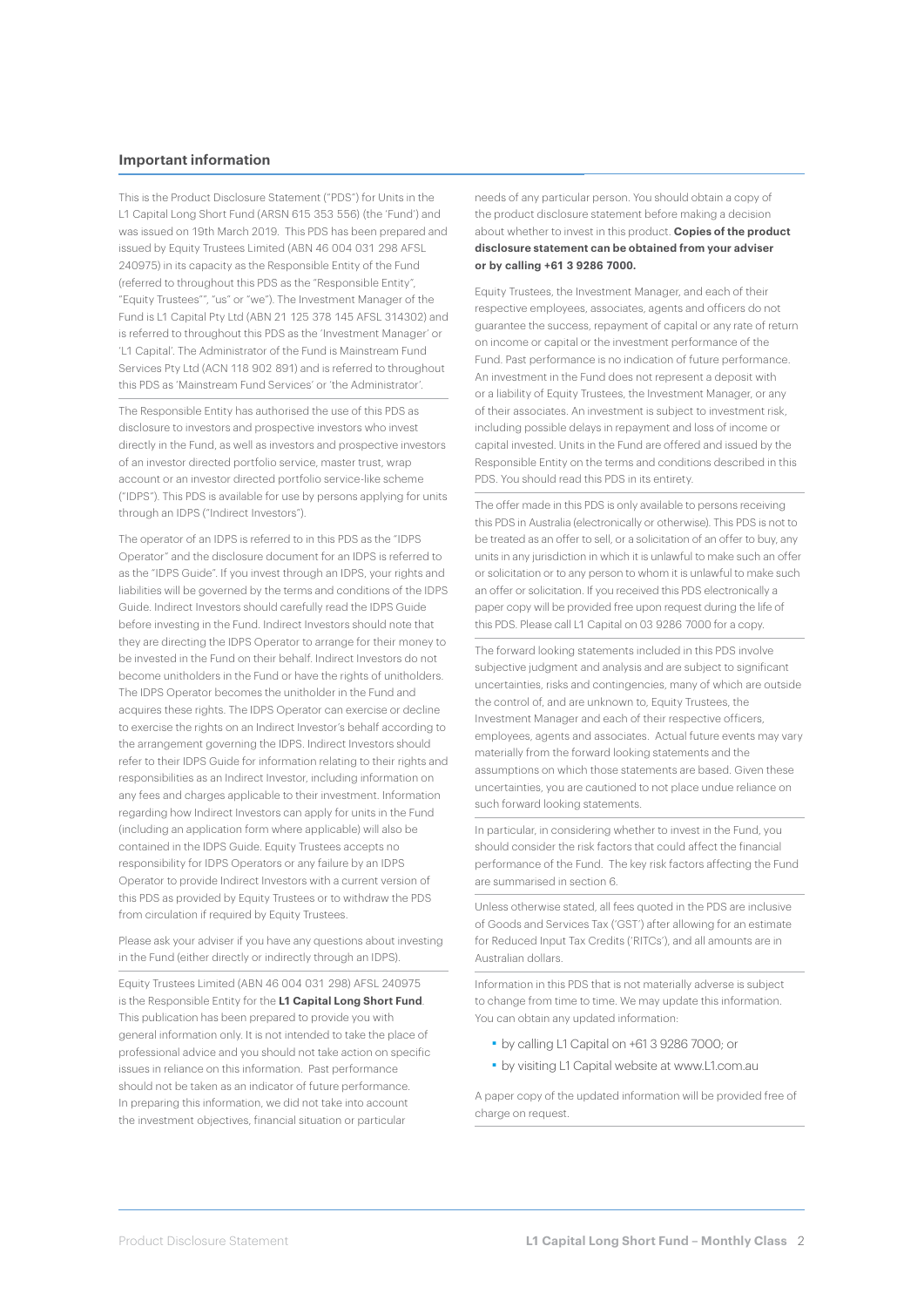# **Contents**

|                        | 01 Fund at a glance                 | 4  |
|------------------------|-------------------------------------|----|
|                        | 02 ASIC Benchmarks                  | 6  |
|                        | 03 Disclosure principles            | 7  |
|                        | 04 Who is managing the Fund?        | 10 |
|                        | 05 How the Fund invests             | 13 |
|                        | 06 Managing risk                    | 19 |
|                        | 07 Investing and withdrawing        | 22 |
|                        | 08 Keeping track of your investment | 27 |
|                        | 09 Fees and other costs             | 29 |
|                        | 10 Taxation                         | 35 |
|                        | 11 Other important information      | 39 |
|                        | Glossary of important terms         | 44 |
| Application form<br>46 |                                     |    |

ABN 21 125 378 145 | AFSL 314 302

Level 28, 101 Collins Street Melbourne Victoria 3000 Australia

**Phone** +61 3 9286 7000 **Fax** +61 3 9286 7099 **Web** [L1.com.au](http://www.L1.com.au)

#### **Administrator**

Mainstream Fund Services Pty Ltd ACN 118 902 891 GPO Box 4968 Sydney NSW 2001

**Phone** 1300 133 451 **Fax** +61 2 8244 1916 **Web** [www.mainstreamgroup.com](http://www.mainstreamgroup.com)

#### **Custodians**

Credit Suisse Securities (Europe) Limited One Cabot Square, London E14 4QJ

Morgan Stanley & Co. International plc 25 Cabot Square, Canary Wharf, London E14 4QA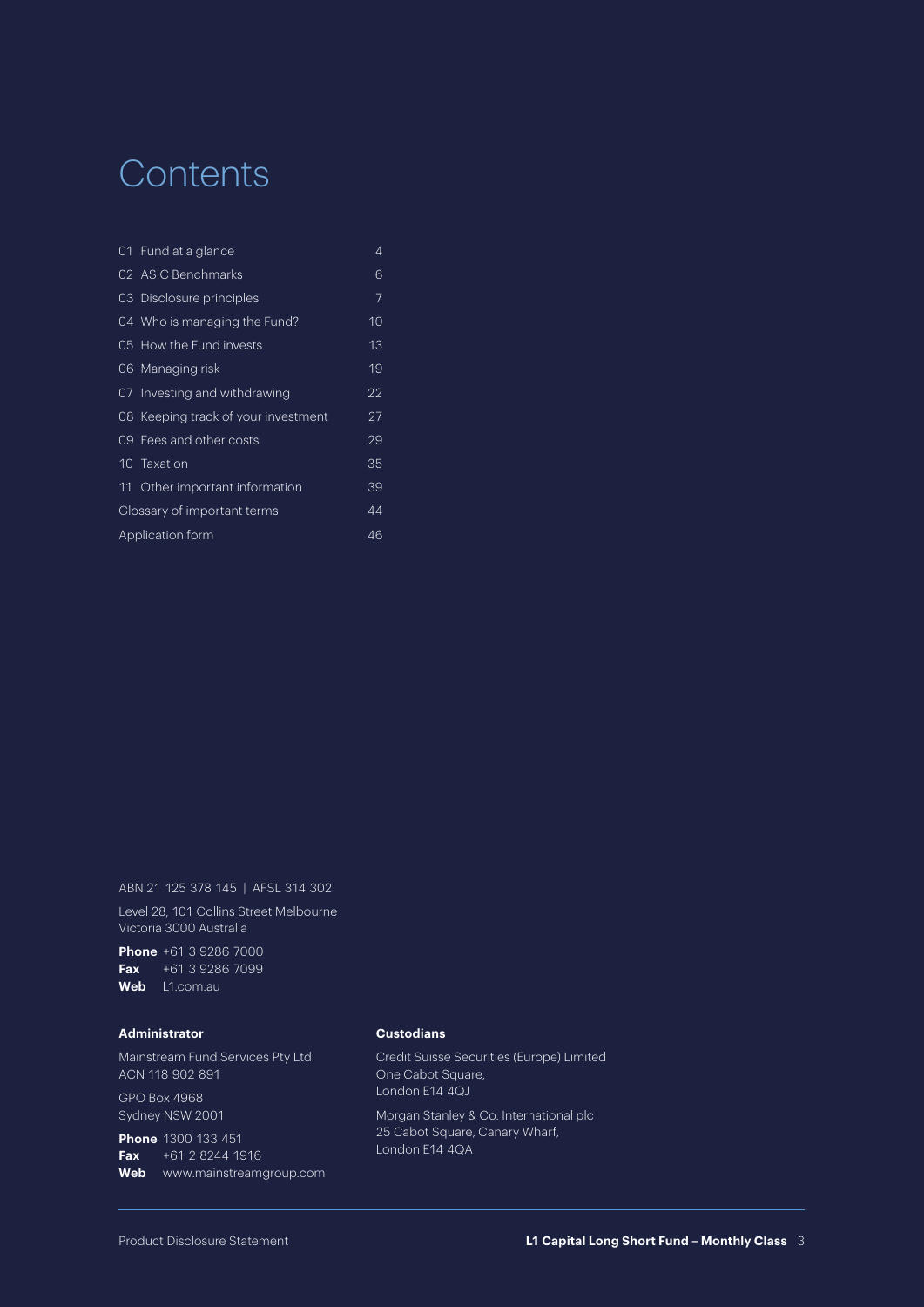# **01** Fund at a glance

|                                                                       | Summary                                                                                                                                                                                                                                                          | For further information |
|-----------------------------------------------------------------------|------------------------------------------------------------------------------------------------------------------------------------------------------------------------------------------------------------------------------------------------------------------|-------------------------|
| Name of the Fund                                                      | L1 Capital Long Short Fund                                                                                                                                                                                                                                       | <b>Section 5</b>        |
| <b>ARSN</b>                                                           | 615 353 556                                                                                                                                                                                                                                                      | <b>Section 5</b>        |
| <b>APIR</b>                                                           | <b>ETL4912AU</b>                                                                                                                                                                                                                                                 | <b>Section 5</b>        |
| Investment objective                                                  | The objective of the Fund is to achieve strong, positive,<br>risk-adjusted returns over the long term (in AUD terms)                                                                                                                                             | <b>Section 5</b>        |
| Investment strategy<br>and investments held                           | To conduct bottom up company research to identify<br>mispriced securities. The Fund may hold long or short<br>stock positions (or derivatives) to profit from this<br>mispricing. Securities will be listed (or expected to list)<br>on a global stock exchange. | <b>Section 5</b>        |
| Return objective                                                      | 10% return net of fees and expenses p.a. over the<br>long term <sup>1</sup>                                                                                                                                                                                      | <b>Section 5</b>        |
| The type(s) of investor(s) for<br>whom the Fund would be<br>suitable. | An investor looking to achieve positive returns from<br>equities, regardless of market conditions                                                                                                                                                                | <b>Section 5</b>        |
| Recommended investment<br>time-frame                                  | At least 5 years                                                                                                                                                                                                                                                 | <b>Section 5</b>        |
| Minimum initial investment                                            | \$500,000                                                                                                                                                                                                                                                        | <b>Section 7</b>        |
| Minimum<br>additional investment                                      | \$100,000                                                                                                                                                                                                                                                        | <b>Section 7</b>        |
| Minimum<br>withdrawal amount                                          | \$100,000                                                                                                                                                                                                                                                        | <b>Section 7</b>        |
| Minimum balance                                                       | \$500,000                                                                                                                                                                                                                                                        | <b>Section 7</b>        |

*1 This is a target return only and is not guaranteed.*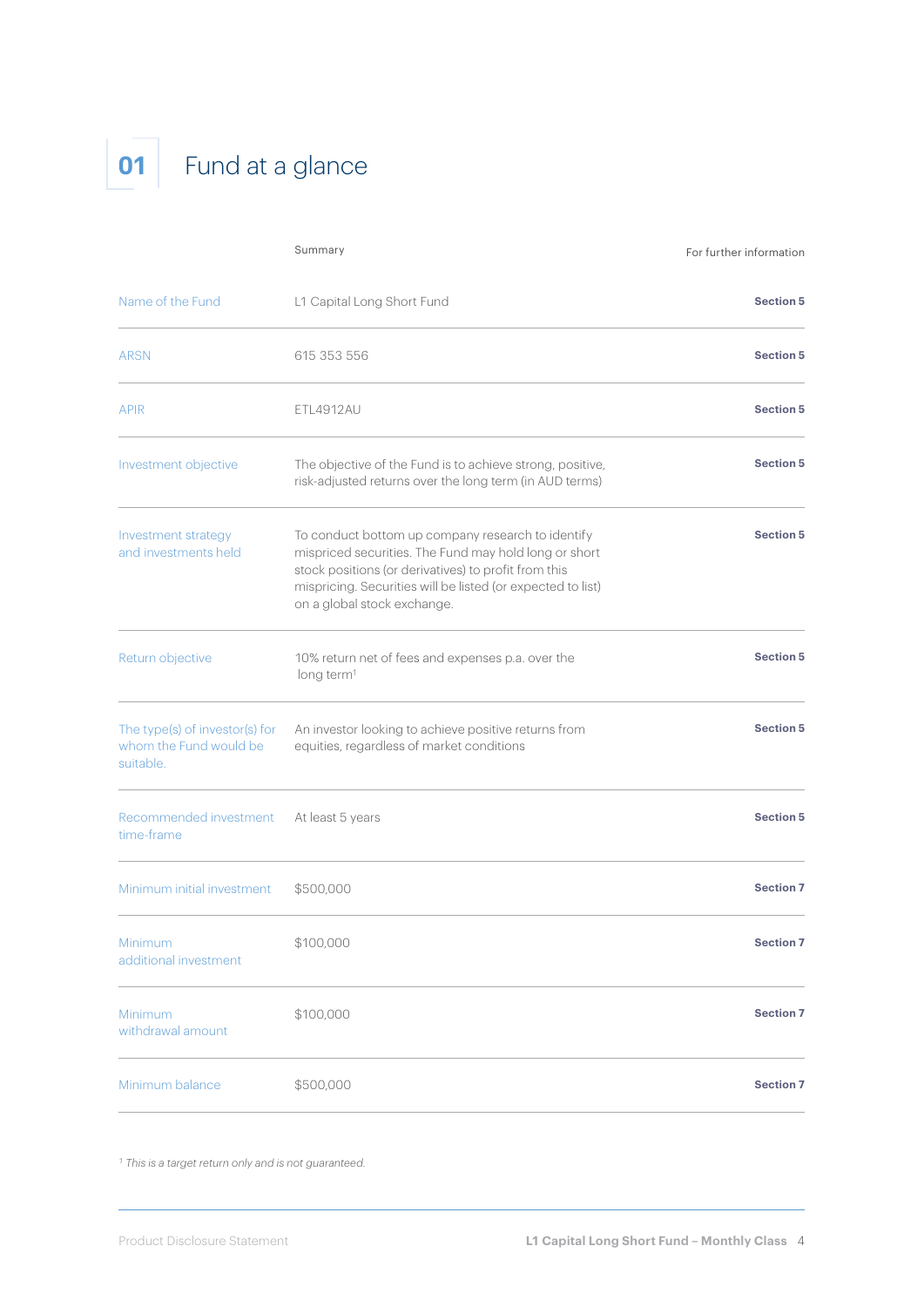# **01** Fund at a glance (cont'd)

|                                                                                                                                                                                                                                                                                                                                         | Summary                                                                                                                                                                                                                              | For further information |
|-----------------------------------------------------------------------------------------------------------------------------------------------------------------------------------------------------------------------------------------------------------------------------------------------------------------------------------------|--------------------------------------------------------------------------------------------------------------------------------------------------------------------------------------------------------------------------------------|-------------------------|
| Cut off time<br>for applications                                                                                                                                                                                                                                                                                                        | 2:00pm (Australian Eastern Standard Time) on the last Business Day<br>of the month for receipt of that month's unit price                                                                                                            | <b>Section 7</b>        |
| Cut off time<br>for withdrawals                                                                                                                                                                                                                                                                                                         | 2:00pm (Australian Eastern Standard Time) on the 10th Business Day<br>prior to the end of the month for receipt of that month's unit price                                                                                           | <b>Section 7</b>        |
| Valuation of the<br>Fund's assets                                                                                                                                                                                                                                                                                                       | The Fund's assets are normally valued daily                                                                                                                                                                                          | <b>Section 7</b>        |
| Applications                                                                                                                                                                                                                                                                                                                            | Accepted monthly                                                                                                                                                                                                                     | <b>Section 7</b>        |
| <b>Withdrawals</b>                                                                                                                                                                                                                                                                                                                      | Withdrawal requests are generally paid within 10 Business Days<br>of the end of the month although a longer period of time is<br>permitted under the Constitution                                                                    | <b>Section 7</b>        |
| Income distribution                                                                                                                                                                                                                                                                                                                     | Determined semi-annually at the end of June and at the end of<br>December and normally paid to investors within 21 days of the<br>period end.                                                                                        | <b>Section 7</b>        |
|                                                                                                                                                                                                                                                                                                                                         | You may elect to have your distribution reinvested or directly<br>credited to an account in your name held at a branch of an<br>Australian domiciled bank.                                                                           |                         |
| Management costs                                                                                                                                                                                                                                                                                                                        | 1.28% p.a. of the NAV (including GST less RITCs) plus<br>performance fee                                                                                                                                                             | <b>Section 9</b>        |
| Performance fee                                                                                                                                                                                                                                                                                                                         | 20.5% p.a. of any increase in the NAV (after the payment of the<br>management fee and expenses) subject to the high-water mark,<br>accrued monthly, payable semi-annually and upon withdrawal of<br>units (including GST less RITCs) | <b>Section 9</b>        |
| <b>Buy/sell spread</b>                                                                                                                                                                                                                                                                                                                  | $0.25\%$ / 0.25%                                                                                                                                                                                                                     | <b>Section 9</b>        |
| Series & Roll Up<br>Units in the Fund will be issued in series as the high watermark for<br>Units will vary by the issue price for the Unit. The Responsible Entity<br>may also undertake a roll up of series of Units into one series where<br>those series have all been subject to payment of a performance fee<br>on the same date. |                                                                                                                                                                                                                                      |                         |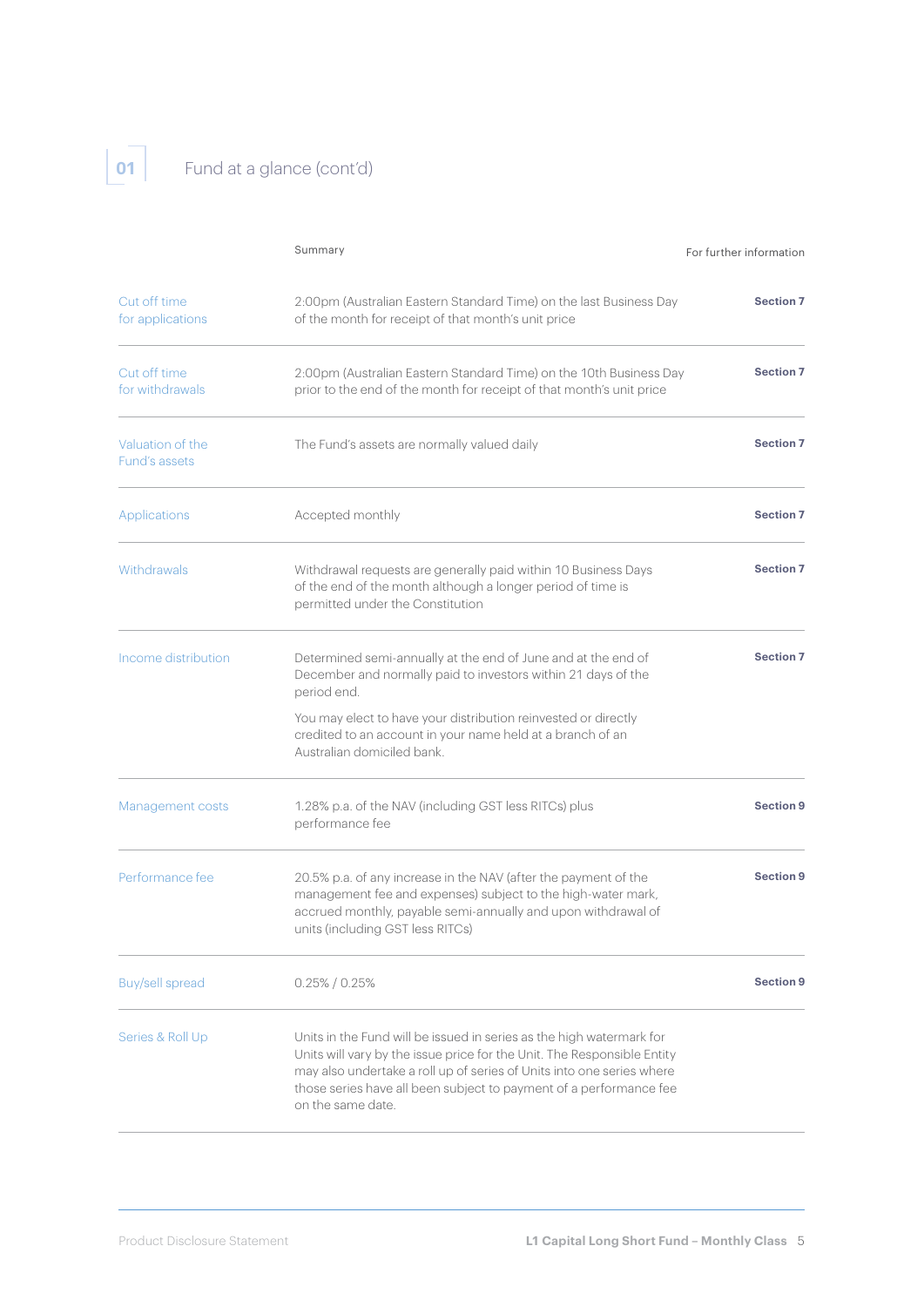#### **02** ASIC Benchmarks

The information summarised in the table in section 2 of this PDS and explained in detail in the identified section references address key areas as required by ASIC Regulatory Guide 240 applicable to hedge funds and is intended to assist you with analysing an investment in the Fund. You should read this information together with the detailed explanation of various benchmarks and disclosure principles in this PDS. ASIC requires all hedge funds to address disclosure benchmarks 1 and 2 below.

| Description                                                                                                                                                                                             | Is the<br>benchmark<br>satisfied? | Summary                                                                                                                                                                                                                                                                                                                                                 | For further information                                                          |
|---------------------------------------------------------------------------------------------------------------------------------------------------------------------------------------------------------|-----------------------------------|---------------------------------------------------------------------------------------------------------------------------------------------------------------------------------------------------------------------------------------------------------------------------------------------------------------------------------------------------------|----------------------------------------------------------------------------------|
| <b>BENCHMARK 1 - VALUATION OF ASSETS</b>                                                                                                                                                                |                                   |                                                                                                                                                                                                                                                                                                                                                         |                                                                                  |
| This benchmark<br>addresses whether<br>valuations of the Fund's<br>non-exchange traded<br>assets are provided<br>by an independent<br>administrator or an<br>independent valuation<br>service provider. | Yes                               | Equity Trustees has appointed an<br>independent administrator, Mainstream<br>Fund Services, to provide administration<br>services for the Fund, including<br>valuation services<br>The Fund satisfies Benchmark 1 by<br>having its non-exchange traded<br>assets independently valued by the<br>Administrator in accordance with its<br>pricing policy. | Please refer to page 16 for<br>further information on<br>the valuation of assets |
| <b>BENCHMARK 2 - PERIODIC REPORTING</b>                                                                                                                                                                 |                                   |                                                                                                                                                                                                                                                                                                                                                         |                                                                                  |
| This benchmark<br>addresses whether<br>the Responsible Entity<br>will provide periodic<br>disclosure of certain key<br>information on an annual<br>and monthly basis.                                   | Yes                               | The Responsible Entity will provide<br>periodic disclosure of certain key<br>information on an annual and<br>monthly basis.                                                                                                                                                                                                                             | Please refer to page 28<br>for further information on<br>periodic reporting      |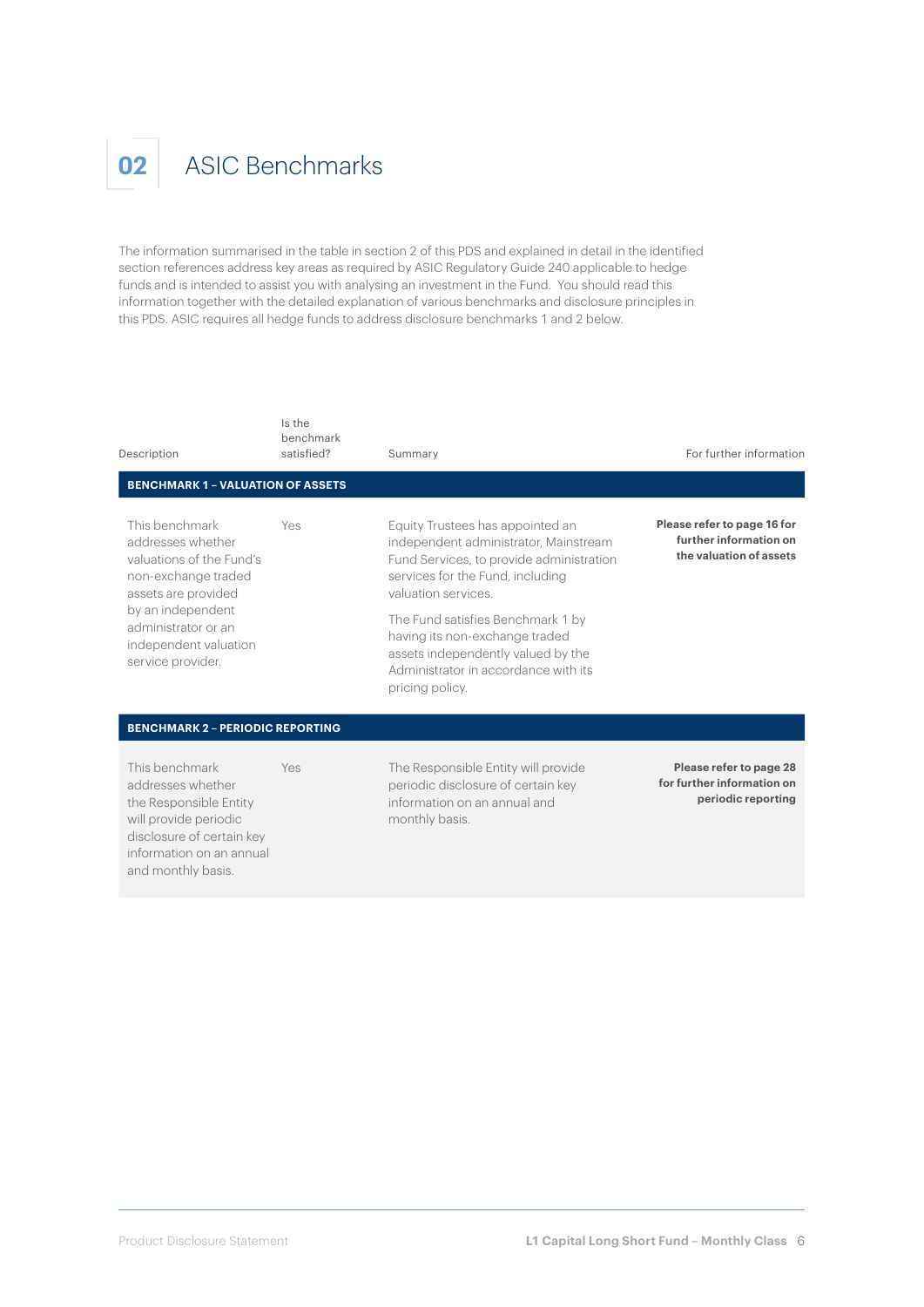

Summary Section and Section of the Section of the Section of the Section of the Section of the Section of the Section

#### (for further information)

#### **3.1 Investment strategy Sections 5,6** and **Sections 5,6** and **Sections 5,6** and **Sections 5,6**

To conduct bottom up company research to identify mispriced securities. The Fund may hold long or short stock positions (or equity derivatives) to profit from this mispricing. Securities will be listed (or expected to list) on a global stock exchange.

The specific risks of investing in the Fund are described in Section 6.

#### **3.2 Investment Manager Section 4** Section 4

Equity Trustees Limited, as Responsible Entity of the Fund, has appointed L1 Capital Pty Ltd as the Investment Manager of the Fund exclusively to invest, promote and manage the investments of the Fund.

L1 Capital is a global investment manager with offices in Melbourne, New York and London. The business was established in 2007 is 100% owned by its senior staff, led by founders Raphael Lamm & Mark Landau. The team is committed to offering clients best of breed investment products. L1 Capital manages money for a range of clients including large superannuation funds, insurance companies, sovereign wealth funds, private banks, financial planning groups, asset consultants, family offices, high net worth individuals and retail investors. L1 Capital uses a fundamental, bottom-up research process to identify investments with the potential to provide attractive risk-adjusted returns. The L1 Capital investment approach is largely style-neutral with modest value and contrarian characteristics.

L1 Capital's flagship Australian Equities Fund has established an outstanding track record of more than 5% outperformance p.a. above the S&P/ASX200 Accumulation Index (10 years – net of fees and expenses).

In September 2014, L1 Capital launched this L1 Capital Long Short Fund. This fund has been able to exploit a broader set of the team's investment insights to deliver positive absolute returns to clients, while providing capital preservation in down markets. The Long Short Fund has delivered outstanding risk-adjusted returns to investors and was ranked the best performing hedge fund globally in 2015 (HSBC Survey). However, past performance is not a reliable indicator of future performance.

Performance data is current as at June 30th 2018.

See Section 4 in relation to the expertise of the Investment Manager.

Under the Investment Management Agreement between the Investment Manager and Equity Trustees, Equity Trustees can terminate the Investment Manager's appointment:

- where the Investment Manager goes into administration, receivership or liquidation;
- ■ where the Investment Manager materially breaches the agreement and fails to rectify such breach within 10 Business Days of receiving written notice from Equity Trustees;
- ■ where the Investment Manager ceases to carry on its business as an investment manager; and
- where the law requires the agreement to terminate.

In the event that Equity Trustees terminates the Investment Manager following one of these events, the Investment Manager's appointment would cease upon any termination date specified in the notice, and the Investment Manager would be entitled to receive fees in accordance with the agreement until the effective date of termination. Equity Trustees is of the view that the agreement does not contain any terms that are unusual or materially onerous (from an investor's perspective).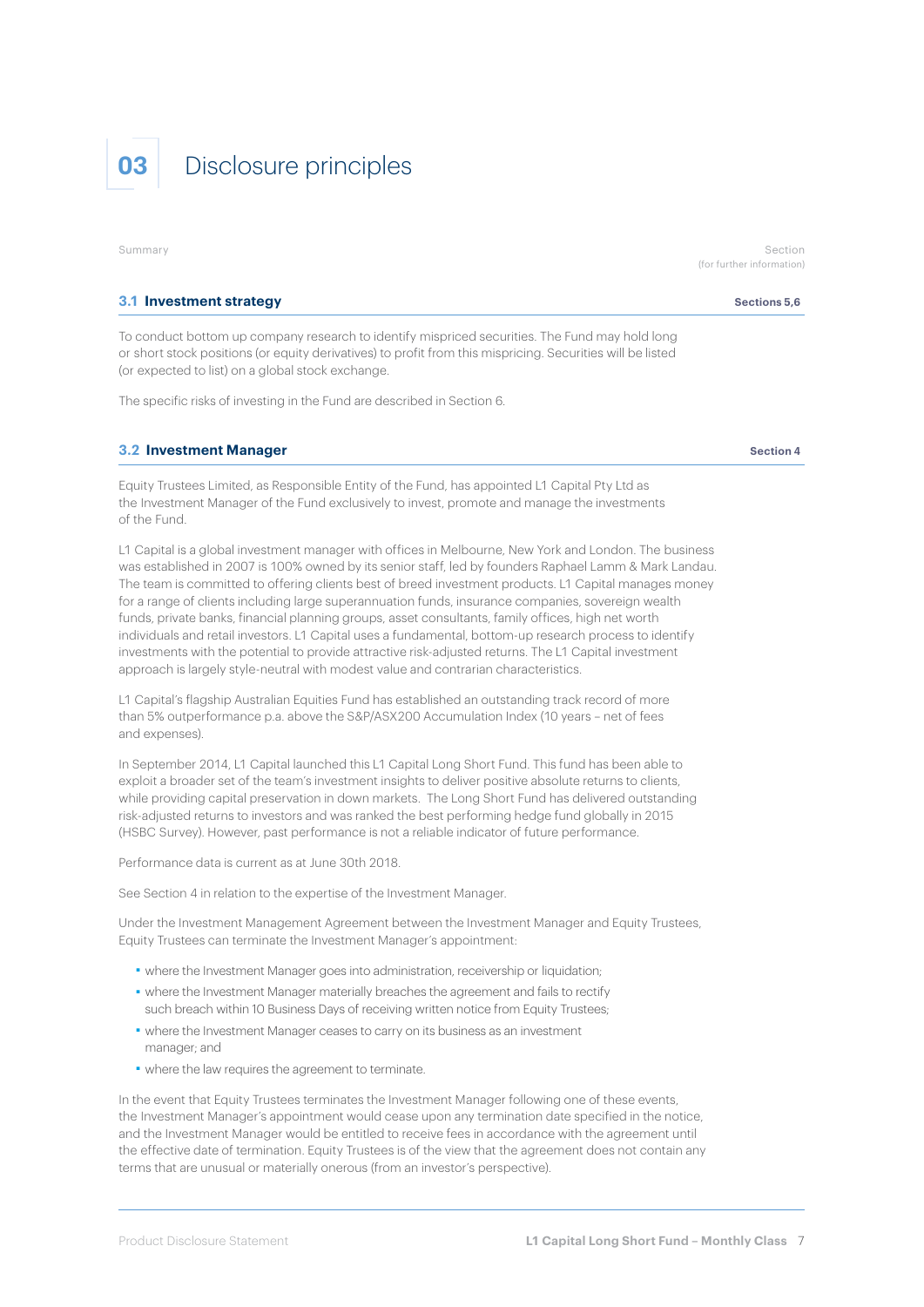**03** Disclosure principles *(cont'd)*

#### **3.3 Fund structure** Sections 5.3

The Fund is an Australian unit trust registered under the Corporations Act as a managed investment scheme.

The Responsible Entity of the Fund is Equity Trustees Limited. Equity Trustees Limited may appoint service providers to assist in the ongoing operation, management and administration of the Fund.

The key service providers to the Fund are:

- ■ L1 Capital Pty Ltd, the investment manager of the Fund;
- Mainstream Fund Services Pty Limited, the administrator of the assets of the Fund;
- ■ Credit Suisse PB & Morgan Stanley PB, the custodian of the assets of the Fund and Prime Broker of the Fund.

See Section 5.3 for further information on other key service providers, Equity Trustees' role in monitoring the performance of service providers and a diagram of the flow of funds through the Fund.

#### **3.4 Valuation, location and custody of assets Sections 5.2 & 5.4** Sections 5.2 & 5.4

Mainstream Fund Services Pty Limited is the administrator of the Fund. The Administrator is responsible for calculating the Fund's net asset value.

Credit Suisse Securities (Europe) Limited ("Credit Suisse PB") & Morgan Stanley & Co. International plc ("Morgan Stanley PB") are the Custodians of the Fund assets. See section 5.4 for further information on the custodial arrangements and the geographical location of the Fund's assets.

#### **3.5 Liquidity Section 5.5**

The Fund invests predominantly in liquid assets.

The Responsible Entity and the Investment Manager expect that the Fund will be able to realise at least 80% of its assets, at the value ascribed to those assets in calculating the Fund's net asset value, within 10 days.

#### **3.6 Leverage Sections 5.6 & 5.7**

Maximum Net Exposure: 1.5X

Maximum Gross Exposure: 3X

L1 Capital is permitted to borrow on behalf of the Fund. There will be a Maximum Net Exposure: 1.5X and a Maximum Gross Exposure: 3X. The Fund may also borrow by short selling securities. L1 Capital with the agreement of the Responsible Entity may change the limits above by providing investors with 30 days' prior notice.

Summary Section and Section of the Section of the Section of the Section of the Section of the Section of the Section (for further information)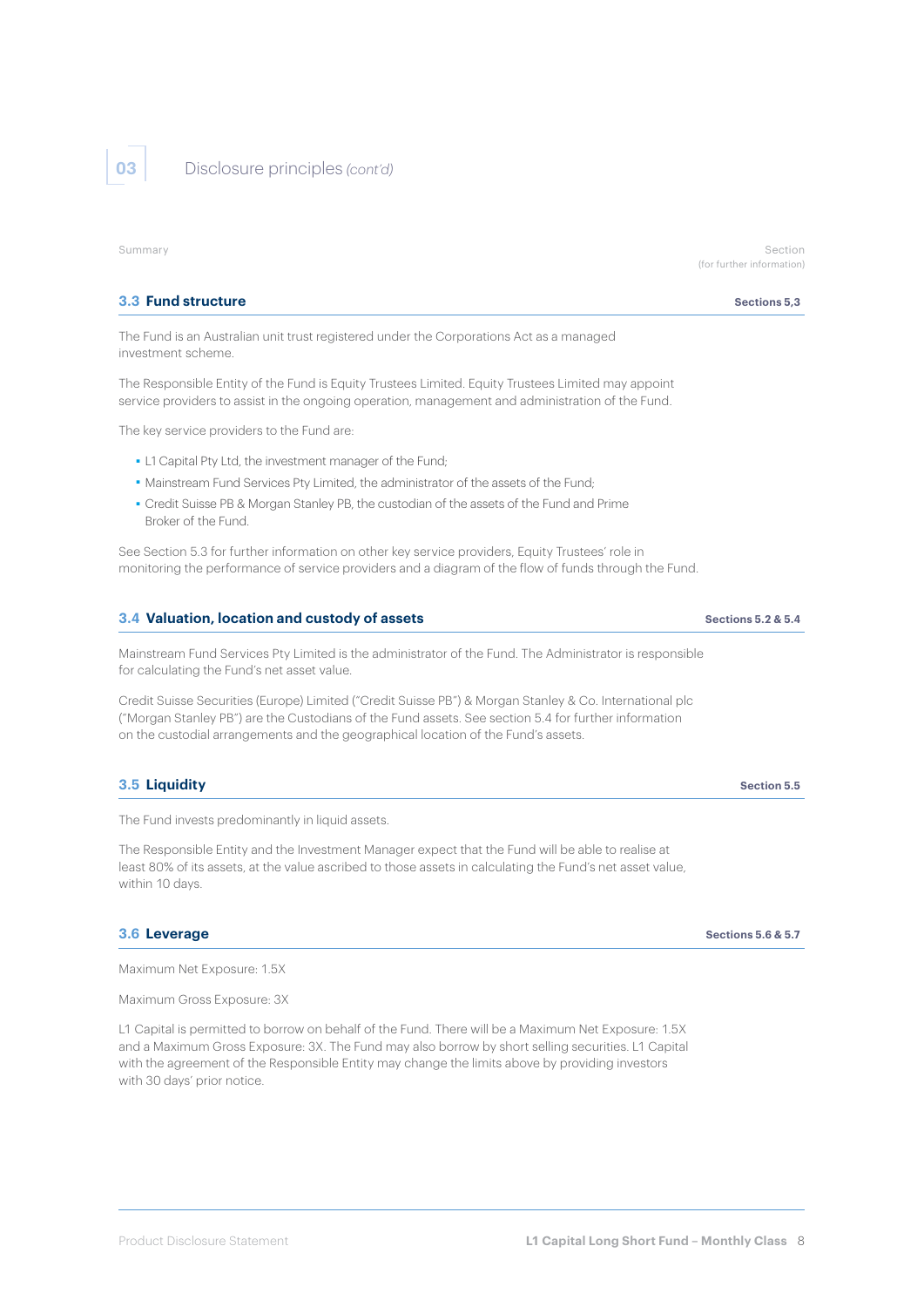**03** Disclosure principles *(cont'd)*

| Summary                                                                                                                                                                                                                                                                                                                                                                                                                                                                                | Section<br>(for further information) |
|----------------------------------------------------------------------------------------------------------------------------------------------------------------------------------------------------------------------------------------------------------------------------------------------------------------------------------------------------------------------------------------------------------------------------------------------------------------------------------------|--------------------------------------|
| <b>3.7 Derivatives</b>                                                                                                                                                                                                                                                                                                                                                                                                                                                                 | Section 5.8                          |
| Derivatives are investments whose value is derived from other assets, such as shares, and may be used<br>as part of the portfolio management process. Futures contracts and options are examples of derivatives.                                                                                                                                                                                                                                                                       |                                      |
| The Fund may use derivatives to reduce risk by using it as a hedge against adverse movements in a<br>particular market and/or in the underlying asset. The Fund may also use derivatives to gain exposure to<br>assets and markets. While derivatives offer the opportunity for significantly higher gains from a smaller<br>investment (because of the effective exposure obtained) they can also produce significantly higher<br>losses, sometimes in excess of the amount invested. |                                      |
| The Fund will invest in derivatives, such as options, futures and swaps and equivalent cash settled<br>instruments, for hedging and non-hedging purposes.                                                                                                                                                                                                                                                                                                                              |                                      |
| 3.8 Short selling                                                                                                                                                                                                                                                                                                                                                                                                                                                                      | Section 5.7                          |
| Short selling is the practice of selling securities that have been borrowed in the expectation that they<br>will be bought back from the market and returned to the lender at a price lower than the sale price.                                                                                                                                                                                                                                                                       |                                      |

Short selling is used by an investment manager when it expects that the price of the security will fall. L1 Capital will borrow securities from a securities lender with the intention of buying back the securities from the market and returning them to the lender. If the price of the security falls in value, the Fund will make a profit because it buys the security back from the market for less than it was sold. This can be contrasted with 'long positions' where the Fund makes a profit from any increase in the price of a security. Short selling involves a higher level of risk than buying a security.

The Fund may short any assets or other securities referred to in its investment strategy.

#### **3.9 Withdrawals Section 7** Section 7

Monthly.

Withdrawal requests must be received by 2pm on the 10th Business Day prior to the end of the month in order to receive that month's unit price.

See Section 7 for more information on making a withdrawal.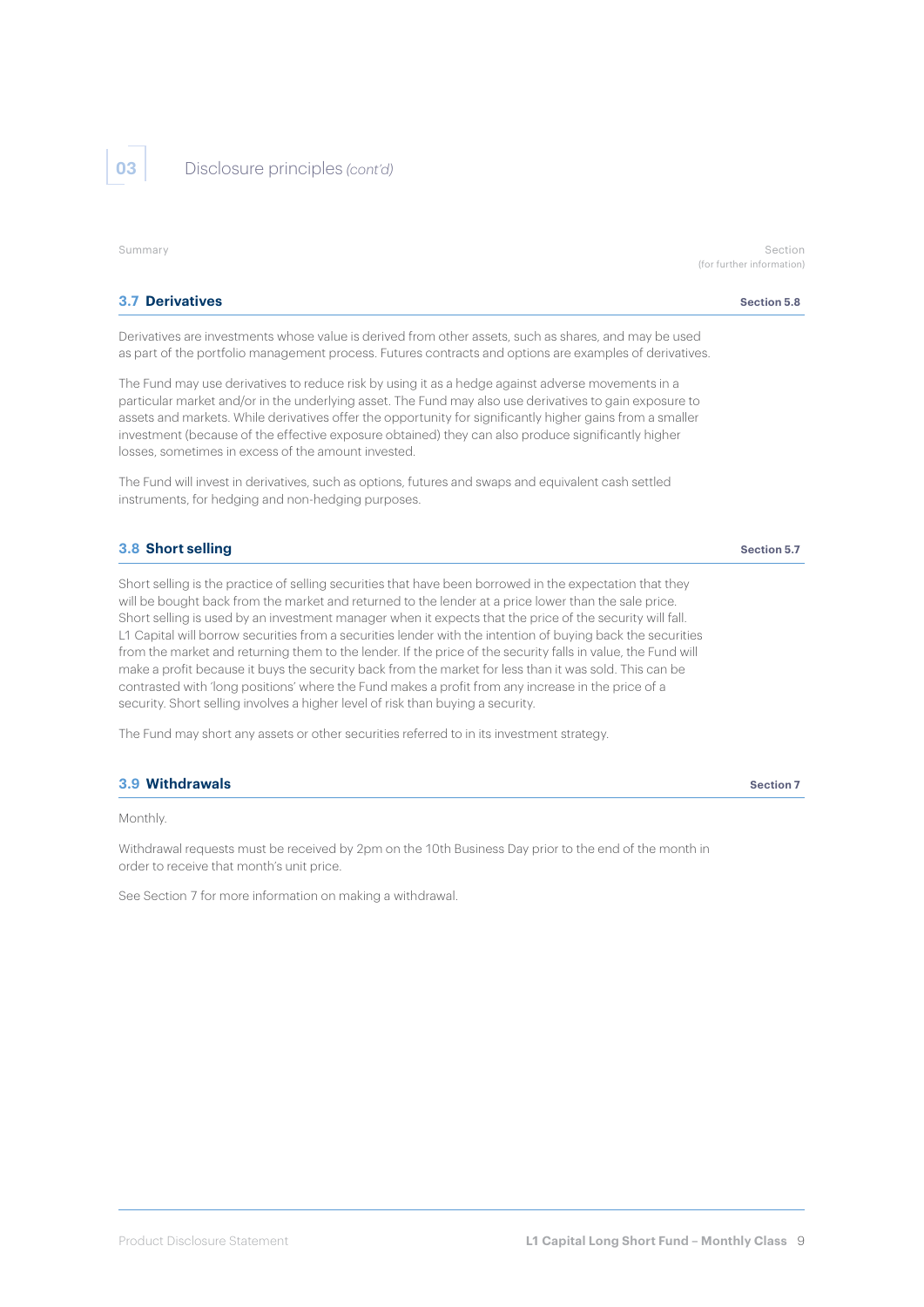## **04** Who is managing the Fund?

#### **4.1 About the Responsible Entity**

#### Equity Trustees Limited

Equity Trustees Limited is a wholly owned subsidiary of Equity Holdings Limited ("Equity Trustees"). Equity Trustees is a publicly listed company on the Australian Securities Exchange.

Established as a trustee and executorial service provider by a special Act of the Victorian Parliament in 1888, Equity Trustees today is a dynamic financial services institution which will continue to grow the breadth and quality of the products and services on offer.

Specialist services of Equity Trustees include the provision of estate management services, trustee services, financial and taxation advice, personal investment advice – including superannuation – and responsible entity services for external fund managers.

Equity Trustees also assists not-for-profit and charitable organisations with their services and financial product needs and offers philanthropy advice to families and individuals seeking to establish charitable trusts.

Equity Trustees is committed to acting in the best interests of its clients via wealth management solutions over a range of asset classes carrying different risk profiles.

Equity Trustees Limited's responsibilities and obligations, as the Responsible Entity of the Fund, are governed by the Constitution as well as by the Corporations Act and general trust law.

Equity Trustees Limited has appointed L1 Capital Pty Ltd as the Investment Manager of the Fund under an investment management agreement.

#### **4.2 About the Investment Manager**

#### Who is the Investment Manager?

#### **L1 Capital Pty Ltd**

The key individuals involved in managing the Fund are listed below. There have been no adverse regulatory findings against these individuals. Each of the listed investment professionals devotes the majority of their time on the investment strategy and other similar strategies.



#### **Raphael Lamm**

*B.Law (Hons), B. Com (Hons) (Fin Hons – 1st class) Joint Managing Director & Chief Investment Officer*

Raphael is a co-founder of L1 Capital and has been the Joint Managing Director & Chief Investment Officer since the firm was founded in 2007. Since establishing L1 Capital, Raphael has jointly headed up two of Australia's best performing funds – The L1 Capital Australian Equities Fund and L1 Capital Long Short Fund. Both of these funds have delivered exceptional returns versus their benchmarks and peers since inception.

Prior to L1 Capital, Raphael spent more than five years at Cooper Investors. During that period, Raphael was a portfolio manager of the flagship Cooper Investors Australian Equities Fund.

Raphael holds a double degree in Law and Commerce from Monash University, with Honours in Law and First Class Honours in Finance.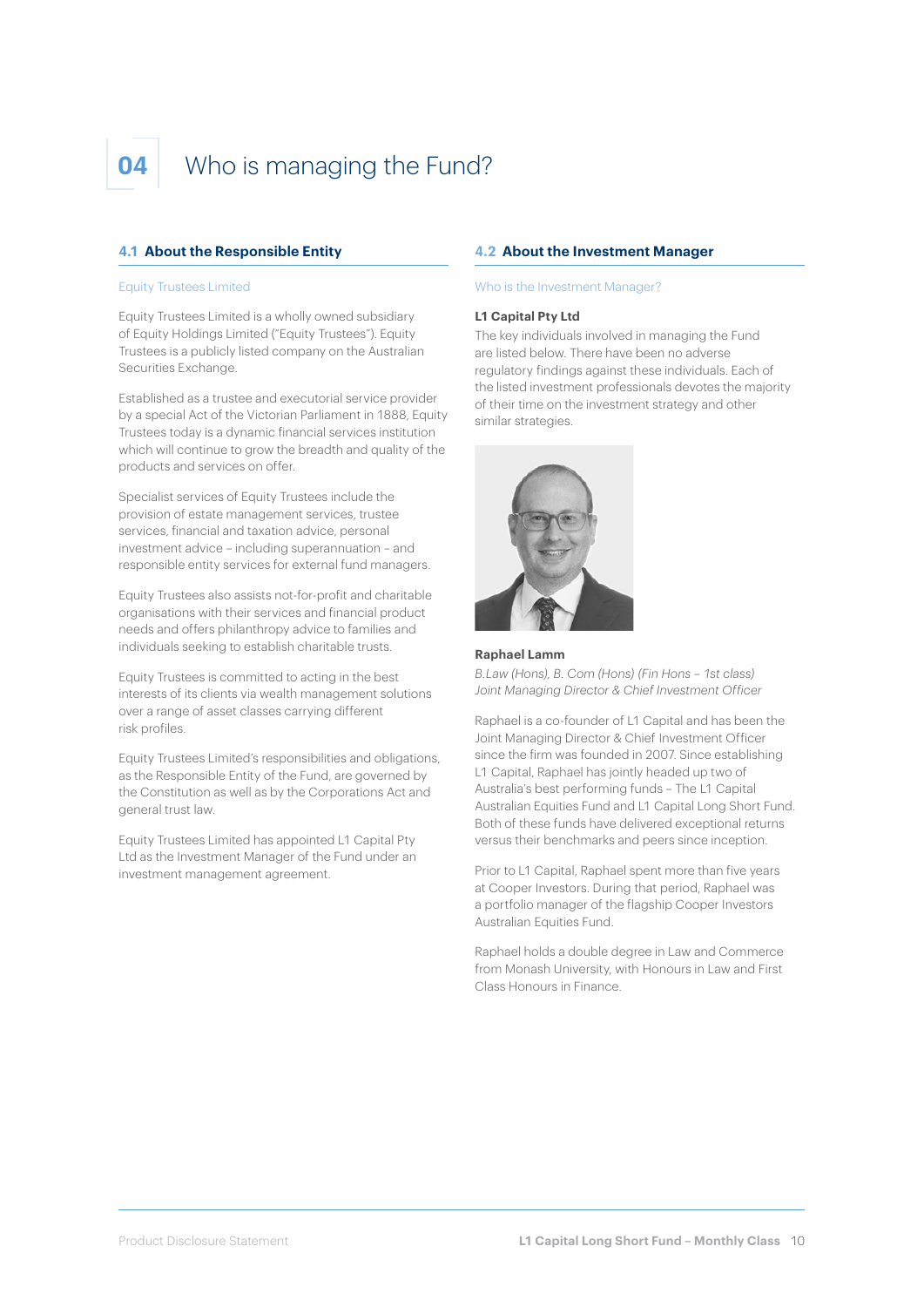#### **04** Who is managing the fund? *(cont'd)*



**Mark Landau**  *B.Com, B.Ec, CFA, SA Fin Joint Managing Director & Chief Investment Officer*

Mark is a co-founder of L1 Capital and has been the Joint Managing Director & Chief Investment Officer since the firm was founded in 2007. Since establishing L1 Capital, Mark has jointly headed up two of Australia's best performing funds – The L1 Capital Australian Equities Fund and L1 Capital Long Short Fund. Both of these funds have delivered exceptional returns versus their benchmarks and peers since inception.

Prior to L1 Capital, Mark spent five years at Invesco as an Investment Analyst in the Large Cap Australian Equities team and later as an Investment Manager in the Smaller Companies Fund. The Invesco Australian Share Fund achieved top quartile investment returns over Mark's tenure\*. The team was a finalist in Standard & Poor's Fund Manager of the Year award. Prior to Invesco, Mark was a Senior Strategy Consultant at Accenture, where he provided financial analysis and corporate strategy advice to a range of large Australian companies across many sectors, including banking, insurance, telecommunications and retail.

Mark holds a double degree in Commerce and Economics from Monash University, is an active CFA Charterholder and is a Senior Associate of FINSIA.



**Lev Margolin**  *B. Com (Actuarial Hons – 1st class), CFA Portfolio Manager*

Lev joined L1 Capital in 2008 and is a portfolio manager of the L1 Capital Australian Equities Fund and L1 Capital Long Short Fund.

Prior to joining L1 Capital in 2008, Lev worked in Private Equity and M&A with Babcock & Brown, Allco and within the Corporate Strategy & Investment team at the National Australia Bank.

Lev specialises in diversified financials, gaming, media, utilities, infrastructure and property sector research and was awarded 'Best Buy-Side Analyst' at Australian Fund Manager Awards in 2014.

Lev is an active CFA Charterholder and holds an undergraduate degree in Commerce from the University of Melbourne with First Class Honours in Actuarial Studies.

*\*Based on Intech performance survey (April 2007)*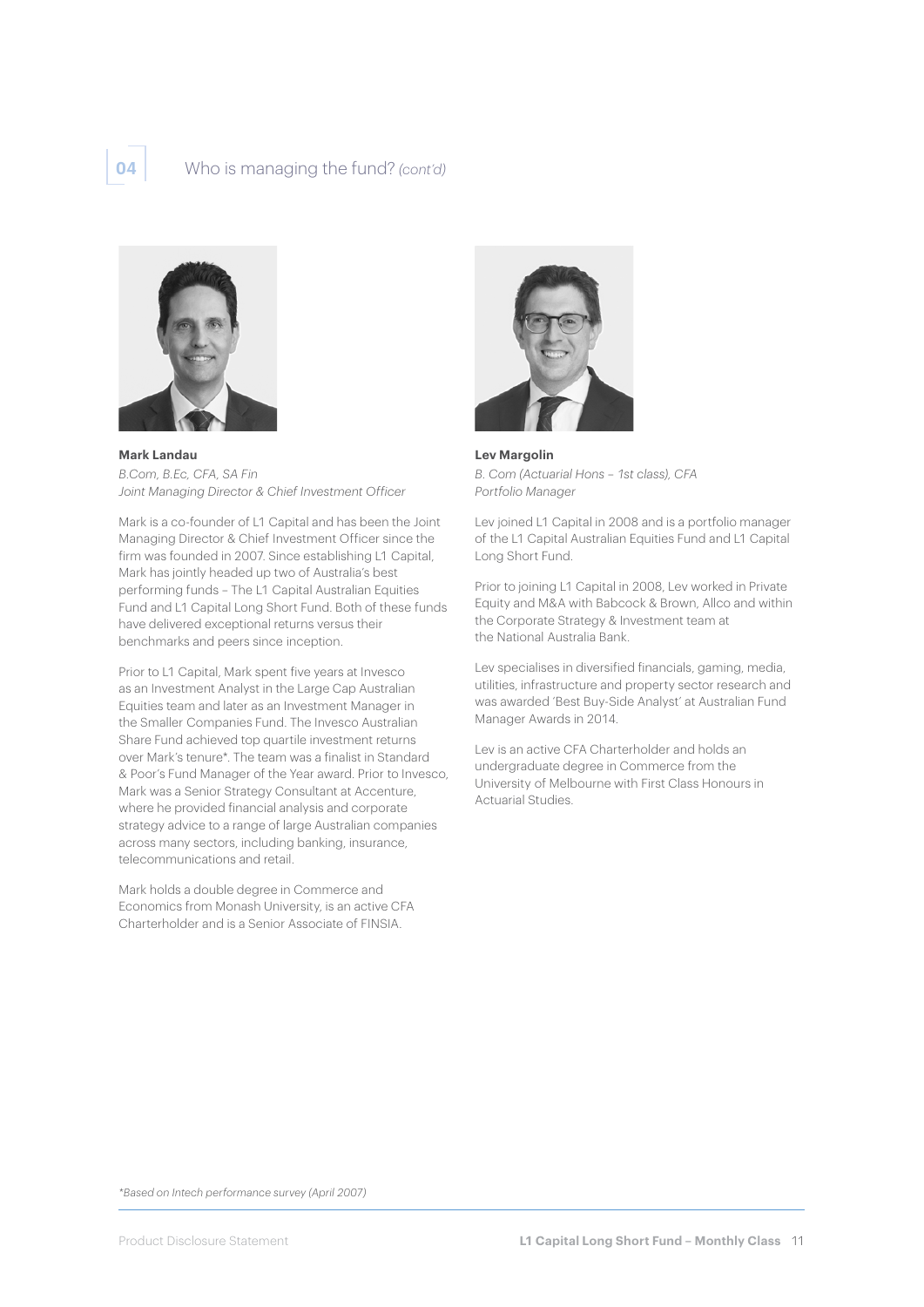#### **4.3 About the Administrator**

The Responsible Entity has appointed Mainstream Fund Services Pty Limited to act as administrator for the Fund. In this capacity, the Administrator performs all general administrative tasks for the Fund, including keeping financial books and records and calculating the net asset value of the Fund.

The Responsible Entity has entered into an administration agreement with the Administrator, which governs the services that will be provided by the Administrator.

The Investment Manager may at any time, in consultation with the Responsible Entity, select any other administrator to serve as administrator to the Fund.

#### **4.4 About the custodian**

The Responsible Entity has appointed Credit Suisse PB & Morgan Stanley PB as custodians of the assets of the Fund. The custodian's role is limited to holding the assets of the Fund as agent of Equity Trustees. The custodian does not make investment decisions in respect of the assets, has no supervisory role in relation to the operations of the Fund and has no liability or responsibility to investors.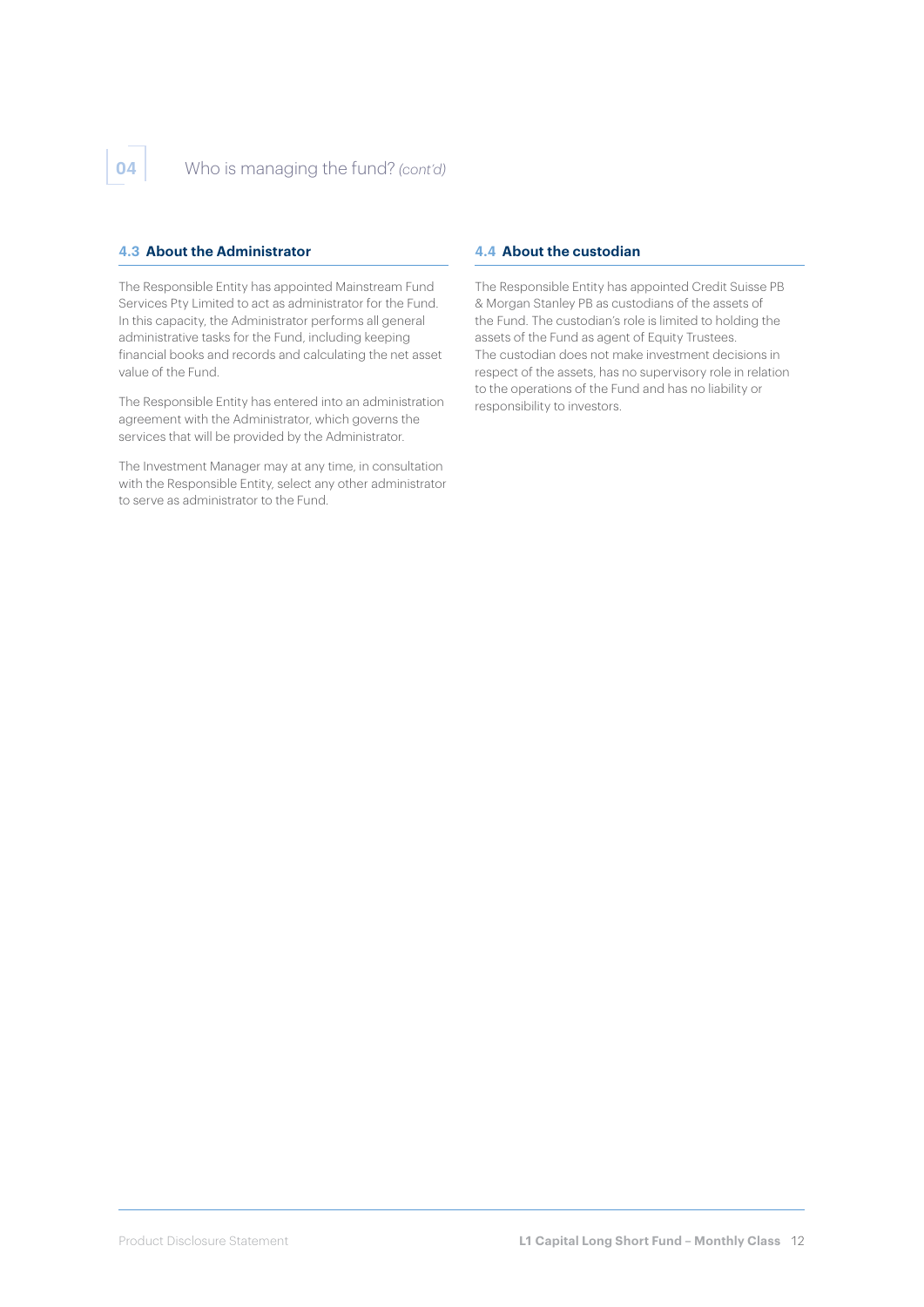## **05** How the Fund invests

#### **5.1 Investment objective**

The objective of the Fund is to achieve strong, positive, risk-adjusted returns over the long term (in AUD terms). The return objective of the Fund is 10% net of fees and expenses p.a. over the long term.

#### **5.2 Investment strategy**

L1 Capital uses a fundamental, bottom-up research process to identify mispriced securities with the potential to provide attractive risk-adjusted returns. Through its fundamental research, L1 Capital's investment team identifies high quality companies with attractive valuations. High quality stocks should possess the following characteristics:

- ■ Passionate, honest & capable management
- ■ Attractive industry structure
- ■ Favourable operating outlook
- ■ Strong balance sheet

L1 Capital will also take short positions in companies that it believes have a combination of being overvalued, low quality and overgeared. In addition to buying or shorting stocks, equity derivatives may be used to hedge the portfolio's market exposure or to enhance returns (while limiting potential capital losses).

The fund may hold long or short stock positions (or equity derivatives) to profit from this mispricing. Securities will be listed (or expected to list) on a global stock exchange.

Other than securities and derivatives, the Fund will typically be invested in cash or cash equivalent instruments. The Investment Manager does not have allocation ranges or limits for the types of assets that it may invest in.

For the role of leverage and derivatives, please see section 5.6 and 5.8.

L1 Capital intends to seek to diversify the Fund's investments as it deems appropriate and consistent with the Fund's investment objective. L1 Capital also seeks to diversity the Fund's investments to manage the risks associated with short selling (see section 5.7 for further discussion). The investment strategy of the Fund otherwise does not have any diversification guidelines or limits.

Equity Trustees and L1 Capital may agree to amend the investment strategy, subject to providing investors with 30 days' prior notice. Any changes to the investment strategy will be notified to investors in accordance with the law.

#### Investment Philosophy

Consistent with the L1 Capital investment philosophy, the portfolio managers select stocks that are attractive based on:

- i. **Valuation** determined by forecasting expected future cash flows, with valuations cross checked by reference to both historical and peer valuation multiples.
- ii. **Qualitative Factors** comprising:
	- ■ Management Quality (including board, senior management & operational staff) – Passionate, capable, honest and shareholder friendly.
	- ■ Industry/Company Structure & Outlook Barriers to entry, growth outlook, prevalence of rivals/substitutes and competition.
	- ■ Business Trends Supply/Demand Outlook, Regulation, Consolidation and Asset Utilisation.

Lastly, the company's balance sheet is also evaluated to ensure:

- ■ gearing levels are appropriate and manageable; and
- ■ debt roll-overs are unlikely to pose a significant risk to equity investors.

From time to time, the portfolio managers may also take positions in derivatives. The circumstances in which derivatives may be used include to:

- hedge existing positions (e.g. selling short
- ■ SPI Futures as portfolio insurance); or
- ■ profit from an opportunity identified through the research process (e.g. buying call options in a stock).

#### Investment Process

L1 Capital uses a fundamental, bottom-up research process to identify securities with the potential to provide attractive risk-adjusted returns. While this involves many stages of analysis which can occur concurrently, below is an outline of the process from stock specific research to the formation and maintenance of a portfolio.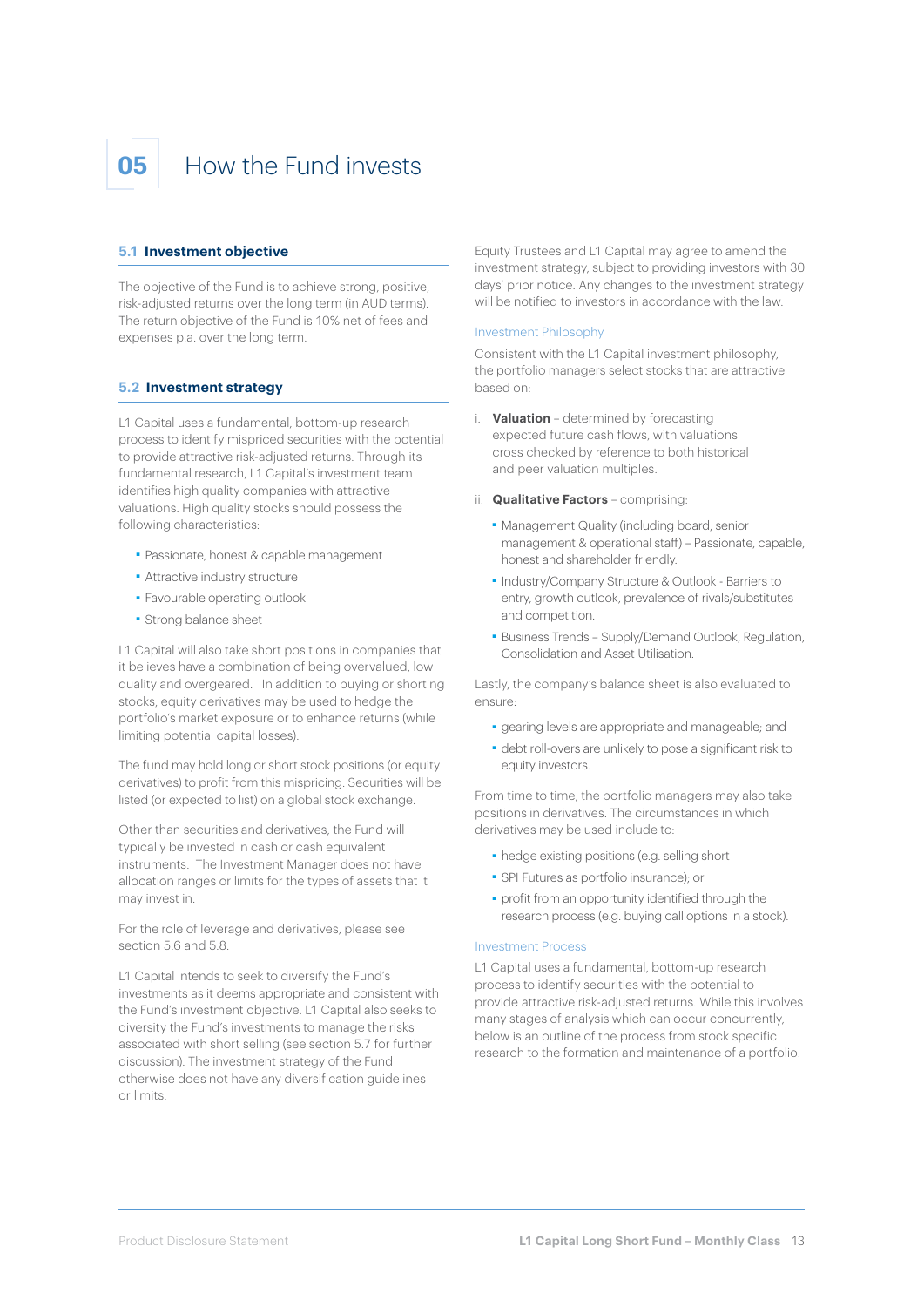#### **i. Comprehensive company visitation schedule**

Conducting numerous visits with company

management, listed and unlisted competitors, customers, suppliers, operational personnel, consultants and other stakeholders. L1 Capital believes in identifying stock and industry opportunities primarily from direct contact with companies, detailed company analysis and observing broader industry trends.

#### **ii. Extensive travel program**

To develop and maintain relationships with relevant parties, the L1 Capital investment team regularly travels around Australia and overseas. These trips provide an opportunity to observe operations first hand and to meet with people that may have some additional insights into a business' prospects or risks.

#### **iii. Detailed bottom-up analysis**

Reading and analysing annual reports, company announcements, industry publications, broker reports and other relevant publications and communications. This work highlights opportunities to focus on, as well as assisting the investment team in its preparation for meetings.

#### **iv. Valuation**

To assess the intrinsic value of a given security, the investment team creates a Discounted Cashflow Model ("DCF") using estimates for each metric in the model. The valuation generated by the DCF is sensitive to the company's long term margin and return on capital measures and therefore the team spends a considerable amount of time discussing the appropriateness of these long term forecasts. As a cross check of reasonableness, the final DCF valuation is then compared with peer and historical multiples e.g. P/E, EV/ EBITDA, P/Book, P/Sales and the team will generally conduct scenario analysis to assess the spread of risk and reward.

#### **v. Qualitative assessment**

The following 3 qualitative factors are then assessed and scored:

- ■ Management Quality
- ■ Industry / Company Structure and Long Term Outlook
- Business Trends

#### **vi. Portfolio construction**

For a long position, stocks with the best combination of qualitative factors and valuation upside are used

as the basis for portfolio construction. The process is iterative and as business trends, industry structure, management quality or valuation changes, stock weights are adjusted accordingly. The inverse applies for short positions.

The portfolio construction process is aimed at ensuring the fund remains appropriately exposed to the investment team's highest conviction ideas, while maintaining appropriate risk controls.

#### **vii. Risk management**

The Investment Manager manages the risk of the Fund by employing the above investment philosophy and investment process to ensure appropriate due diligence and valuation is undertaken with regards to potential investments. In addition, the Investment Manager has imposed various limits (for example maximum leverage allowed) and various other policies and controls with regards to managing the investments of the Fund. For example, see section 5.7 for a summary of how the Investment Manager manages the risks associated with short selling.

#### Key assumptions and dependencies of the investment strategy

The success and profitability of the Fund will depend on a number of factors, including without limitation:

- ■ the ability of L1 Capital to correctly speculate how investments will change in value over time;
- ■ the market eventually recognising such value in the price of security which L1 Capital has identified is undervalued or overvalued, which may not necessarily occur;
- the value of the assets of the Fund which may be affected by company specific performances, the general economic environment, legislation or government policy or other factors beyond the control of L1 Capital.

As a result, no guarantee can be given in respect of the future earnings of the Fund or the returns or capital appreciation of the Fund's investments. Investors should be aware that there is no guarantee that the implementation of the investment objective or process will not result in losses to investors. For further discussion on the risks of the Fund, please see Section 6 (Managing risk).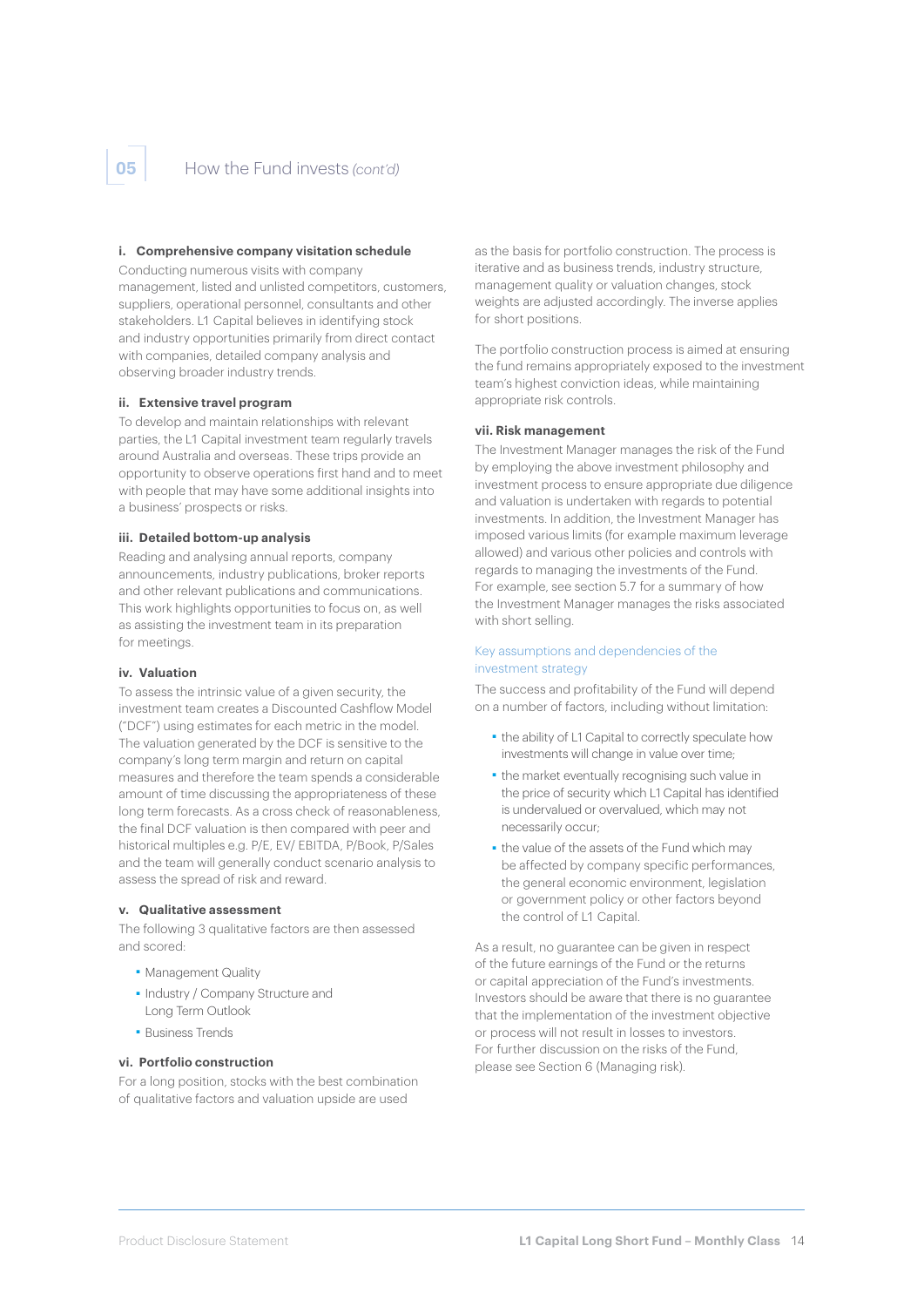#### **5.3 Fund structure**

#### Investment structure

The Fund is an unlisted registered managed investment scheme. In general, each unit in the Fund represents an individual's interest in the assets as a whole subject to liabilities; however, it does not give the investor an interest in any particular asset of the Fund. The Responsible Entity is responsible for the operation of the Fund.

The diagram set out below shows the Fund's structure and the entities involved in the Fund's structure, all of whom are located in Australia.

#### Service providers

As at the date of this PDS, the service providers to the Fund are:

 ■ Investment Manager: L1 Capital Pty Ltd is responsible for managing the investments of the Fund. For further details on L1 Capital's role please refer to section 4.

- ■ Custodians: Credit Suisse PB & Morgan Stanley PB holds the assets of the Fund on behalf of the Responsible Entity.
- ■ Administrator: Mainstream Fund Services Pty Limited provides administrative, fund accounting, unit registry and transfer agency services, including valuation of the Fund's assets, to the Responsible Entity in connection with the Fund.
- Prime Broker: Credit Suisse PB & Morgan Stanley PB provide prime brokerage services for the Fund.

The service providers engaged by the Responsible Entity may change without notice to investors. Risks relating to the use of third-party service providers are outlined in section 6.

The Responsible Entity has entered into service agreements with the service providers and will regularly monitor the performance of the service providers against service standards set out in the relevant agreements.

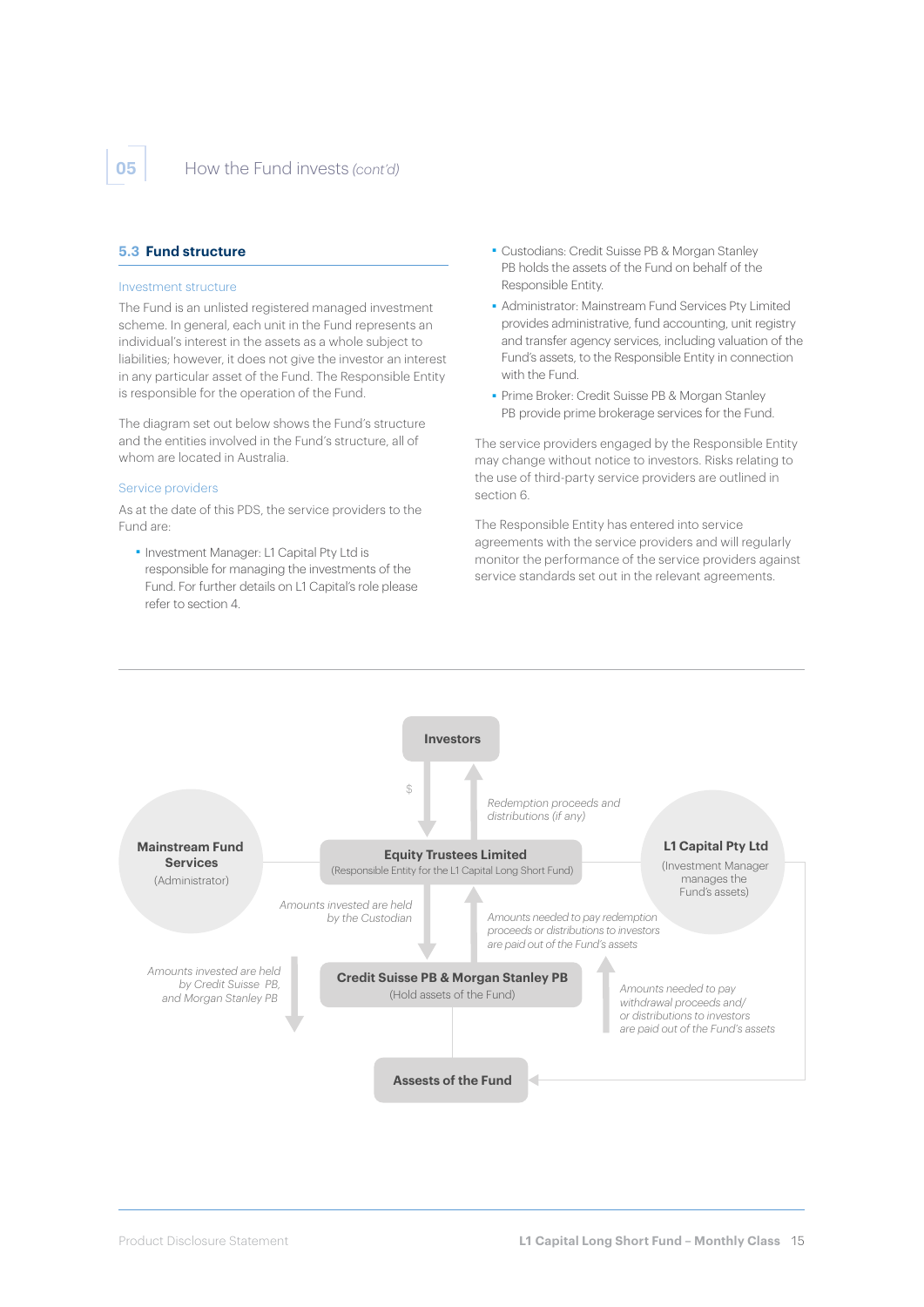#### **5.4 Valuation, location and custody of assets**

Credit Suisse PB & Morgan Stanley PB will provide custody services for the Assets of the Fund. The Investment Manager has complete discretion as to whether the Assets of the Fund will be held by Credit Suisse PB or Morgan Stanley PB. Assets held by Credit Suisse PB & Morgan Stanley PB as Custodian are located in in the country of issue of the relevant investment (generally developed markets globally). Credit Suisse PB and Morgan Stanley PB may appoint sub-custodians to hold certain assets in jurisdictions other than United Kingdom and Australia, such that the assets are held in the jurisdiction in which the asset is issued. The Custodian may appoint sub-custodians, including a member of the Credit Suisse PB & Morgan Stanley PB for such investments. Such investments may not be held in the name of the Fund and as such may be subject to counterparty and credit risk.

Equity Trustees and the Investment Manager do not have any policy for the geographic location of any asset.

The Fund's assets are denominated in Australian dollars, except for international securities which are denominated in the local currency of the country where the market on which the securities are listed, is located. Mainstream Fund Services Pty Limited is the Administrator and is responsible for valuing the Fund's assets. The Administrator values all underlying assets of the Fund according to their valuation policy. Where the Fund holds assets outside that pricing policy, the Administrator values the asset at cost or if the Administrator and Responsible Entity agree on a valuation methodology, at the value determined in accordance with that valuation methodology. Different types of assets will be valued differently, for example:

- ■ The value of any cash on hand or on deposit, bills and demand notes and accounts receivable, prepaid expenses, cash dividends, interest declared or accrued and not yet received, all of which are deemed to be the full amount thereof, unless in any case the same is unlikely to be paid or received in full, in which case the value thereof is arrived at after making such discount as may be considered appropriate in such case to reflect the true value;
- ■ Securities listed on a recognised stock exchange or dealt on any other regulated market will be valued at their close of market price;
- ■ To value of non-U.S. equity securities (foreign equity securities), the Administrator relies on a close of market price quote from its vendors;

 ■ OTC derivatives are generally valued at fair value. The Administrator will rely on the counterparty statements to value OTC derivatives. Exchange traded derivatives are valued at the settlement price.

Investors are allocated a number of Units in the Fund. Each of these Units represents an equal undivided interest in the assets relating to the monthly class of units in the Fund. The unit price of the Units will be calculated by the Fund's administrator on a daily basis, by dividing the NAV of the Units by the total number of Units on that day. For subscriptions, the transaction buy spread of 0.25% referred to in Section 9 is added.

#### **5.5 Liquidity**

The majority of assets currently traded and held by the Fund are liquid. The Responsible Entity and Investment Manager expect that the Fund will be able to realise at least 80% of the Fund's assets, at the value ascribed to those assets in the most recent calculation of the Fund's net asset value, within 10 Business Days.

It is unlikely that liquidity issues will result from withdrawal requests. Generally, it is the Investment Manager's policy to ensure that the Fund remains liquid as the size of the Fund arows.

#### **5.6 Leverage**

L1 Capital is permitted to borrow on behalf of the Fund. There will be a Maximum Net Exposure: 1.5X and a Maximum Gross Exposure: 3X. The level of gross exposure is a product of the number of positions held and the size of those positions. The gross exposure of the Fund will typically be between 150-300%.

Leverage is also created as the proceeds from short-selling borrowed securities are reinvested in the long portfolio. The Fund may also borrow by short selling securities. In simple terms, because the Fund's gross exposure (equalling the sum of long and short positions) is greater than the amount of investors' capital, leverage is created. Unlike financial leverage however, the leverage is to the security selection success of the Investment Manager only. Short selling is discussed further in section 5.7. The only leverage providers are the Prime Brokers.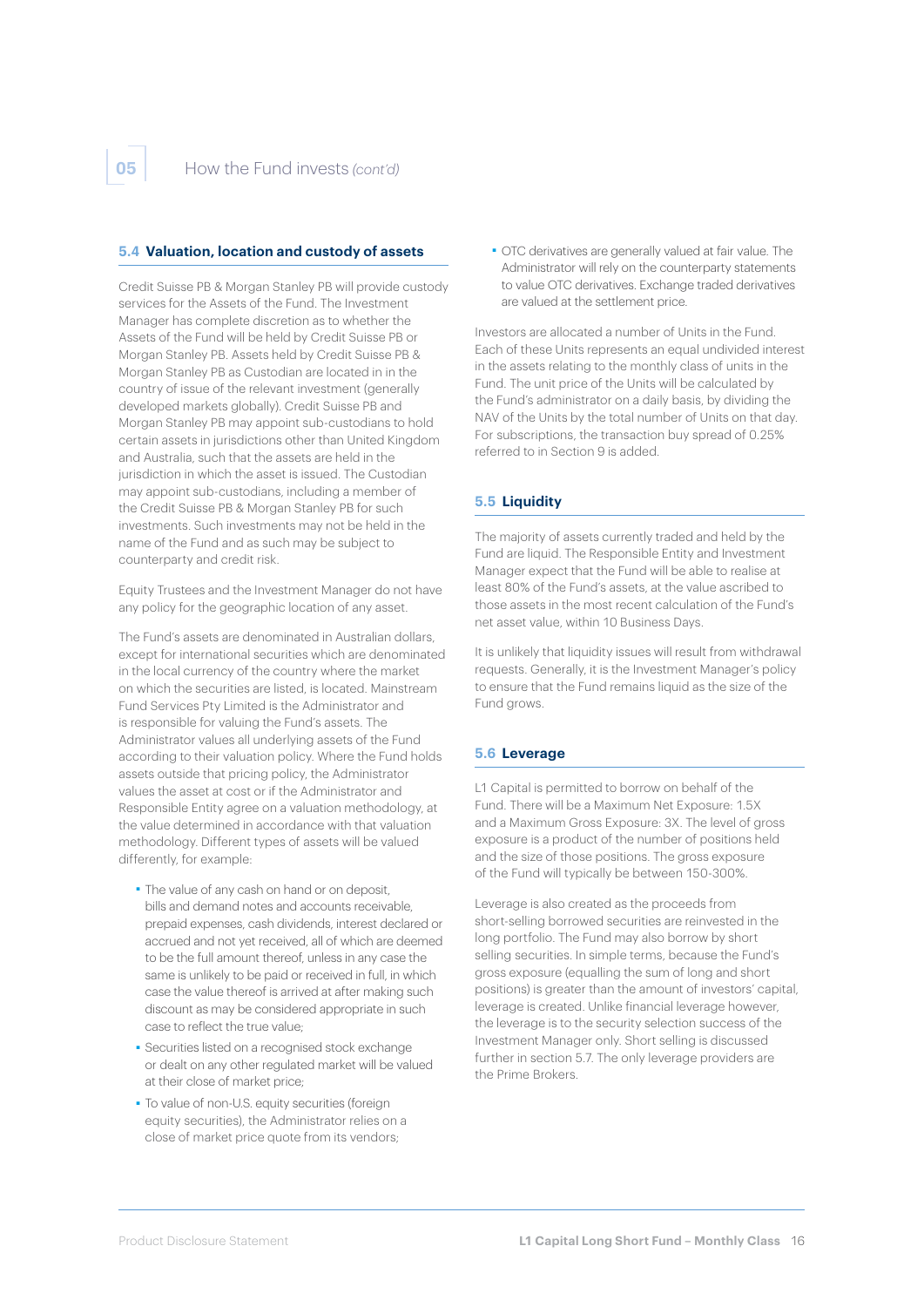As an example of how leverage works in the Fund:

The following is a simplified worked example and ignores general account fees and the like. If the Fund were to utilise \$1,000,000 of its cash to purchase \$1,000,000 worth of investments and does not use leverage its net and gross position is equal. If the value of the Fund's investments increase by 10%, the gain is \$100,000 on a net and gross basis and results in a net realisable value of \$1,100,000.

If a Fund gears its original \$1,000,000 by short selling to the maximum (300% gross, 150% net) it will have a gross invested position of \$3,000,000. This \$3,000,000 gross exposure would consist of:

- ■ \$2,250,000 Long investments
- ■ \$750,000 Short investments

If the value of all investments increase simultaneously in value by 10%, the gross value would be \$3,300,000. On a gross basis the increase is \$300,000 and on a net basis the gain is \$150,000. Hence the net return on the \$1,000,000 invested by the fund is 15% and results in a net realisable value of \$1,150,000.

Conversely, if the value of all investments decrease simultaneously by 10%, the gross value would be \$2,700,000. On a gross basis the decrease is \$300,000 and on a net basis the decline is \$150,000. Hence the net return on the \$1,000,000 invested by the fund is -15% and results in a net realisable value of \$850,000. As demonstrated, the use of leverage increases the size of any potential gains or losses.

Please note that the above example has been provided for reference purposes only. Any assumptions underlying these examples are hypothetical only.

#### **5.7 Short selling**

A short sale occurs when the Investment Manager borrows a security from the Fund's Prime Broker and sells the security to a third party, generating cash proceeds. The Investment Manager will reacquire the same security on-market and return it to the lender to close the transaction. The Fund makes a profit if the price of the borrowed security declines in value in the period between when the Investment Manager short sells the security and when the borrowed security is reacquired. Conversely, the Fund will suffer a loss if the borrowed security increases in value during this period. While the time period for borrowing securities to short sell may not be fixed, the Prime Broker may on rare occasions recall the securities and the Investment Manager must acquire them on-market to close the transaction. See Section 6 for more detail on short selling risk.

An amount of Fund capital is retained as collateral with regards to the borrowed security. Investors benefit to the extent the long portfolio of shares outperforms the shares that have been short sold. The Investment Manager is able to employ its fundamental research process to access an attractive source of funds in short proceeds, while taking advantage of the natural hedge in the structure.

Short selling can involve greater risk than buying a security, as losses can continue to grow to the extent that the price of a security rises. The risk of losses associated with the purchase of a security is generally restricted at most to the amount invested, whereas losses on a short position can be greater than the purchased value of the security. Whilst short selling can often reduce risk since it may offset losses on long positions, it is also possible for long positions and short positions to both lose money at the same time.

The Investment Manager seeks to manage the risks associated with short selling in a number of ways:

- ■ by using its fundamental research process to identify stocks to sell short, which are weaker businesses, with poor management and which are over-priced relative to the Investment Manager's assessment of their intrinsic value;
- ■ by constructing a diversified portfolio of short positions across a broad range of sectors and industries, thereby reducing the risk that portfolio returns will be dependent on the performance of an individual stock, sector or industry;
- ■ by managing the size of the Fund's short positions, also ensuring that individual positions do not account for an unacceptable amount of risk in the short portfolio.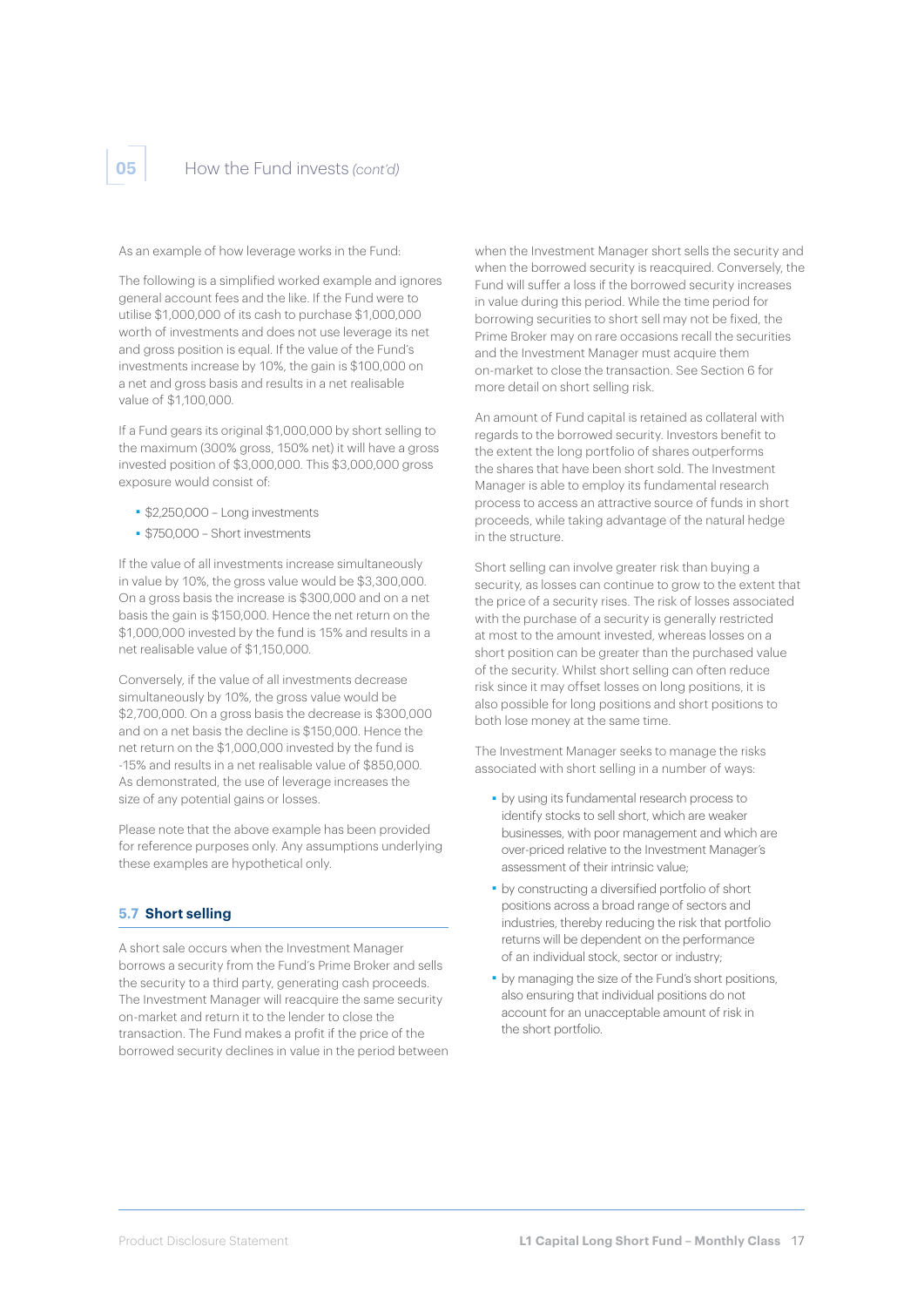#### **EXAMPLE**

#### **How the Fund's investment strategy differs from a traditional 'long only' fund**

The following example shows how the Fund's investment strategy differs from a traditional 'long only' fund. It will also demonstrate how the Fund is leveraged to the security selection success of the Manager rather than to movements in the underlying share market.

**The Fund will short sell investments. Short selling involves selling borrowed investments with the intention of buying them back at a later date at a reduced price. For example, the Fund may borrow a share and sell that share for \$100. If the price of that share decreases to \$80, then the Fund will make a profit of \$20 when it buys that share and returns it to the person the original share was borrowed from. On the other hand, if the price of the share increases to \$110, then the Fund will make a loss of \$10. The Fund's maximum gross short exposure is controlled by both the leverage and net exposure guidelines outlined in section 5.6.**

#### **5.8 Derivatives**

#### Purpose and rationale

The Fund may use exchange traded derivatives and over-the-counter derivatives which may be volatile and speculative. Derivatives may be used to hedge physical positions, gain market exposure to underlying securities or for other portfolio management purposes.

#### Types of derivatives

The Fund can invest in financial derivatives, including options, futures, swaps and equivalent cash settled instruments, which are traded on an exchange and/or non-exchange traded derivative instruments dealt in on an over-the-counter (OTC) basis. The underlying instruments include, but are not limited to financial indices, interest rates, foreign exchange rates or currencies.

#### Criteria for engaging counterparties

The Investment Manager chooses counterparties that are institutions subject to prudential supervision. All of the Fund's derivatives counterparties must have, in L1 Capital's reasonable opinion, sufficient expertise and experience in trading such financial instruments.

#### Collateral Risk

Refer to 'Collateral Risk" under the "Managing Risks" section for discussion on risks associated with the collateral requirements for the derivative counterparties.

#### **5.9 Labour standards and environmental, social and ethical considerations**

Decisions about the selection, retention or realization of investments for the Fund are primarily based on company and industry fundamentals. L1 Capital takes into account labour standards, environmental, social or ethical issues when making these decisions to the extent that these issues have a material impact on either investment risk or return. L1 Capital believes that certain environmental, social and corporate governance ("ESG") issues may impact the sustainable value of businesses. In exercising its authority as Investment Manager of the Fund, L1 Capital integrates ESG factors into its investment process and ownership practices to the extent that the integration of such factors is consistent with the investment objectives and the economic interests of the Fund. However, L1 Capital does not have any particular standards that it considers to be labour, environmental, social and ethical standards for this purpose and thus it does not take into account any particular standards or have a methodology for taking into account any standards.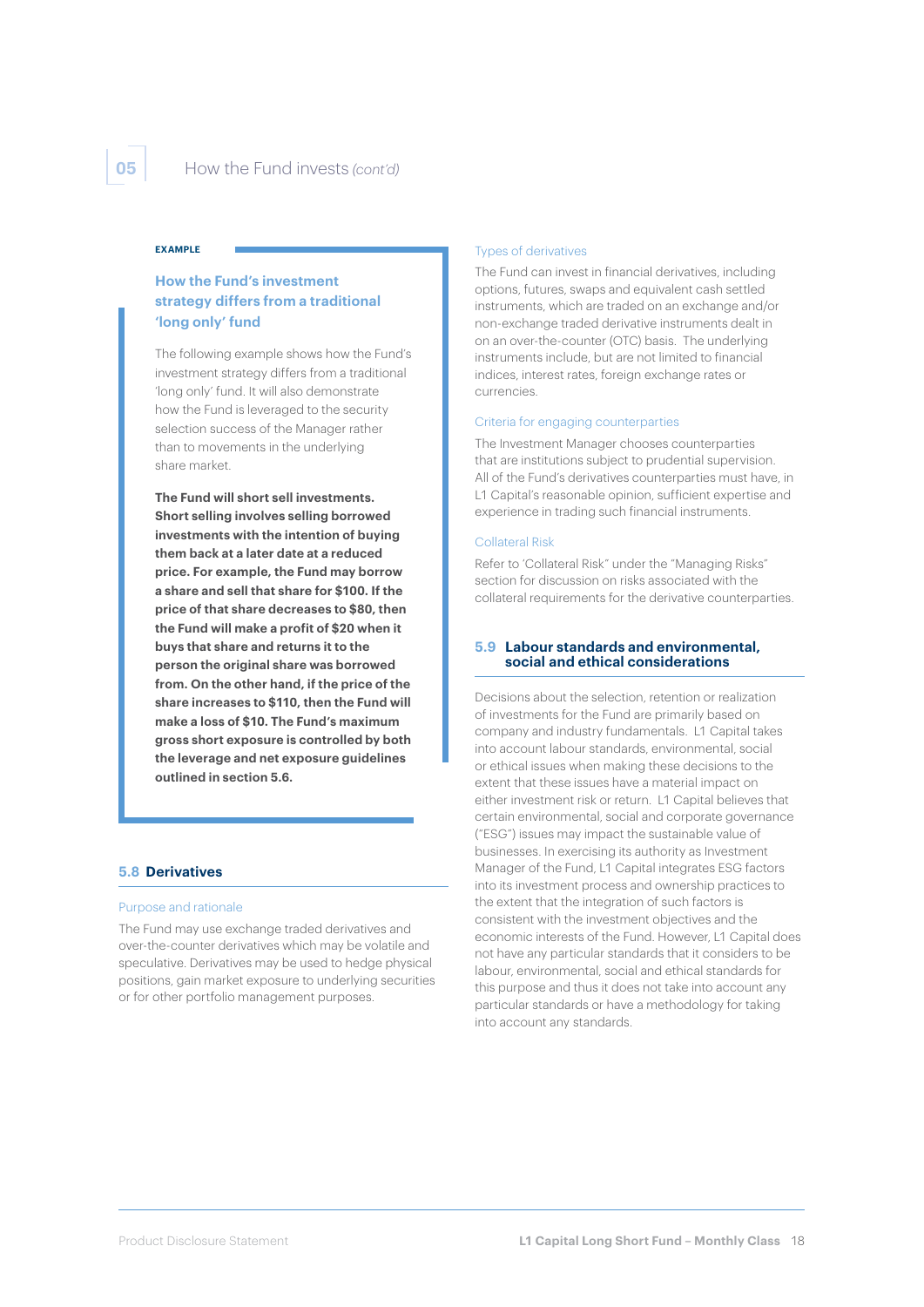### **06** Managing risk

Investment in any fund carries risks, including volatility of returns and permanent loss of capital. Volatility refers to the degree to which returns may fluctuate around their long-term average. Each asset class, whether it is cash, fixed interest, property, Australian or international shares has associated investment risks and the return achieved by each will vary accordingly.

You should be aware that an investment in the Fund contains risk and neither the performance of the Fund nor the security of your investment is guaranteed by Equity Trustees or the Investment Manager. Investments in the Fund are generally subject to risks, including possible delays in the payment of withdrawal proceeds, and loss of income and/or capital. The following discussion of certain risk factors does not purport to be an exhaustive list or a complete explanation of all the risks involved in an investment in the Fund. We recommend you talk to an adviser about the risks involved in investing in the Fund and how it might impact on your individual financial circumstances. The past performance of the Fund and other funds and portfolios managed by L1 Capital are not necessarily a guide to future performance of the Fund.

#### **6.1 Equity funds general risk**

The value of the equity securities the Fund holds, directly or indirectly, may decrease in response to the activities of an individual company or in response to general market, business and economic conditions. Conversely, the value of the Fund's short sale liabilities may increase as a result of the same factors. In each case, the Fund's unit price may decrease.

#### **6.2 Investment strategy risk**

Certain investments by the Fund may be regarded as speculative in nature and involve increased levels of investment risk. An inherent part of a strategy may be to identify securities which are undervalued (or, in the case of short positions, overvalued) by the marketplace. Success of such a strategy necessarily depends upon the market eventually recognising such value in the price of the security, which may not necessarily occur. Equity positions, including IPOs, may involve highly speculative securities. The success and profitability of the Fund largely depends on the ability of the Investment Manager to construct a long portfolio of

securities that outperforms a short portfolio of securities. While certain short positions act as a hedge for the Fund's long investments, there is a risk that losses are incurred on the long and short portfolios at the same time. The performance fee may create an incentive for the Investment Manager to make investments that are riskier or more speculative than would be the case in the absence of a fee based on the performance of the Fund.

#### **6.3 Short-Selling risk**

In order to establish a short position, the Investment Manager must borrow securities to short-sell. In theory, short-selling is subject to an unlimited risk of loss, as there is no limit on how much the price of a security may appreciate. There is a risk that the securities lender may recall the securities in which case the Investment Manager may be obliged to re-purchase the securities at a higher price than that for which the security was sold, thereby crystallizing a permanent loss.

#### **6.4 Leverage risk**

While the Fund will not use financial leverage to increase the size of its portfolio, reinvestment of the funds raised in short-selling securities may result in the Fund having a gross exposure to securities that is greater than unit holders' capital. As such, there is a risk that the Fund will behave like a leveraged portfolio, where fluctuations in the value of the Fund's portfolios and the potential for loss are magnified.

#### **6.5 Investment manager risk**

With little or no net exposure to broader share market movements, Fund returns will depend almost entirely on the Investment Manager's success in selecting stocks to buy and short-sell. As such, there is a risk that changes in key personnel of the Investment Manager may negatively impact Fund performance.

#### **6.6 Market risk**

Markets are subject to a host of factors, including economic conditions, government regulations, market sentiment, local and international political events and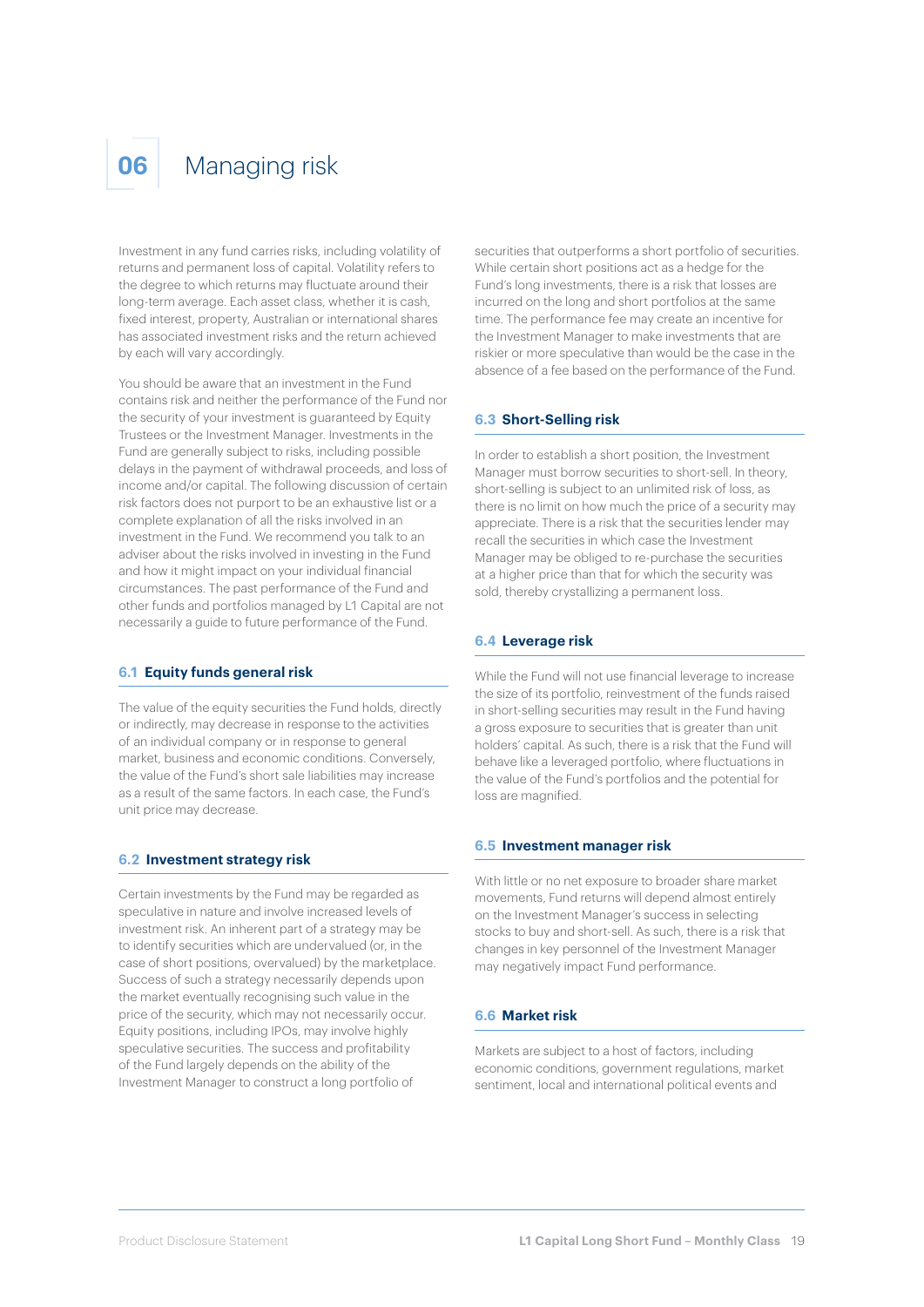environmental and technological issues. Market risk may have different impacts on each investment and investment style.

Any investment made in a specific group of assets is exposed to the universal risks of that asset market. However, there can be no guarantee that losses equivalent to or greater than the overall market will not be incurred as a result of investing in such assets.

During a general downturn in the securities markets, multiple asset classes may decline in value simultaneously. Certain events may have a negative effect on the price of all types of investments within a particular market. Conversely, in a strong share market, the Fund may under-perform rising market indices if the portfolio has little or negative net exposure to the share market.

#### **6.7 Collateral risk**

The Fund uses the service of a Prime Broker to facilitate the lending of securities to short-sell and enters into derivatives arrangements that require it to deliver collateral or other credit support to the derivatives counterparty. As such, the Fund may be exposed to certain risks in respect of that collateral including that the Fund:

- ■ will be required to post initial margin/collateral to the counterparty in the form of cash. The Fund will need to have sufficient liquid assets to satisfy this obligation;
- ■ may from time to time, if the value of short positions or derivatives move against it, be required to post variation margin/collateral with the counterparty on an ongoing basis. The Fund will need to have sufficient liquid assets to satisfy such calls, and in the event it fails to do so, the counterparty may have a right to terminate such arrangements; and
- ■ may be subject to the credit risk of the counterparty. In the event the counterparty becomes insolvent at a time it holds margin/collateral posted with it by the Fund, the Fund will be an unsecured creditor and will rank behind other secured creditors. In the event of insolvency of the Custodian or the Prime Broker, the Fund may not be able to recover the entire value of the relevant securities.

#### **6.8 Counterparty and credit risk**

Counterparty risk is the risk of loss caused by another party defaulting on its financial obligations either because they become insolvent or cannot otherwise meet their obligations to the Fund. A party defaulting on its obligations could subject the Fund to substantial losses because the Fund will still be required to fulfil its obligations on any transactions which were to have substantially offset other contracts.

Credit risk refers to a risk of loss arising from the failure of a borrower or other party to a contract to meet its obligations. This may arise in derivatives, fixed interest securities, loans and cash deposits. Entry into transactions, such as derivatives and short selling, may also give rise to counterparty risk. In addition, the Fund may deposit cash with its counterparties for purposes that may include acting as security for its performance under a swap or similar contract or providing an offset to the cost of a swap contract. Substantial losses could be incurred if a counterparty fails to deliver on its contractual obligations, or experiences financial difficulties.

#### **6.9 Liquidity risk**

Investments that trade less can be more difficult or more costly to buy, or to sell, than more liquid or active investments. It may not be possible to sell or otherwise dispose of illiquid securities both at the price and within a time period deemed desirable by the Investment Manager.

#### **6.10 Small cap stock risk**

Stocks of smaller companies involve greater risk than those of larger, more established companies. This is because smaller companies may be in earlier stages of development, may be dependent on a small number of products or services, may lack substantial capital reserves and/or do not have proven track records. Small cap companies may be more adversely affected by poor economic or market conditions, and may be traded in low volumes, which may increase volatility and liquidity risks.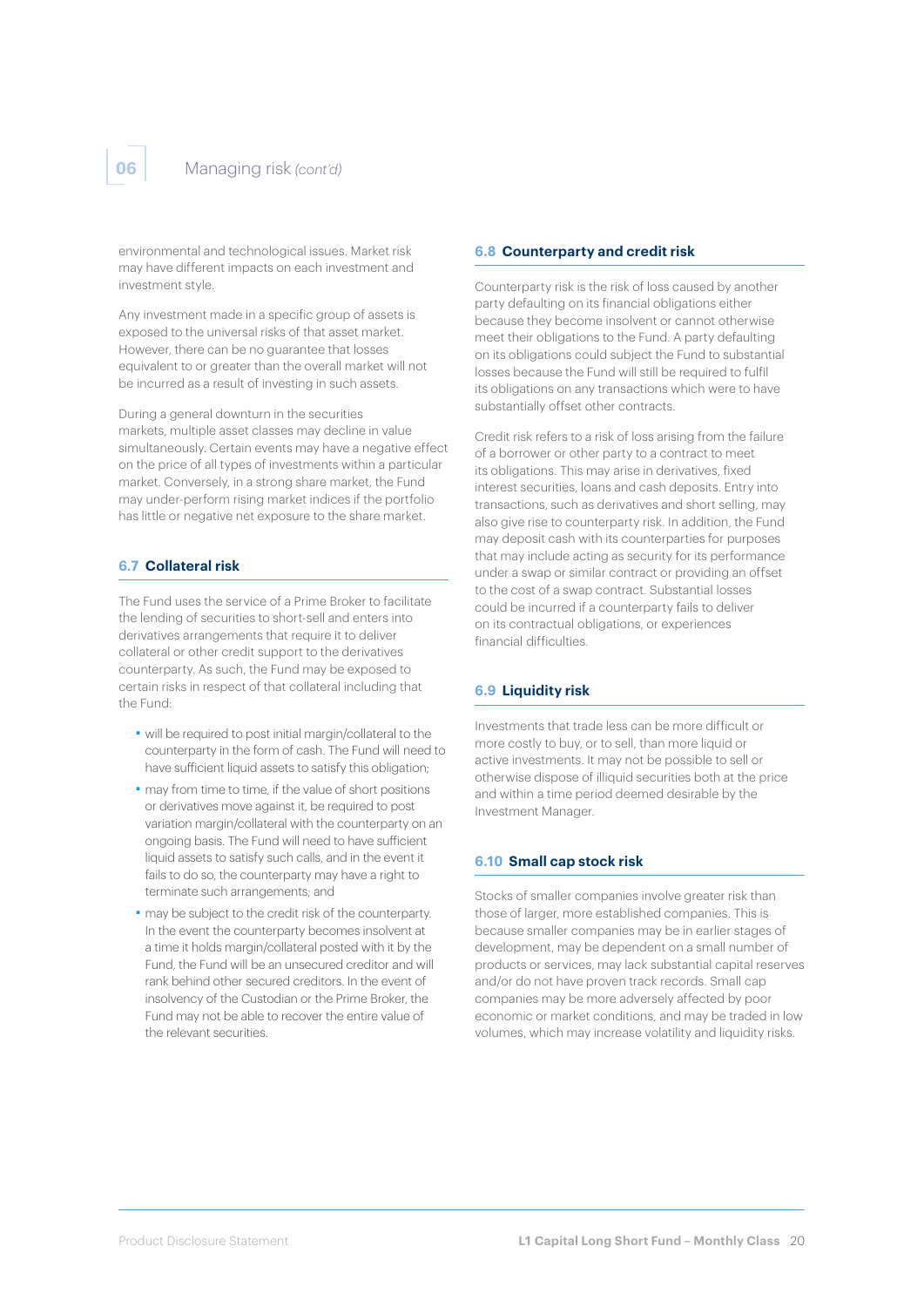#### **6.11 Portfolio turnover risk**

The Investment Manager will adjust the Fund's portfolio as considered advisable in view of prevailing or anticipated market conditions and the Fund's investment objective, and there is no limitation on the length of time securities must be held, directly or indirectly, by the Fund prior to being sold. Portfolio turnover rate will not be a limiting factor and will vary from year to year. Higher portfolio turnover rates involve correspondingly higher transaction costs, which are borne directly or indirectly by the Fund. In addition, the Fund may realise significant short term and long-term capital gains.

#### **6.12 Derivatives risk**

The Fund may use exchange traded derivatives and over-the-counter derivatives which may be volatile and speculative. Use of derivative instruments involves various risks such as tracking, liquidity and leverage.

#### **6.13 Diversification risk**

If the Fund's investment portfolio is concentrated in a small number of investments, the portfolio will be subject to a greater level of volatility. Also, the use of a single investment manager applying generally similar trading programs could mean lack of diversification and, consequentially, higher risk.

#### **6.14 Currency risk**

For investments in international assets, a rise in the Australian dollar relative to other currencies, may negatively impact investment values and returns. Where this risk is hedged, the hedge may not provide complete protection from currency movements.

#### **6.15 Outsourcing risk**

The Responsible Entity outsources key operational functions including investment management, custody, administration and valuation to a number of third party service providers. There is a risk that third party service providers may intentionally or unintentionally breach their obligations to the Fund or provide services below standards which are expected by the Responsible Entity causing loss to the Fund.

#### **6.16 Valuation risk**

Where there is no liquid market for investments in the Fund, those investments may be valued by reference to market prices for other comparable assets and observable market data. These prices may not reflect the value at which the investments can be realised, which may be lower.

#### **6.17 Interest rate risk**

Changes in interest rates can have a direct or indirect impact on the investment value and/or returns of many types of assets. Interest rates may directly or indirectly affect a company's cost of borrowings as well as the value of fixed interest securities.

#### **6.18 Regulatory risk**

Changes to laws and regulations governing financial markets and instruments could have adverse implications for your investment in the Fund.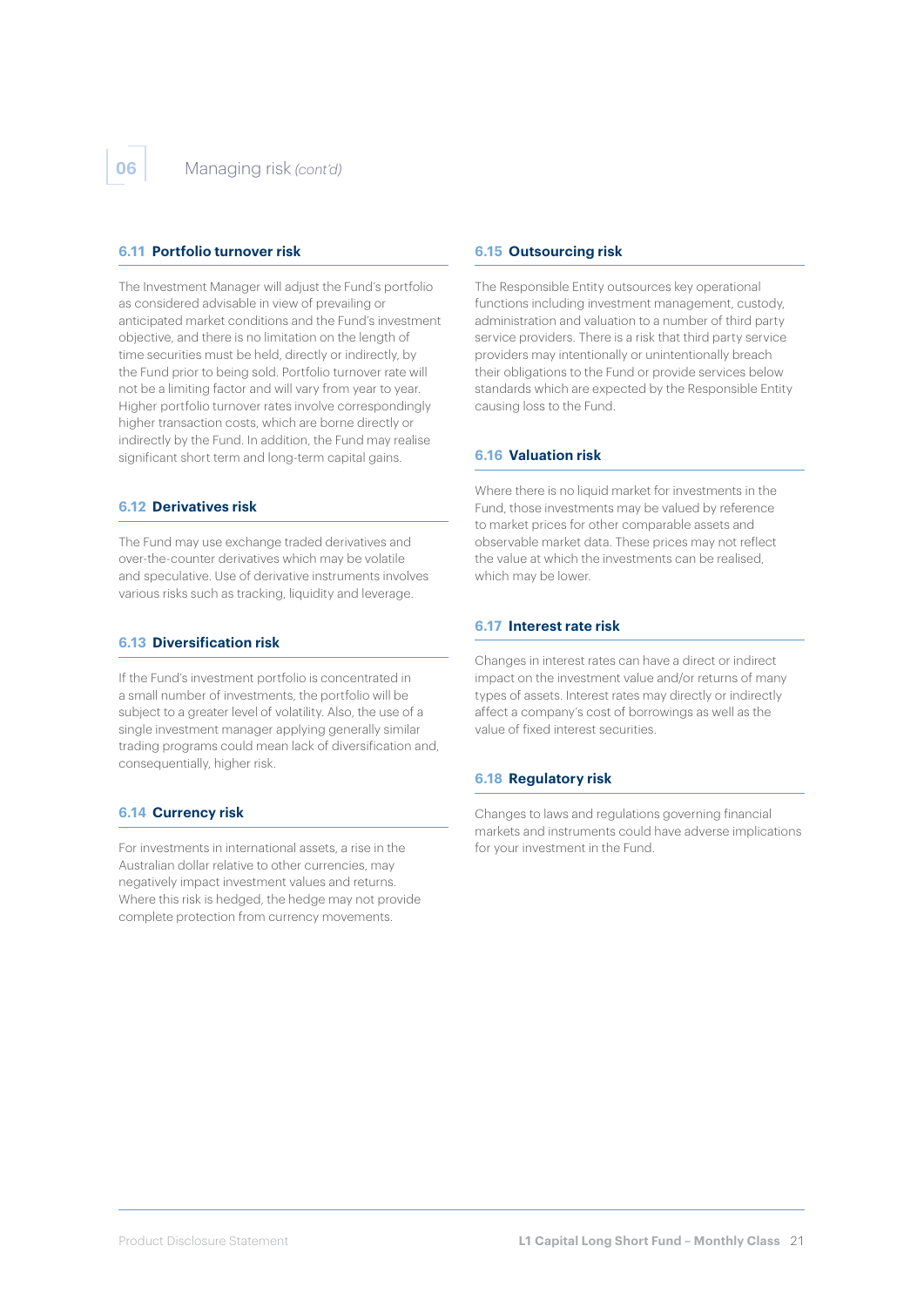## **07** Investing and withdrawing

#### **7.1 Initial applications**

Investors can acquire units by completing an Application Form. The minimum investment amount for the Fund is \$500,000.

*To invest directly please complete the Application Form accompanying this PDS and send your Application Form:*

| By mail to:   | Mainstream Fund Services                                        |  |
|---------------|-----------------------------------------------------------------|--|
|               | Client Services Registry Team,<br>GPO Box 4968, Sydney NSW 2001 |  |
| Or by fax to: | +61 2 8244 1916                                                 |  |
|               | <b>Or by email to:</b> L1@mainstreamgroup.com                   |  |

For any queries regarding the applications, you can contact Mainstream Fund Services at 1300 133 451.

Application money should be transferred to the bank account details shown in the Application Form. Please note that neither cash nor cheques will be accepted. Investors investing through an Investor Directed Portfolio Service ("IDPS") should use the application form provided by the operator of the IDPS.

The price at which units are acquired is determined in accordance with the Constitution ("Application Price"). The Application Price is, in general terms, equal to the net asset value of the Fund attributable to the reference series ("NAV"), divided by the number of Units on issue in that series plus any transaction costs.

Unit prices are calculated daily.

The cut-off time for applications is 2:00 pm (AEST) on the last Business Day of the month for receipt of that month's unit price. However, for unit pricing purposes any application received after 2:00 p.m. on the last Business Day of the month will generally be treated as having been received prior to the cut of time for the following month's application price.

At the date of this PDS, the minimum initial investment in the Fund is \$500,000. Applications can be made between 9:00 a.m. and 5:00 p.m. on any Business Day. If you are investing via an IDPS, you need to contact your IDPS Operator regarding the cut-off times for pricing purposes.

Transaction costs may reduce the number of units which you receive when applying for units. See the 'Buy/Sell Spread' information in the fees section for further information.

The Application Price will vary as the market value of assets in the Fund rises or falls.

#### **7.2 Additional applications**

Investors can add to their investment by completing an Application Form accompanying the current PDS. The minimum additional investment in the Fund is \$100,000. Please note Application Forms can be sent by fax +61 2 8244 1916 or by email to L1@mainstreamgroup.com. If you are investing through an IDPS you should refer to the IDPS Guide for the minimum additional investment amount.

#### **7.3 Terms and conditions for applications**

Applications can be made at any time. Application cut-off times and unit pricing are set out in the initial applications section above.

Please note that we do not pay interest on application monies (any interest is credited to the Fund).

Equity Trustees reserves the right to refuse any application without giving a reason. If for any reason Equity Trustees refuses or is unable to process your application to invest in the Fund, Equity Trustees will return your application money to you, subject to regulatory considerations, less any taxes or bank fees in connection with the application. You will not be entitled to any interest on your application money in this circumstance.

Under the Anti-Money Laundering and Counter-Terrorism Financing Act 2006, applications made without providing all the information and supporting identification documentation requested on the Application Form cannot be processed until all the necessary information has been provided. As a result, delays in processing your application may occur.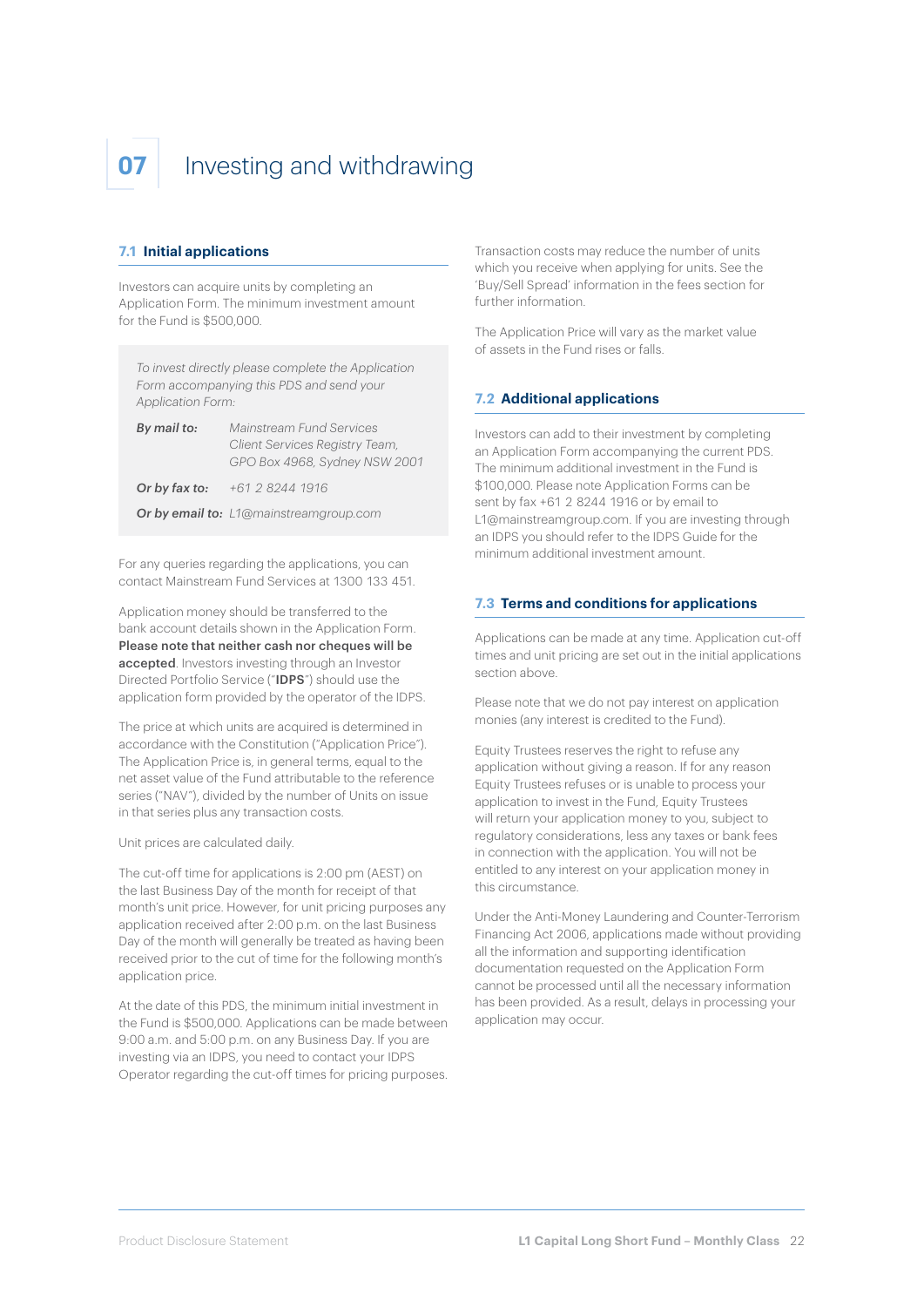#### **7.4 Cooling off period**

If you are a Retail Client, you may have a right to 'cool off' in relation to an investment in the Fund within 14 days of the earlier of:

- ■ confirmation of the investment being received or available; and
- the end of the fifth day after the units are issued or sold.

A Retail Client may exercise this right by notifying Mainstream Fund Services in writing at the address as stated above. A Retail Client is entitled to a refund of their investment adjusted for any increase or decrease in the relevant application price between the time we process your application and the time we receive the notification from you, as well as any other tax and other reasonable administrative expenses and transaction costs associated with the acquisition and termination of the investment.

The right of a Retail Client to cool off does not apply in certain limited situations, such as if the issue is made under a distribution reinvestment plan, switching facility or represents additional contributions required under an existing agreement. Also, the right to cool off does not apply to you if you choose to exercise your rights or powers as a unit holder in the Fund before the start of or during the 14 day period; this could include selling part of your investment or switching it to another product.

The right to cool off may not apply if you are an Indirect Investor, even if you are a Retail Client. Indirect Investors should seek advice from their IDPS Operator or consult the IDPS Guide or similar type document as to whether cooling off rights apply.

#### **7.5 Making a withdrawal**

You can withdraw your investment by written request either:

#### **By mail to:**

Mainstream Fund Services Client Services Registry Team, GPO Box 4968, Sydney NSW 2001

#### **Or by email to:**

*L1@mainstreamgroup.com*

#### **Or by fax to:**

*+61 2 8244 1916*

The price at which units are withdrawn is determined in accordance with the Constitution ("Withdrawal Price"). The Withdrawal Price, in general terms, is equal to the NAV of units in the relevant series, divided by the number of units on issue in that series less any transaction costs.

Unit prices are calculated daily.

The cut-off time for withdrawals is 2:00 pm (AEST) on the 10th Business Day prior to the last Business Day of the month. Where an investor holds units in more than one series, the investor must specify the series to which the redemption request relates. If a series is not specified, units of the oldest series held by the investor will be redeemed.

If you are an Indirect Investor, you need to provide your withdrawal request directly to your IDPS Operator. The time to process a withdrawal request will depend on the particular IDPS Operator.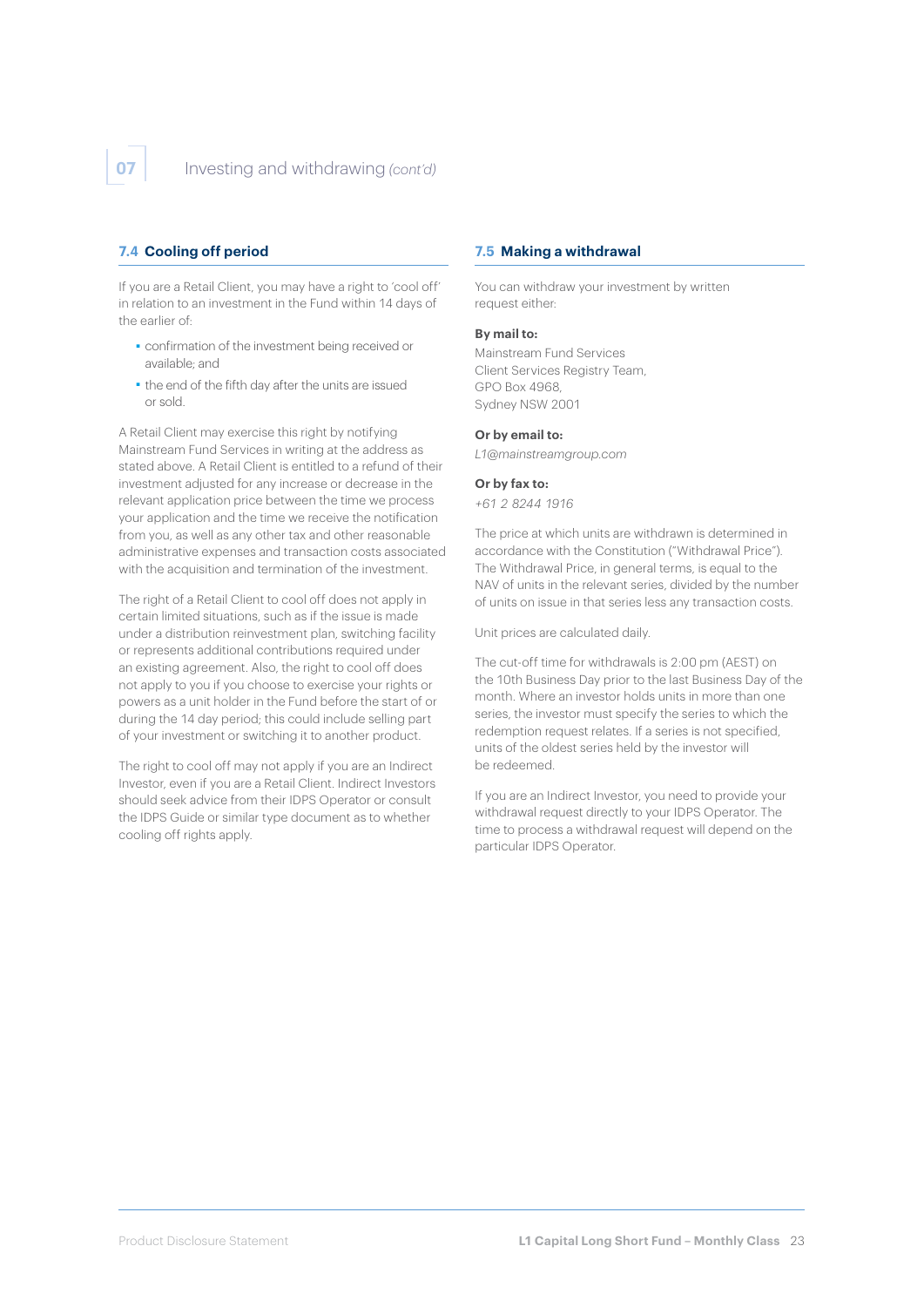#### **7.6 Access to funds**

The Responsible Entity will generally allow you to access your investment within 10 days of the end of the month (provided your withdrawal request is received prior to the cut off time referred to above) by transferring the withdrawal proceeds to your nominated bank account. The Constitution allows the Responsible Entity to make payment within 21 days from the day on which the withdrawal request is accepted by the Responsible Entity. However, the period of time for satisfying withdrawal requests may be extended where:

- ■ the Responsible Entity has taken all reasonable steps to realise sufficient assets to satisfy a withdrawal request and is unable to do so due to one or more circumstances outside its control such as restricted or suspended trading in the market for an asset;
- ■ the Responsible Entity does not consider it to be in the best interests of the Unit Holders as a whole to realise sufficient assets to satisfy the withdrawal request; or
- ■ it is, for any reason, impractical to calculate the net asset value of the assets, including because of the closure of an exchange or trading or withdrawal restrictions in respect of a security.

In these circumstances the period of time for satisfying withdrawal requests is extended for such further period as those circumstances apply. Withdrawals will not be funded from an external liquid facility.

The price at which units are withdrawn ("Withdrawal Price") is determined in accordance with the Constitution. The Withdrawal Price on a Business Day, is in general terms, equal to the NAV of the Units, divided by the number of Units on issue and adjusted for transaction costs ("Sell Spread"). At the date of this PDS, the Sell Spread is 0.25%. The Withdrawal Price will vary as the market value of assets in the Fund rises or falls. See the 'Buy/Sell Spread' information in the fees section for further information.

We need not give effect to a withdrawal request if the aggregate withdrawal price to be redeemed is less than the \$100,000 minimum withdrawal amount or if the withdrawal would result in an investor's remaining investment to be less than the minimum investment balance.

We reserve the right to fully withdraw your investment if your investment balance in the Fund falls below the minimum balance amount as a result of processing your withdrawal request. If we increase the minimum balance amount, we also reserve the right to fully withdraw your investment in the Fund upon giving 30 days' notice where your investment is less than the increased minimum balance amount. At the date of this PDS, the minimum balance amount is 500,000.

The Responsible Entity may deny a withdrawal request in its absolute discretion.

The Responsible Entity may also redeem some or all of your investment by providing at least 30 days' notice.

Any material changes in withdrawal rights will be notified to investors in writing.

#### **7.7 Terms and conditions for withdrawals**

Once your withdrawal request is received, your instruction may be acted on without further enquiry if the instruction bears your account number or investor details and your (apparent) signature(s), or your authorised signatory's (apparent) signature(s).

Equity Trustees and/or the Administrator reserve the right to ask for the production of original documents or other information to authenticate the communication. In the case of non-receipt or corruption of any message, you will be required to re-send the documents.

No withdrawal proceeds will be paid until the Administrator has received the withdrawal request signed by you or your authorised signatory. Neither Equity Trustees nor the Administrator shall be responsible for any mis-delivery or non-receipt of any facsimile or emails. Facsimiles or emails sent to the Administrator shall only be effective when actually received by the administrator.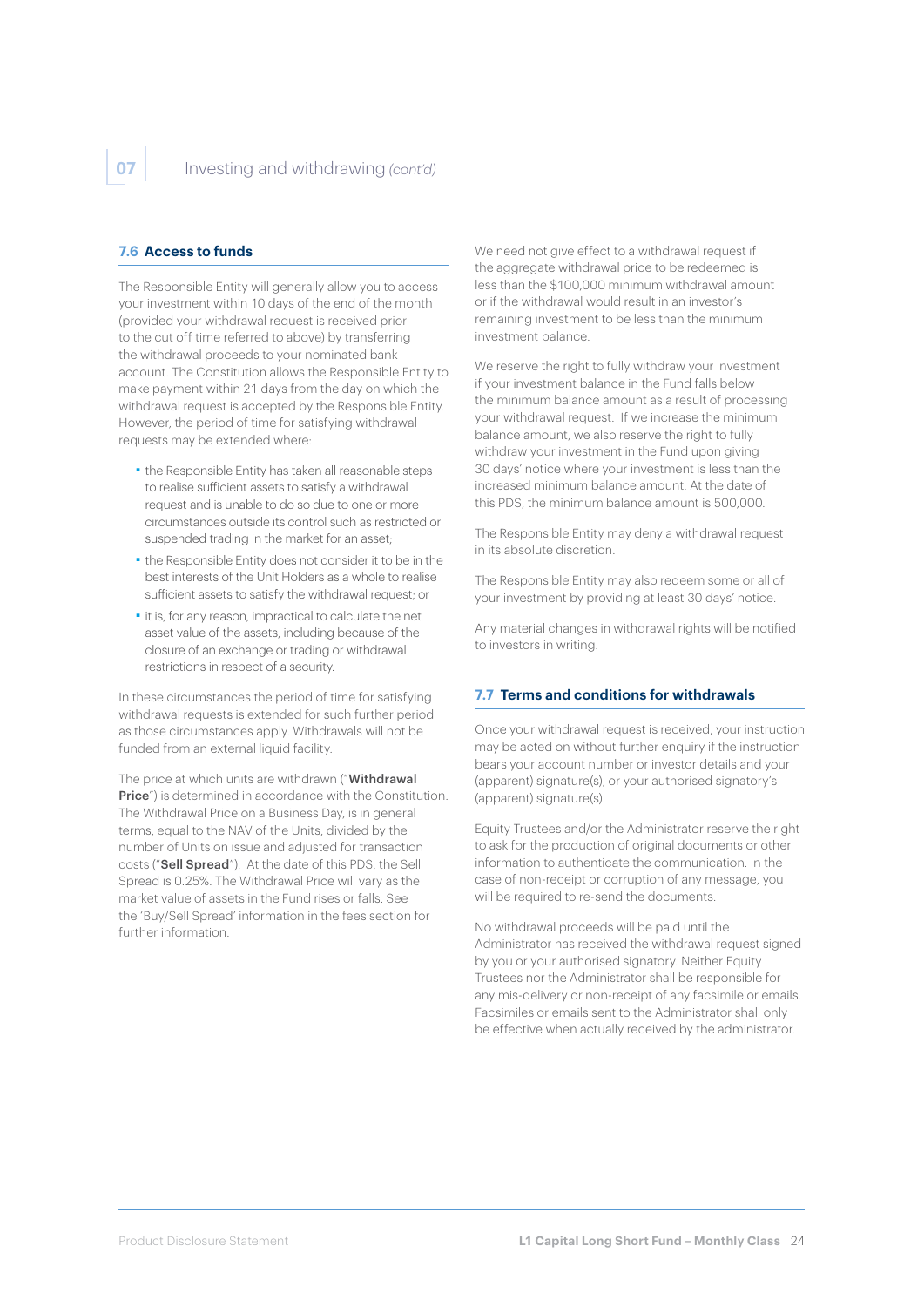When you are withdrawing, you should take note of the following:

- ■ We are not responsible or liable if you do not receive, or are late in receiving, any withdrawal money that is paid according to your instructions.
- ■ We may contact you to check your details before processing your withdrawal request. This may cause a delay in finalising payment of your withdrawal money. No interest is payable for any delay in finalising payment of your withdrawal money.
- ■ If we cannot satisfactorily identify you as the withdrawing investor, we may refuse or reject your withdrawal request or payment of your withdrawal proceeds will be delayed. We are not responsible for any loss you consequently suffer.
- ■ As an investor who is withdrawing, you agree that any payment made according to instructions received by post or courier or fax or email, shall be a complete satisfaction of our obligations, despite any fact or circumstances such as the payment being made without your knowledge or authority.
- ■ You agree that if the payment is made according to these terms, you and any person claiming through or under you, shall have no claim against us about the payment.
- **Equity Trustees can deny a withdrawal request** where accepting the request would cause the Fund to cease to be liquid or where the Fund is not liquid (as defined in the Corporations Act). When the Fund is not liquid, you can only withdraw when Fquity Trustees makes a withdrawal offer to you in accordance with the Corporations
- Act. Equity Trustees is not obliged to make such offers. The Fund will be liquid if at least 80% of its assets are liquid assets (generally cash and marketable securities).

#### **7.8 Distributions**

The Fund usually distributes income semi-annually at the end of June and at the end of December. Distributions are calculated on the last day of each period end (30 June and 31 December), and are normally paid to investors within 21 days of the period end although the distribution at 30 June may take longer. Equity Trustees may amend the distribution frequency without notice.

Your share of any distributable income is calculated in accordance with the Constitution and is generally based on the number of units held by you at the end of the distribution period and the distributable income.

You can have your distribution reinvested or paid to a nominated bank account. If you do not indicate a preference you will have your distributions automatically reinvested.

Indirect Investors should review their IDPS guide for information on how and when they receive any income distribution.

#### **7.9 Valuation of the Fund**

The value of the investments of the Fund is generally determined daily by the Administrator.

The value of a Unit in the Fund is determined on the basis of the value of the investments in the Fund (after taking into account any liabilities of the Fund), in accordance with the Constitution of the Fund. For example, the application price of a unit in the Fund is based on the NAV of the reference series divided by the number of units on issue in that series plus an allowance for transaction costs required for buying investments. This allowance is known as the "Buy Spread". At the date of this PDS, the Buy Spread is 0.25%.

#### **7.10 Joint account operation**

For joint accounts, unless indicated to the contrary on the Application Form, each signatory must sign withdrawal requests. Please ensure all signatories sign the declaration in the Application Form. Joint accounts will be held as joint tenants unless we are advised to the contrary in writing.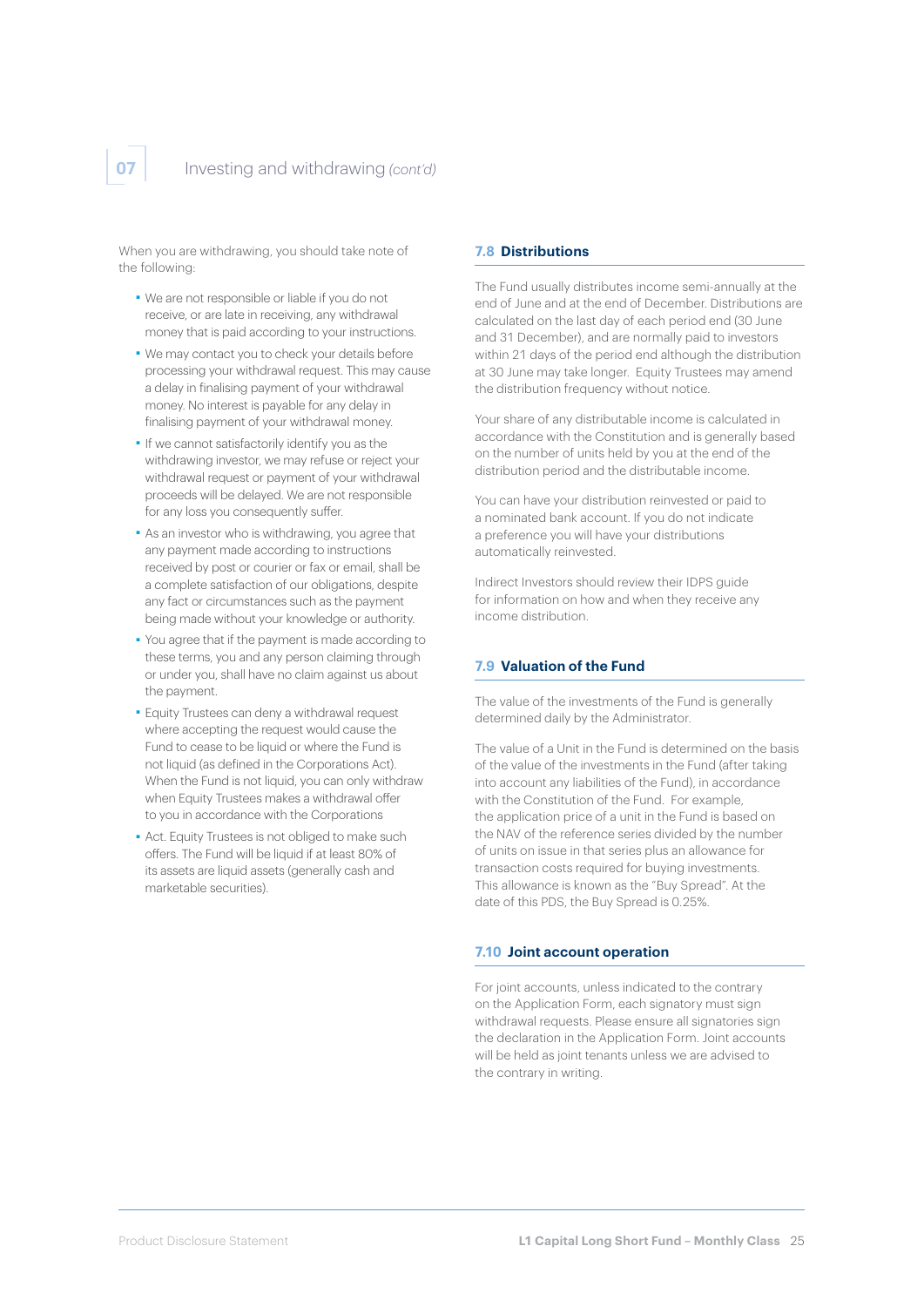#### **7.11 Appointment of authorised nominee to operate account**

You can appoint a person, partnership or company as your authorised signatory. To do so, please nominate them on the initial Application Form and have them sign the relevant sections. If a company is appointed, the powers extend to any director and officer of the company. If a partnership is appointed, the powers extend to all partners. Such appointments will only be cancelled or changed once we receive written instructions from you to do so.

Once appointed, your authorised signatory has full access to operate your investment account for and on your behalf. This includes the following:

- making additional investments;
- ■ requesting income distribution instructions to be changed;
- ■ withdrawing all or part of your investment;
- changing bank account details;
- enquiring and obtaining copies of the status of your investment; and
- having online account access to your investment.

If you do appoint an authorised signatory:

- ■ you are bound by their acts;
- ■ you release, discharge and indemnify us from and against any losses, liabilities, actions, proceedings, account claims and demands arising from instructions received from your authorised representatives; and
- ■ you agree that any instructions received from your authorised representative shall be complete satisfaction of our obligations, even if the instructions were made without your knowledge or authority.

#### **7.12 Electronic instructions**

If you instruct Equity Trustees and/or the Administrator by electronic means, such as facsimile or via the internet, you release Equity Trustees and the Administrator from and indemnify Equity Trustees and the Administrator against, all losses and liabilities arising from any payment or action Equity Trustees and the Administrator makes based on any instruction (even if not genuine):

- ■ that Equity Trustees and/or the Administrator receives by an electronic communication bearing your investor code; and
- ■ which appears to indicate to Equity Trustees and/or the Administrator that the communication has been provided by you (for example, it has a signature which is apparently your signature or your authorised signatory's or it has an email address which is apparently your email address).

You agree that neither you nor anyone claiming through you has any claim against Equity Trustees and the Administrator or the Fund in relation to such payments or actions.

There is a risk that a fraudulent withdrawal request can be made by someone who has access to your investor code and a copy of your signature or email address. Please take care.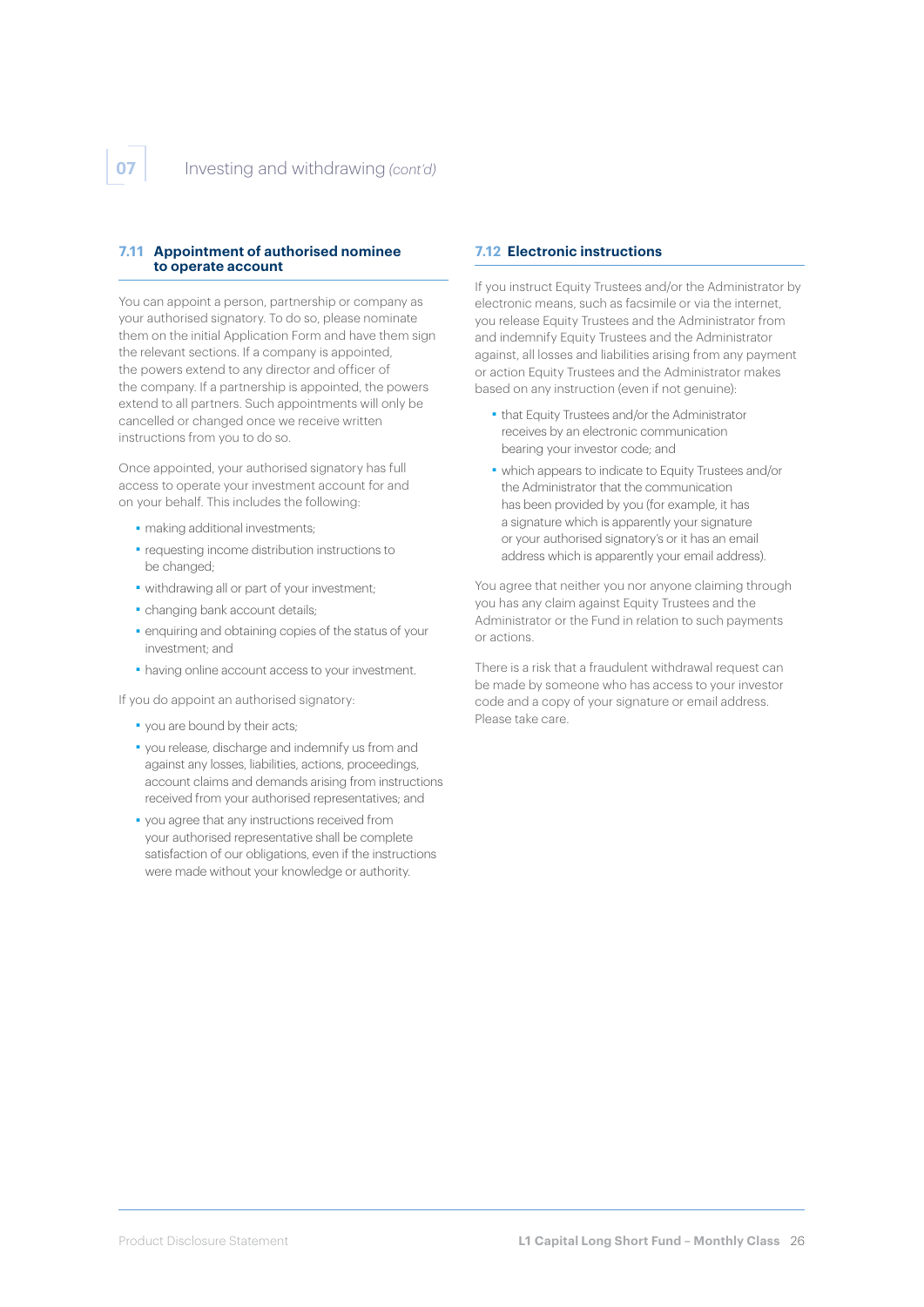## **08** Keeping track of your investment

#### **8.1 Enquiries**

For any enquiries regarding your investment or the management of the Fund please contact:

*L1 Capital Pty Ltd ABN 21 125 378 145 (AFSL 314302)*

*Level 28, 101 Collins Street, Melbourne VIC 3000*

*Phone: +61 3 9286 7000 Email: Registry@L1.com.au Website: [www.L1.com.au](http://www.L1.com.au)*

#### **8.2 Complaints resolution**

Equity Trustees has an established complaints handling process and is committed to properly considering and resolving all complaints. If you have a complaint about your investment, please contact us on:

*Phone: 1300 133 472*

*Post: Equity Trustees Limited GPO Box 2307, Melbourne VIC 3001*

*Email: compliance@eqt.com.au*

We will acknowledge receipt of the complaint as soon as possible and in any case within 3 days of receiving the complaint. We will seek to resolve your complaint as soon as practicable but not more than 45 days after receiving the complaint.

If you are not satisfied with our response to your complaint, you may be able to lodge a complaint with the Australian Financial Complaints Authority ("AFCA").

Contact details are:

*Online: [www.afca.org.au](http://www.afca.org.au)*

*Phone: 1800 931 678*

*Email: info@afca.org.au*

*Post: GPO Box 3, Melbourne VIC 3001.*

The external dispute resolution body is established to assist you in resolving your complaint where you have been unable to do so with us. However, it's important that you contact us first.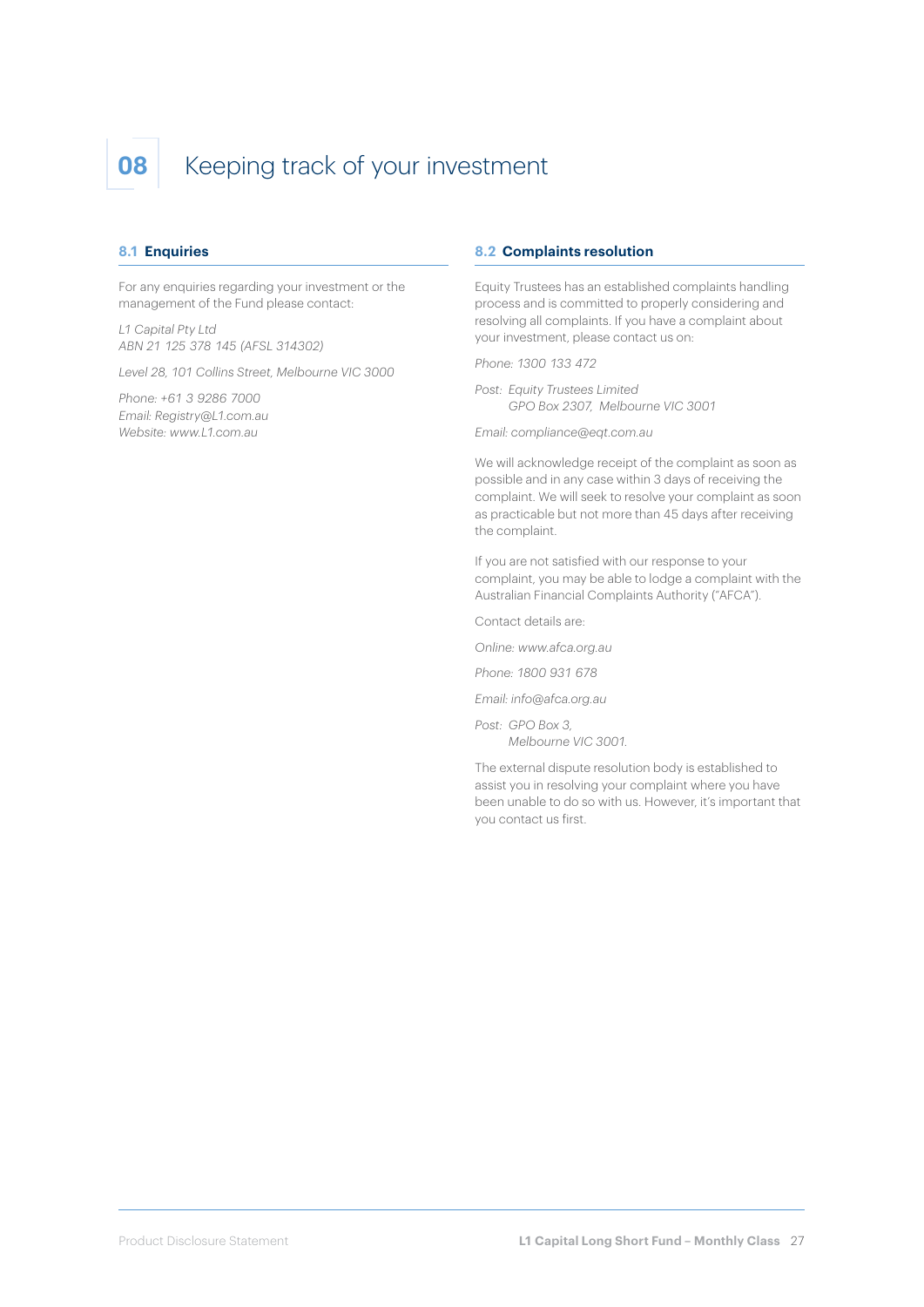#### **8.3 Reports**

Regular, simple to read and complete reports are provided to investors in the Fund. These reports comprise:

- **Annual Report** including financial statements and auditor's report will be made available on the EQT website at [www.eqt.com.au/insto](http://www.eqt.com.au/insto) from 30 September each year.
- **Transaction Reports** confirming all additional investments, withdrawals, and payments (issued following transactions and on request).
- ■ **Distribution Statements** as follows:
	- a. monthly statements to confirm closing units and value of holding;
	- b. distribution statements every distribution period confirming distribution amount and reinvestment/ payment to nominated account;
	- c. annual investor statements to confirm closing units, value of investments and income from investments.
- **Tax Statements** issued annually, providing you with taxation information including a detailed summary of the components of any distributions.

The Responsible Entity also has and implements a policy to report annually on the following information as soon as practicable after the relevant period end:

- ■ the actual allocation to each asset type;
- ■ the liquidity profile of the portfolio assets as at the end of the period;
- ■ the maturity profile of the liabilities as at the end of the period;
- **the leverage ratio (including leverage embedded in** the assets of the Fund, other than listed equities and bonds) as at the end of the period;
- the derivative counterparties engaged (including capital protection providers);
- ■ the monthly or annual investment returns of the Fund over at least a five-year period (or, if the Fund has not been operating for five years, the returns since its inception); and
- the key service providers if they have changed since the latest report given to you, including any change in their related party status.

The following information is available on L1 Capital's website at [www.L1.com.au](http://www.L1.com.au) and is disclosed monthly:

- ■ the current total net asset value of the Fund and the redemption value of a unit in each class of units as at the date the net asset value was calculated;
- the key service providers if they have changed since the last report given to investors, including any change in their related party status; and
- ■ for each of the following matters since the last report on those matters:
- the net return on the Fund's assets after fees, costs and taxes;
- any material change in the Fund's risk profile;
- ■ any material change in the Fund's investment strategy; and
- any change in the individuals playing a key role in investment decisions for the Fund.

At the date of this PDS, the Fund is a disclosing entity and is subject to regular reporting and disclosure obligations under the Corporations Act. If the Fund becomes a disclosing entity, the Fund will be subject to regular reporting and disclosure obligations under the Corporations Act. Copies of documents lodged with the Australian Securities and Investments Commission ("ASIC") in relation to the Fund may be obtained from, or inspected at, an ASIC office and you can obtain the following a copy of the following documents free of charge on request:

- the most recent annual financial report lodged with ASIC;
- ■ any half yearly financial report lodged with ASIC after that financial report and before the date of this PDS; and
- any continuous disclosure notices lodged with ASIC after that financial report and before the date of this PDS.

You can call L1 Capital +61 3 9286 7000 for updated information on performance, unit prices, Fund size and other general information about the Fund. If you are an indirect investor investing via an IDPS, contact your IDPS Operator.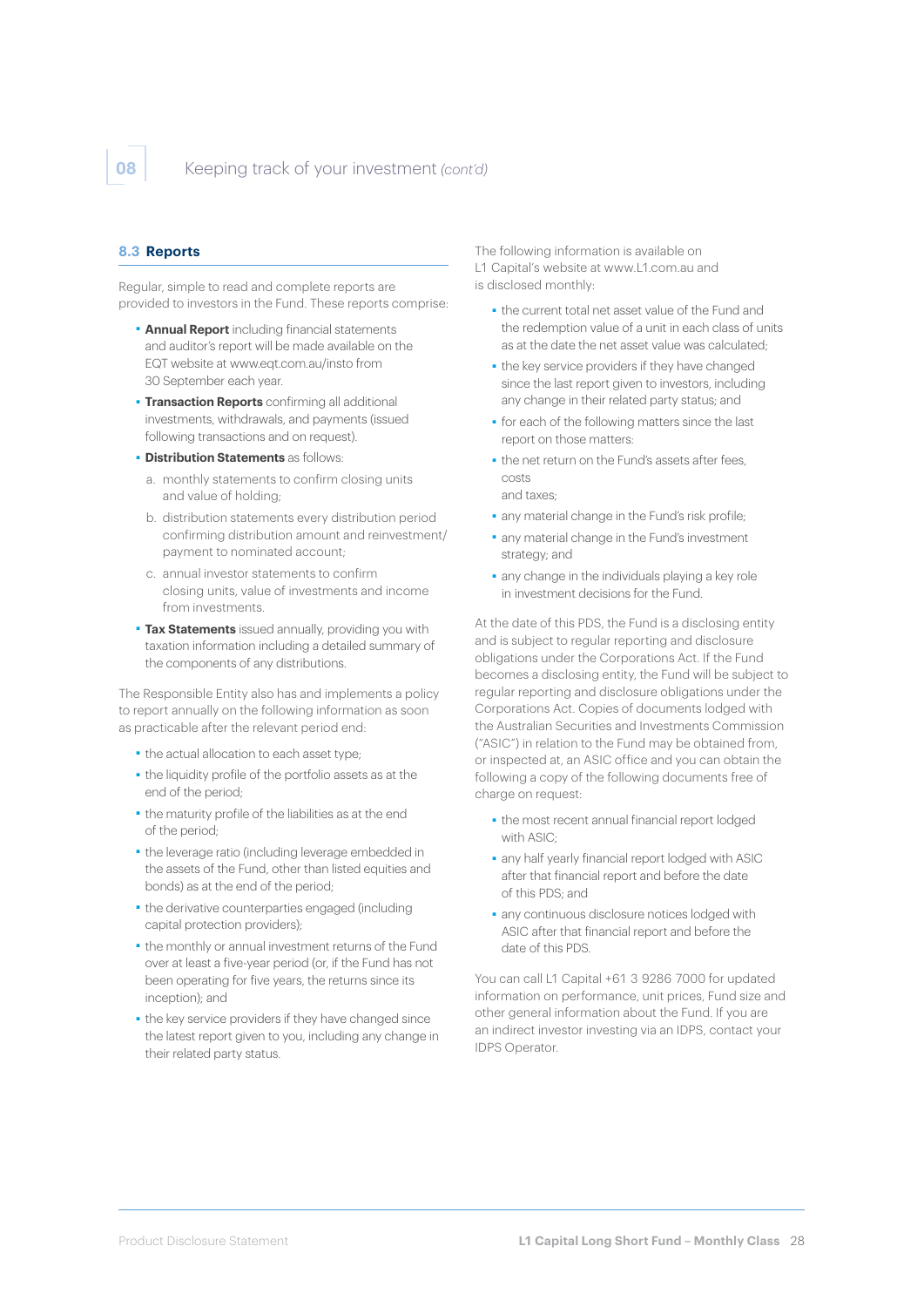### **09** Fees and other costs

The warning statement below is required by law to be displayed at the beginning of the 'Fees and Other Costs' section of this PDS. The example given in the warning statement does not relate to any investments described within this PDS.

The table on page 30 shows fees and other costs that you may be charged. These fees and costs may be paid directly from your investment or deducted from investment returns.

Information about Taxation is set out in Section 10 of this PDS.

You should read all the information about fees and costs because it is important to understand their impact on your investment. For Indirect Investors, the fees listed in the 'Fees and other costs' section of this PDS are in addition to any other fees and charges charged by your IDPS Operator.

#### **WARNING STATEMENT**

#### **DID YOU KNOW?**

**Small differences in both investment performance and fees and costs can have a substantial impact on your long term returns.**

**For example, total annual fees and costs of 2% of your account balance rather than 1% could reduce your final return by up to 20% over a 30 year period (for example, reduce it from \$100,000 to \$80,000).**

**You should consider whether features such as superior investment performance or the provision of better member services justify higher fees and costs.**

**You may be able to negotiate to pay lower contribution fees and management costs where applicable. Ask the Fund or your financial adviser.**

#### **TO FIND OUT MORE**

If you would like to find out more or see the impact of the fees based on your own circumstances, the **Australian Securities and Investments Commission (ASIC)** website (www.moneysmart.gov.au) has a managed funds fee calculator to help you check out different fee options.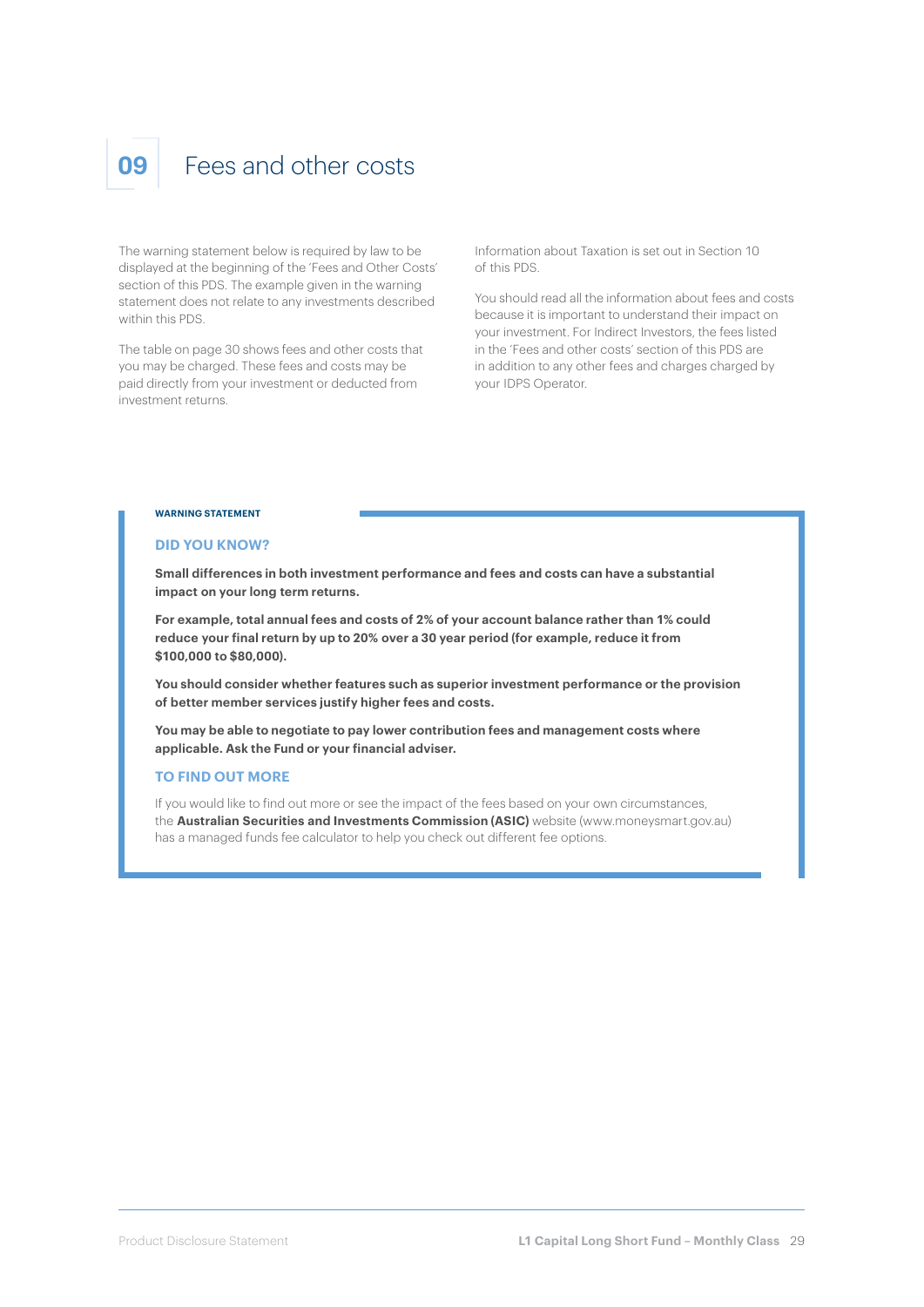**09** Fees and other costs *(cont'd)*

#### L1 Capital Long Short Fund - Monthly Class

| Type of fee or cost                                                                    | Amount                                                                                                                                                             | How and when paid                                                                                                                                                                                                                                                                                                                                                                                                                                                                                                                                                                                |  |  |
|----------------------------------------------------------------------------------------|--------------------------------------------------------------------------------------------------------------------------------------------------------------------|--------------------------------------------------------------------------------------------------------------------------------------------------------------------------------------------------------------------------------------------------------------------------------------------------------------------------------------------------------------------------------------------------------------------------------------------------------------------------------------------------------------------------------------------------------------------------------------------------|--|--|
| FEES WHEN YOUR MONEY MOVES IN OR OUT OF THE FUND                                       |                                                                                                                                                                    |                                                                                                                                                                                                                                                                                                                                                                                                                                                                                                                                                                                                  |  |  |
| <b>Establishment fee</b><br>The fee to open your<br>investment                         | Nil                                                                                                                                                                | There is no establishment fee payable when you set up your investment<br>in the Fund                                                                                                                                                                                                                                                                                                                                                                                                                                                                                                             |  |  |
| <b>Contribution fee</b><br>The fee on each amount<br>contributed to your<br>investment | Nil                                                                                                                                                                | There is no contribution fee payable when you invest in the Fund                                                                                                                                                                                                                                                                                                                                                                                                                                                                                                                                 |  |  |
| Withdrawal fee<br>The fee on each amount you<br>take out of your investment            | Nil                                                                                                                                                                | There is no withdrawal fee payable when you redeem investments from<br>the Fund                                                                                                                                                                                                                                                                                                                                                                                                                                                                                                                  |  |  |
| <b>Exit fee</b><br>The fee to close your<br>investment                                 | Nil                                                                                                                                                                | There is no exit fee payable when you close your investment in the Fund                                                                                                                                                                                                                                                                                                                                                                                                                                                                                                                          |  |  |
| <b>MANAGEMENT COSTS</b>                                                                |                                                                                                                                                                    |                                                                                                                                                                                                                                                                                                                                                                                                                                                                                                                                                                                                  |  |  |
| The fees and costs for<br>managing your investment                                     | Management Fee of:<br>1.28% p.a. (inclusive of<br>GST and net of RITC) of                                                                                          | The management fee in relation to the Monthly Class comprises the<br>administration and investment fees and costs (but not transaction costs<br>such as brokerage), calculated as a proportion of the Fund's size.                                                                                                                                                                                                                                                                                                                                                                               |  |  |
|                                                                                        | the NAV of the Units                                                                                                                                               | This fee includes:                                                                                                                                                                                                                                                                                                                                                                                                                                                                                                                                                                               |  |  |
|                                                                                        | AND                                                                                                                                                                | • fees charged by the Responsible Entity;                                                                                                                                                                                                                                                                                                                                                                                                                                                                                                                                                        |  |  |
|                                                                                        | Indirect costs estimated<br>at 0%                                                                                                                                  | · fees charged by the Custodian and by the Prime Broker;                                                                                                                                                                                                                                                                                                                                                                                                                                                                                                                                         |  |  |
|                                                                                        |                                                                                                                                                                    | • fees charged by the Administrator;                                                                                                                                                                                                                                                                                                                                                                                                                                                                                                                                                             |  |  |
|                                                                                        |                                                                                                                                                                    | · management fees charged by the Investment Manager; and                                                                                                                                                                                                                                                                                                                                                                                                                                                                                                                                         |  |  |
|                                                                                        |                                                                                                                                                                    | • routine day to day management and administrative costs associated<br>with the operation of the Fund.                                                                                                                                                                                                                                                                                                                                                                                                                                                                                           |  |  |
|                                                                                        |                                                                                                                                                                    | The Management Fee is calculated and accrued on a daily basis on the<br>NAV of the units. The accrued fee is payable within 14 days of the end of<br>each month. The fee is deducted from the assets of the Fund.                                                                                                                                                                                                                                                                                                                                                                                |  |  |
|                                                                                        |                                                                                                                                                                    | Lower Management Fees and/or different payment terms may be<br>negotiated with certain Wholesale Clients. See 'Differential fees' under<br>the heading 'Additional explanation of fees and costs'.                                                                                                                                                                                                                                                                                                                                                                                               |  |  |
|                                                                                        | Performance Fee of:<br>20.50%p.a.<br>(inclusive of GST and net<br>of RITC) of the increase in<br>NAV, subject to<br>the high-water mark<br>Estimated at 2.48% p.a. | The Monthly Class performance fee is equal to 20.5% (inclusive of GST<br>and net of RITC) of any increase in the NAV over any Performance Period<br>(adjusted for applications and redemptions and before the payment of<br>any distribution after the payment of the management fee and expenses)<br>above the high-water mark.<br>The performance fee is calculated and accrued monthly. If accrued, the<br>performance fee will generally be paid from the asset of the Fund within<br>30 days of the end of each Performance Period in arrears or upon<br>withdrawal of units from the Fund. |  |  |
| <b>SERVICE FEES</b>                                                                    |                                                                                                                                                                    |                                                                                                                                                                                                                                                                                                                                                                                                                                                                                                                                                                                                  |  |  |
| Switching fee<br>The fee for changing<br>investment options                            | Nil                                                                                                                                                                | Not applicable                                                                                                                                                                                                                                                                                                                                                                                                                                                                                                                                                                                   |  |  |
|                                                                                        |                                                                                                                                                                    |                                                                                                                                                                                                                                                                                                                                                                                                                                                                                                                                                                                                  |  |  |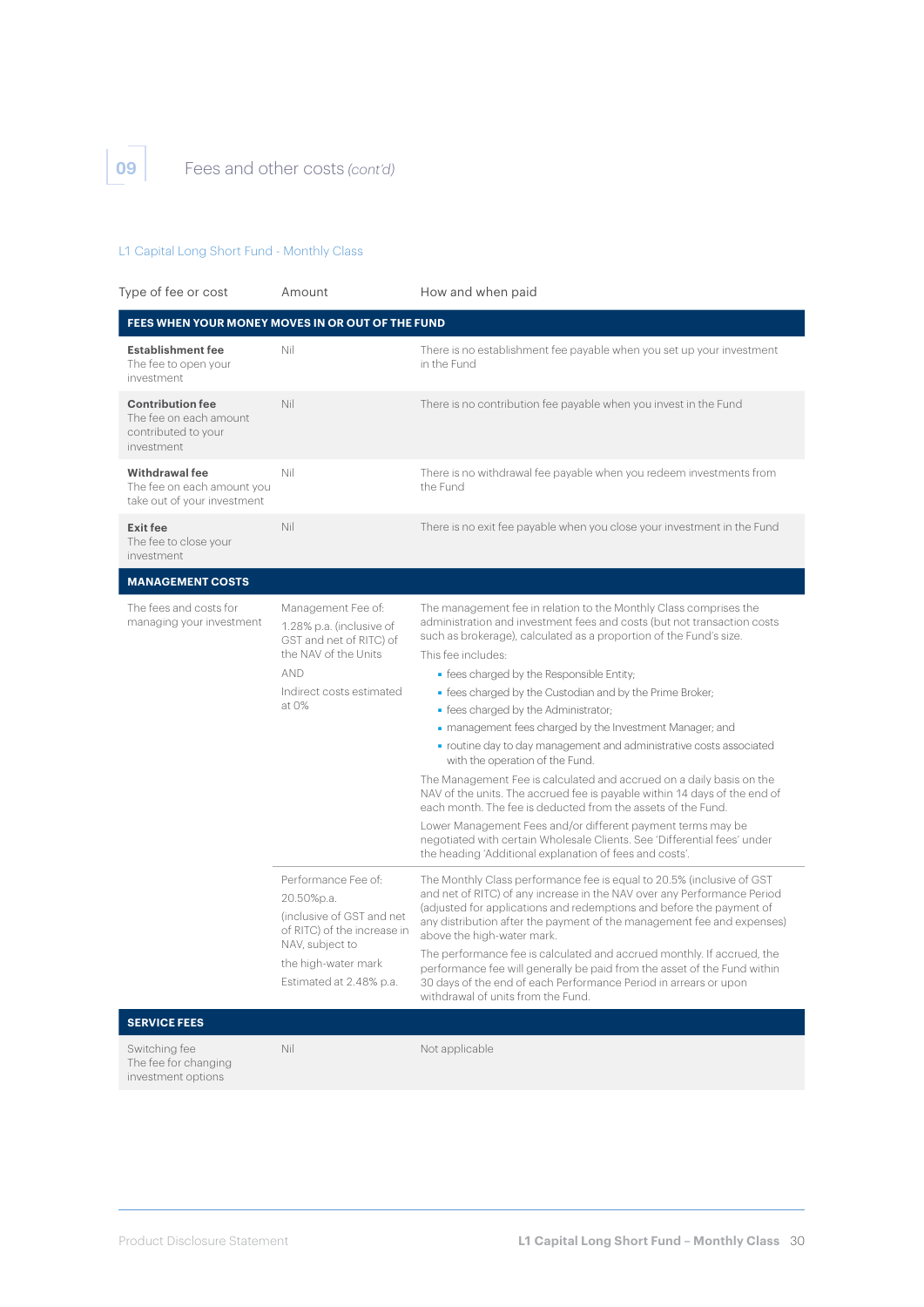#### **9.1 Additional explanation of fees and costs**

#### What do the Management costs pay for?

The management fee of 1.28% p.a. of the NAV of the Fund payable to the Responsible Entity of the Fund for managing the assets and overseeing the operations of the Fund. As at the date of this PDS, ordinary expenses such as investment management fees, custodian fees, administration and audit fees, and other ordinary expenses of operating the Fund are covered by the management fees at no additional charge to you.

The management costs shown above do not include extraordinary expenses (if they are incurred in future) such as litigation costs, the costs of convening unitholder meetings and other costs.

In addition, management costs do not include transactional and operational costs (i.e. costs associated with investing the underlying assets, some of which may be recovered through Buy/Sell Spreads).

#### Indirect costs

Indirect costs include fees and management costs (if any) arising from underlying funds and a reasonable estimate of the cost of investing in over-the-counter derivatives to gain investment exposure to assets or implement the Fund's investment strategy. Indirect costs are reflected in the unit price of the Fund and borne by Investors, but they are not paid to the Responsible Entity or Investment Manager.

The estimated components of the Fund's indirect costs are based on the financial year ended 30 June 2018. Actual indirect costs for future years may differ. If in future there is an increase to indirect costs disclosed in this PDS, updates will be provided on Equity Trustees' website at [www.eqt.com.au/insto](http://www.eqt.com.au/insto) where they are not otherwise required to be disclosed to investors under law.

#### How does the Performance fee work?

In addition to the management fees, the Responsible Entity may also receive a performance fee. The management costs for the Fund increases by the amount of the performance fee where a performance fee is accrued.

The Monthly Class performance fee is equal to 20.5% (inclusive of GST and net of RITC) of any increase in the NAV (after the payment of the management fee and expenses) over a half year (adjusted for applications and redemptions and before the payment of any distribution) subject to the high-water mark. The high-water mark means the highest NAV at the end of a half year where a performance fee has been paid, adjusted for applications, redemptions and subsequent distributions.

The performance fee is calculated monthly. It is payable:

- ■ Within 30 days of the end of each Performance Period and on the termination date of the Fund, from the assets of the Fund; and
- ■ In respect of any Unit redeemed, from the Withdrawal Price.

#### In general terms:

- 1. Each month, the performance of the Monthly Class is calculated after the deduction of the management costs (paid or accrued) but before the deduction of performance fees and disregarding any applications in and withdrawals out of the Monthly Class.
- 2. A 'high-water mark' is the higher of the initial Application Price of Units and the highest NAV of a Unit as at the last day in a previous Performance Period.
- 3. The amount by which the Monthly Class exceeds the high-water mark, if any, (Difference) is then calculated on a per unit basis.
- 4. If the high-water mark is exceeded for a particular month, the Difference is multiplied by the number of Units and 20.5%, is then accrued. The performance fee is generally calculated monthly and payable semi-annually.
- 5. However, if the previous high-water mark is not exceeded, no performance fee accrues that month.

The Responsible Entity pays the whole of the Performance Fee on to the Investment Manager.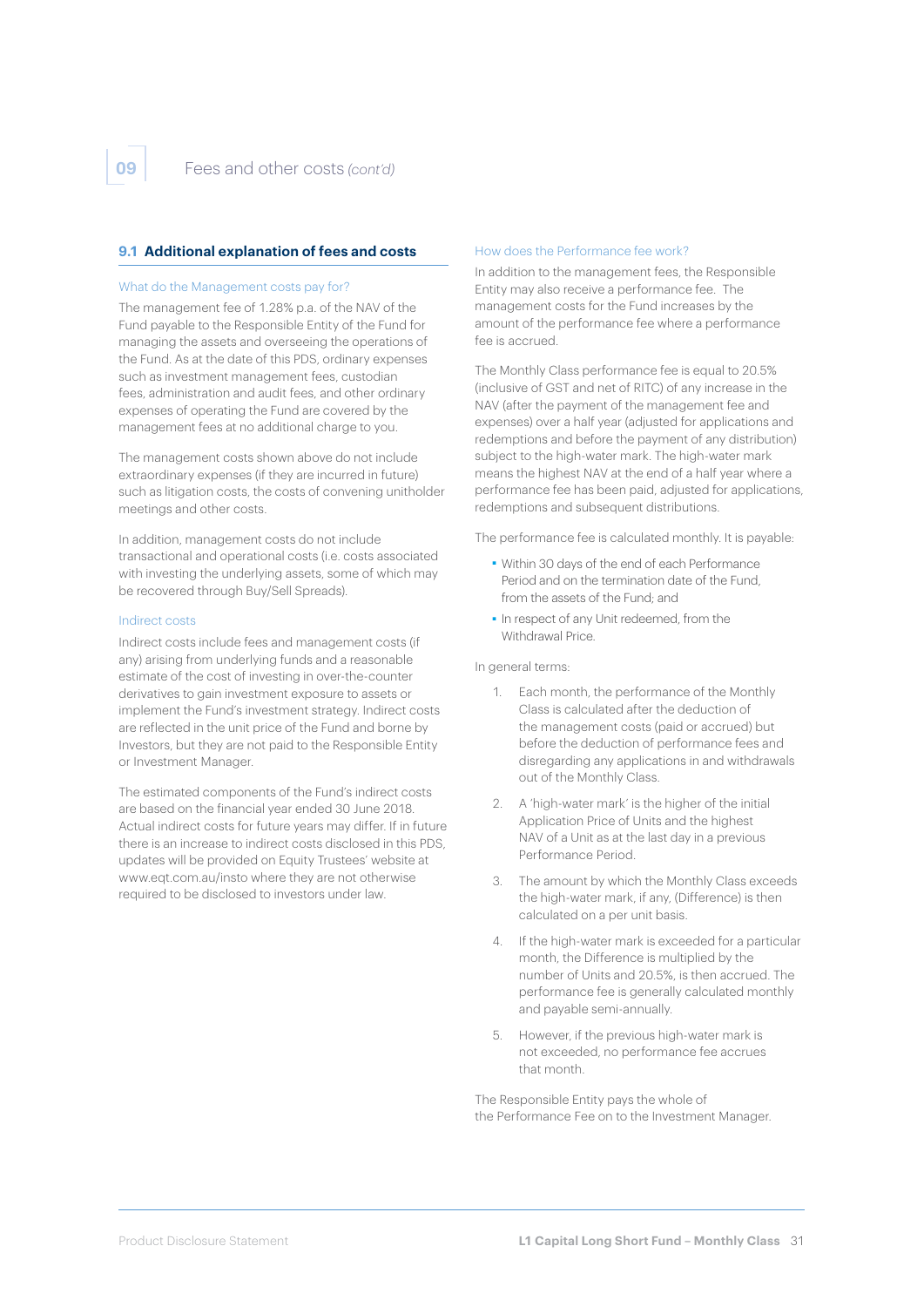#### Series of Units

The Fund uses series accounting to ensure that the allocation of performance fees against units is equitable. Unless Equity Trustees decides otherwise, there may be up to 6 new series of units (Unit Series) created with respect to a new issue of units in each performance period - that is, a new Unit Series may be created each calendar month in respect of each new class of units issued. This allows Equity Trustee to charge a performance fee based on the issue price of each series.

#### Roll Up

At the end of each performance period (generally the periods ending 30 June and 31 December each year), all units which have borne a performance fee in respect of the relevant performance period will be consolidated into a new single series of units, using the net asset value of the oldest series of units to have borne the performance fee for that performance period and the high watermark of all units of the consolidated series will be the net asset value per Unit of the consolidated series as at the end of the performance period after payment of the performance fee. The consolidation will be by reference to the net asset value of each series of units being consolidated. Application will then be made at the net asset value for the oldest series of units to have borne the performance fee for that performance period and Equity Trustee will issue such additional units or redeem units so that the net asset value of units after the consolidation shall be equal to the net asset value of the oldest series of units to have borne the performance fee for that performance period.

#### **EXAMPLE**

#### **Performance fee example**

Assume the following:

- ■ The Unit price on the last day of the Performance Period is \$1.10 after management costs have been deducted.
- ■ The high-water mark is set \$1.00
- ■ There are 100,000 Units on issue.

The difference is \$1.10 - \$1.00. The performance fee is \$0.10 x 100,000 (which is the number of Units on issue)  $x 20.5% = $2,050$  for that Performance Period.

Please note that the example is used for illustrative purposes only and does not forecast future performance.

#### Expense recoveries

We are entitled to be reimbursed for expenses incurred in the proper performance of managing the Fund. These expenses are called 'out of pocket' expenses. They may include expenses properly incurred in the administration, custody, management, compliance and promotion of the Fund. There are other expenses including tax and operating costs, such as audit, legal and tax consulting fees. As at the date of this PDS the Investment Manager pays these expenses from the management fee and intends to continue with this practice. However, in the future we may decide to deduct expenses in addition to the management fee, in which case we will give investors 30 days written notice.

#### Differential fees

The Responsible Entity and L1 Capital may from time to time negotiate a different fee arrangement (by way of a rebate) with investors who are Wholesale Clients. Fees can be discussed with L1 Capital Pty Ltd ABN 21 125 378 145 AFSL 314302 located at Level 28, 101 Collins Street Melbourne, VIC 3000 and phone: +61 3 9286 7000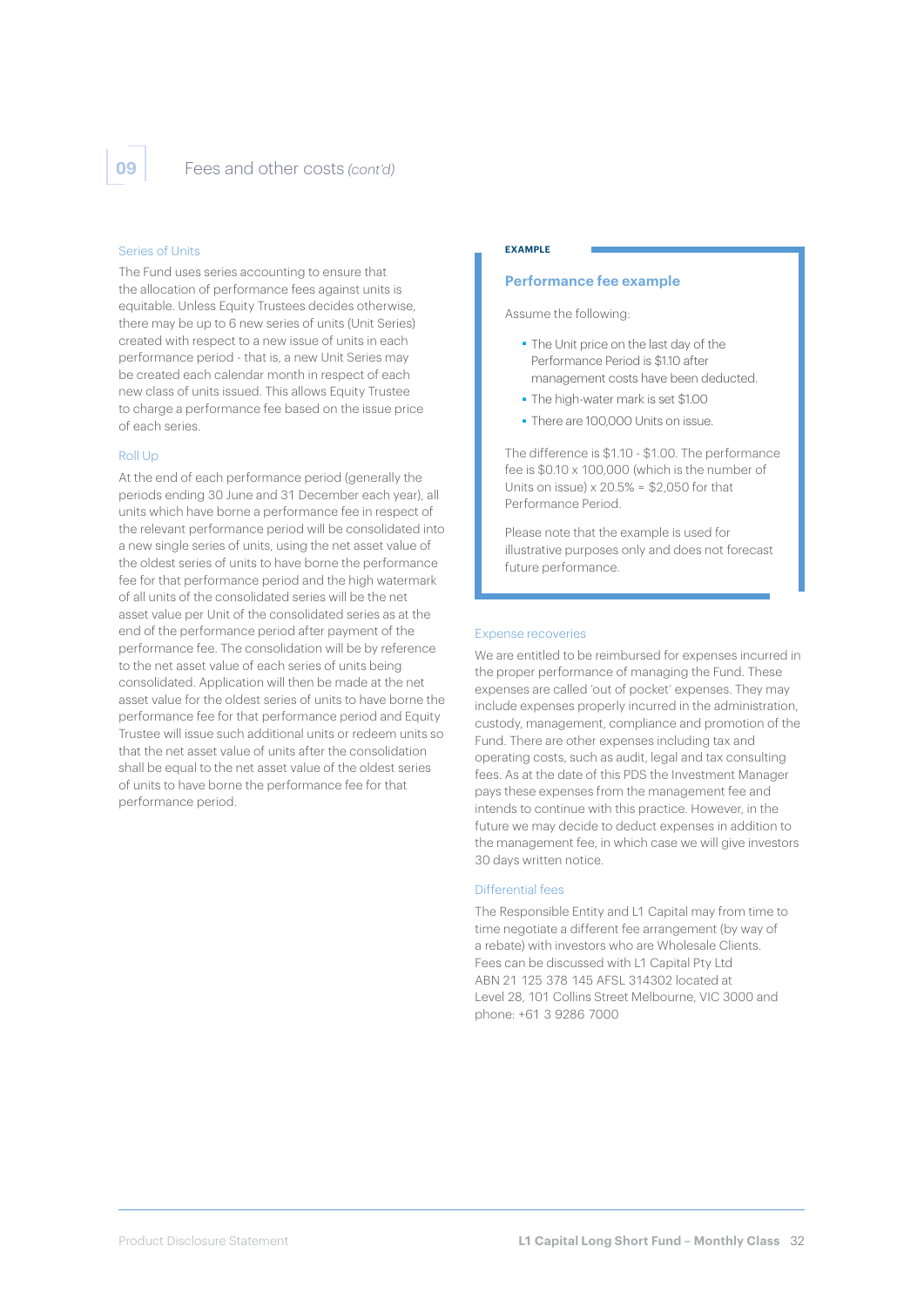#### Transactional and operational costs

In managing the assets of the Fund, the Fund may incur transaction costs such as brokerage, settlement costs, clearing costs and applicable stamp duty when assets are bought and sold. This generally happens when the assets of a fund are changed in connection with day-to-day trading or when there are applications or withdrawals which cause net cash flows into or out of a fund.

The Buy/Sell Spread reflects the estimated transaction costs incurred in buying or selling assets of the Fund when investors invest in or withdraw from the Fund.

The Buy/Sell Spread is an additional cost to the investor but is incorporated into the unit price and incurred when an investor invests in or withdraws from the Fund and is not separately charged to the investor. The Buy/Sell Spread is paid into the Fund and not paid to Equity Trustees or the Investment Manager. The estimated Buy/ Sell Spread is 0.25% upon entry and 0.25% upon exit. The dollar value of these costs based on an application or a withdrawal of \$50,000 is \$125 for each individual transaction. The Buy/Sell Spread can be altered by the Responsible Entity at any time. The Responsible Entity may also waive the Buy/Sell Spread in part or in full at its discretion.

Transactional costs which are incurred other than in connection with applications and redemptions arise through the day-to-day trading of the Fund's assets and are reflected in the Fund's unit price. As these costs are factored into the asset value of the Fund's assets and reflected in the unit price, they are an additional implicit cost to the investor and are not a fee paid to the Responsible Entity. These costs can arise as a result of bid-offer spreads being applied by trading counterparties to securities traded by the Fund. Liquid securities generally have a lower bid-offer spread while less liquid assets have a higher bid-offer spread reflecting the compensation taken by market makers in providing liquidity for that asset.

During the financial year ending 30 June 2018, the total transaction costs for the Fund were 2.40% of the Fund's net asset value, of which 9.11% of these transaction costs were recouped via the Buy/Sell Spread, resulting in a net transactional cost of the Fund of 2.18% p.a.

#### Abnormal expenses

We may additionally recover abnormal expenses (such as the costs of investor meetings, legal advice/proceedings and other irregular expenses). This is not included in the management fee. The Constitution does not place any limit on the amount of the abnormal expenses that can be paid from the Fund.

#### Can the fees change?

Yes, all fees can change without your consent provided the fees do not exceed the maximum fees under the Constitution. The Constitution defines the maximum fees that can be charged directly by the Fund. The maximum management fee is 4% per annum of the gross asset value of the Fund (exclusive of GST). The maximum performance fee is 30% exclusive of GST rather than 20.5% (inclusive of GST net RITC). The Responsible Entity has the right to recover all proper and reasonable expenses incurred in managing the Fund and as such these expenses may increase or decrease accordingly. The Responsible Entity will provide you with at least 30 days' notice of any proposed change to the management fee or performance fee. Expense recoveries and Buy/Sell Spreads may change without notice, for example, when it is necessary to protect the interests of existing investors and if permitted by law. Also, where the Responsible Entity receives a large withdrawal request, the Sell Spread may increase for the large withdrawal request.

#### CST

All fees and other costs quoted include GST less any reduced input tax credits.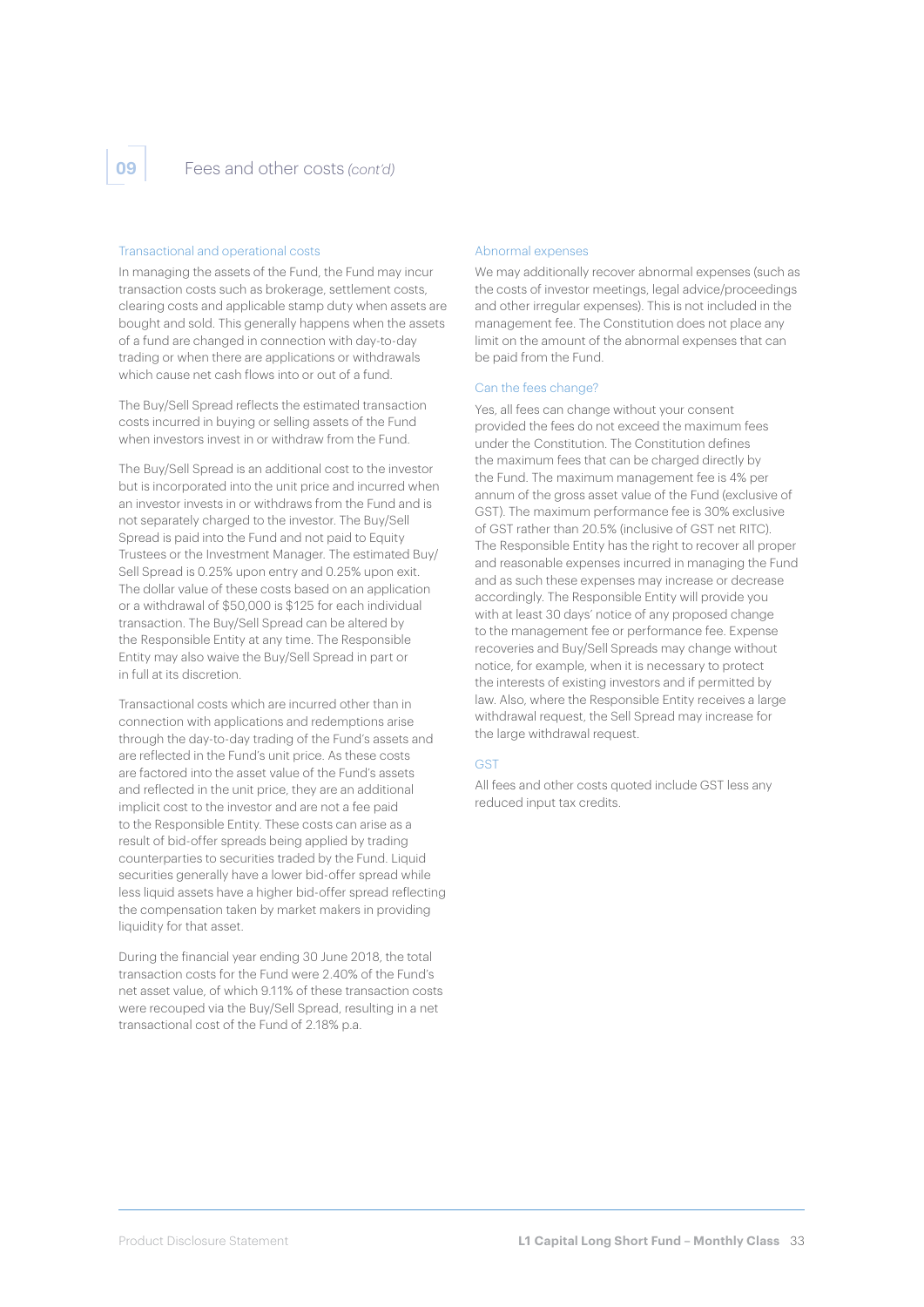#### **9.2 Example of annual fees and costs**

The table below gives an example of how the fees and costs for the Fund can affect your investment over a one year period. You can use this table to compare this product against other managed investment products.

Example – L1 Capital Long Short Fund – Monthly Class

#### **BALANCE OF \$50,000 WITH A CONTRIBUTION OF \$5,000 DURING THE YEAR**

| <b>Contribution Fees</b>                   | Nil                        | For every additional \$5,000 you put in, you will be charged \$0.                                                                                                                                                                        |
|--------------------------------------------|----------------------------|------------------------------------------------------------------------------------------------------------------------------------------------------------------------------------------------------------------------------------------|
| Plus<br>Management Costs<br>comprising:*** | Management fee<br>of 3.76% | <b>And</b> , for every \$50,000 you have in the Fund you will be charged<br>\$1,880 each year comprising:                                                                                                                                |
| <b>Management Fee</b>                      | 1.28%                      | <b>And</b> , for every \$50,000 you have in the Fund you will be<br>charged an estimated amount up to \$640.00 each year                                                                                                                 |
| Indirect costs                             | $0\%$                      | <b>And</b> , for every \$50,000 you have in the Fund you will be<br>charged an estimated amount up to \$0 each year                                                                                                                      |
| Performance Fees****                       | 2.48%                      | <b>And</b> , for every \$50,000 you have in the Fund you will be<br>charged an estimated amount up to \$1,240 each year                                                                                                                  |
| <b>Equals</b><br>Cost of fund              |                            | If you had an investment of \$50,000 at the beginning of the year,<br>and you put in an additional \$5,000 during that year*, you would be<br>charged fees of:<br>$$1.880**$<br>What it costs you will depend on the fees you negotiate. |

*\* This example assumes the \$5,000 contribution occurs at the end of the first year, therefore management costs are calculated using the \$50,000 balance only.*

*\*\* Additional fees may apply. Please note that this example does not capture all the fees and costs that may apply to you such as the Buy/ Sell Spread.* 

*\*\*\* Management costs are calculated using the indirect cost ratio for the Fund. The 'indirect cost ratio' refers to the management costs that are not paid directly out of your account (for example management fees, performance fees and expenses) but are paid from the Fund's assets, expressed as a percentage of the average net asset value of the Fund. It is an estimate only and the amount of management costs may be higher or lower in the future.* 

*\*\*\*\* The performance fees stated in this table shows the actual performance fees for the financial year ended 30 June 2018 as a percentage of the Fund's average NAV. The performance of the Fund, and the performance fees, may be higher or lower or not payable in the future. As a result, the management costs may differ from the figure shown in the table. It is not a forecast of the performance of the Fund or the amount of the performance fees in the future. See also above (next to the heading "Performance fees") our estimated typical ongoing performance fees fee payable per annum. The actual indirect costs and performance fees for the current financial year and for*  future financial years may differ. For more information on the performance history of the Fund, visit Equity Trustees' website at www.eqt. *[com.au/insto](www.eqt.com.au/insto). Past performance is not a reliable indicator of future performance.*

*ASIC provides a fees calculator on its website www.moneysmart.gov.au, which you could use to calculate the effects of fees and costs on your investment in the Fund.*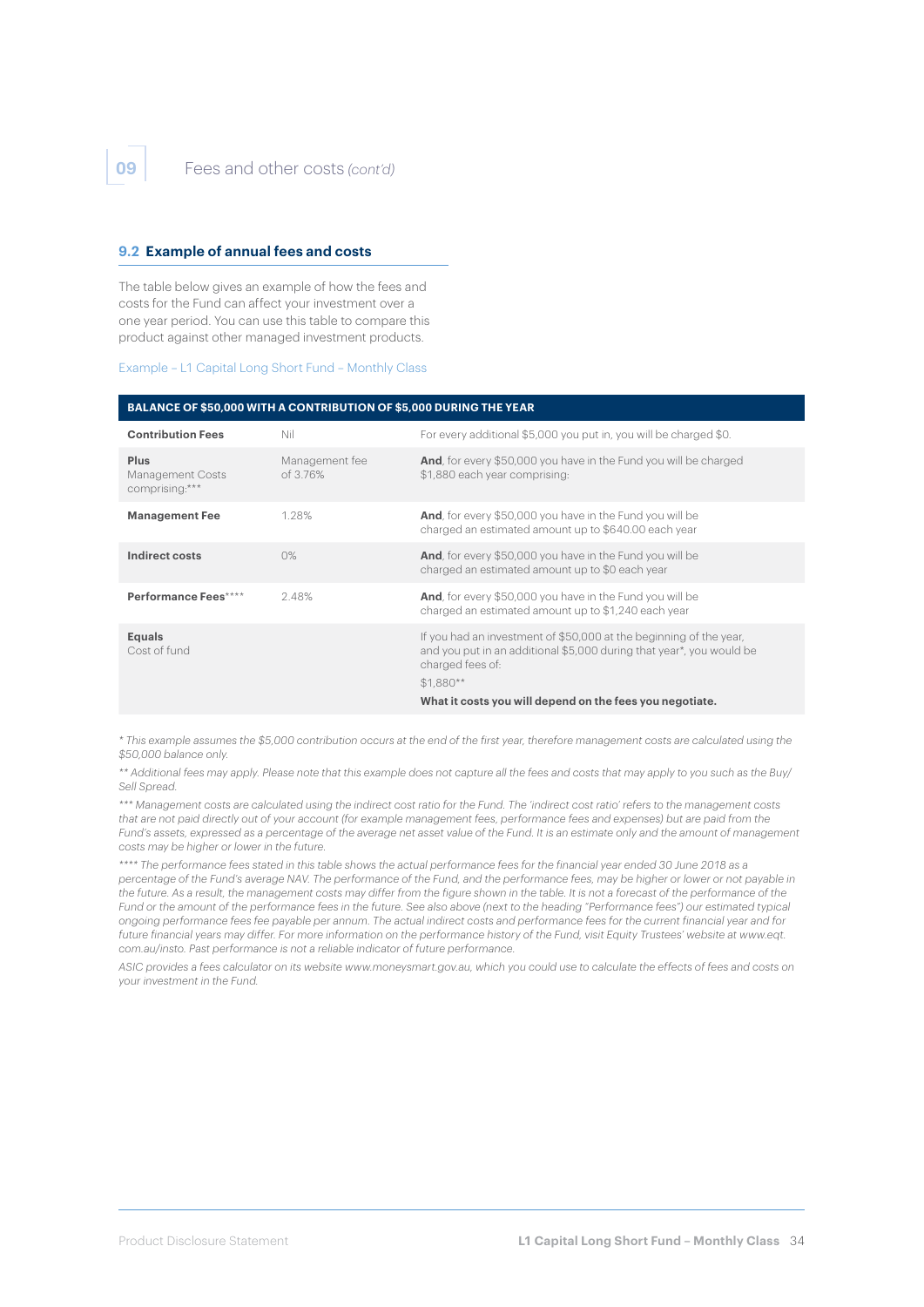## **10** Taxation

#### **10.1 Taxation of the Fund**

The following information summarises some of the Australian taxation issues you may wish to consider before making an investment in the Fund and assumes that you hold your investment in the Fund on capital account and are not considered to be carrying on a business of investing, trading in investments or investing for the purpose of profit making by sale. The information should be used as a guide only and does not constitute professional tax advice as individual circumstances may differ.

A number of tax reform measures are currently under review by the Australian Government. These reforms may impact on the tax position of the Fund and its investors. Accordingly, it is recommended that investors seek their own professional advice, specific to their own circumstances, of the taxation implications of investing in the Fund.

#### General

The Fund is an Australian resident trust for Australian tax purposes. Therefore, the Fund is required to determine its net income (taxable income) for the year of income. On the basis that investors are presently entitled (which is the intention of Equity Trustees) to the net income of the Fund (including net taxable capital gains) or will be attributed their share of assessable income, exempt income, non-assessable non-exempt income and tax offsets (i.e. credits) of the Fund and the Fund is not a public trading trust, the Fund should be treated as a flow-through trust for tax purposes. This means that investors should be taxed on their share of the Fund's net taxable income or the amount attributed to them, and the Fund should not be subject to Australian income tax.

In the case where the Fund makes a loss for Australian tax purposes, the Fund cannot distribute the tax loss to investors. However, the tax loss may be carried forward by the Fund for offset against taxable income of the Fund in subsequent years, subject to the operation of the trust loss rules.

#### **10.2 Attribution Managed Investment Trust ("AMIT") – core rules**

The Fund may qualify as an eligible Attribution Managed Investment Trust (AMIT), and if so, intends to elect into the AMIT regime. The AMIT legislation applies an attribution model whereby Equity Trustees as the Responsible Entity of the Fund attributes amounts of trust components of a particular character to investors (or "members") on a fair and reasonable basis consistent with the operation of the Fund's Constitution, which includes provisions in relation to AMIT. Under the AMIT rules, the following will apply:

**Fair and reasonable attribution:** Each year, the Fund's determined trust components of assessable income, exempt income, non-assessable non-exempt income and tax offsets (i.e. credits) will be allocated to investors on a "fair and reasonable" attribution basis, rather than being allocated proportionally based on each investor's present entitlement to the income of the Fund.

**Unders or overs adjustments:** Where the Fund's determined trust components for a year are revised in a subsequent year (e.g. due to actual amounts differing to the estimates of income, gains / losses or expenses), then unders and overs may arise. Unders and overs will generally be carried forward and adjusted in the year of discovery.

**Cost base adjustments:** Where the distribution made is less than (or more than) certain components attributed to investors, then the cost base of an investor's units may be increased (or decreased). Details of cost base adjustments will be included on an investor's annual tax statement, referred to as an AMIT Member Annual Statement ("AMMA").

**Large redemptions:** In certain circumstances, gains may be attributed to a specific investor, for example, gains on disposal of assets to fund a large redemption being attributed to the redeeming investor.

**Penalties:** In certain circumstances (e.g. failure to comply with certain AMIT rules), specific penalties may be imposed. The new rules are intended to reduce complexity, increase certainty and reduce compliance costs for managed investment trusts and their investors. Where the Fund does not elect into the AMIT regime, or has made the election but the election is not effective for the income year (e.g. the Fund does not satisfy the requirements to be a managed investment trust for the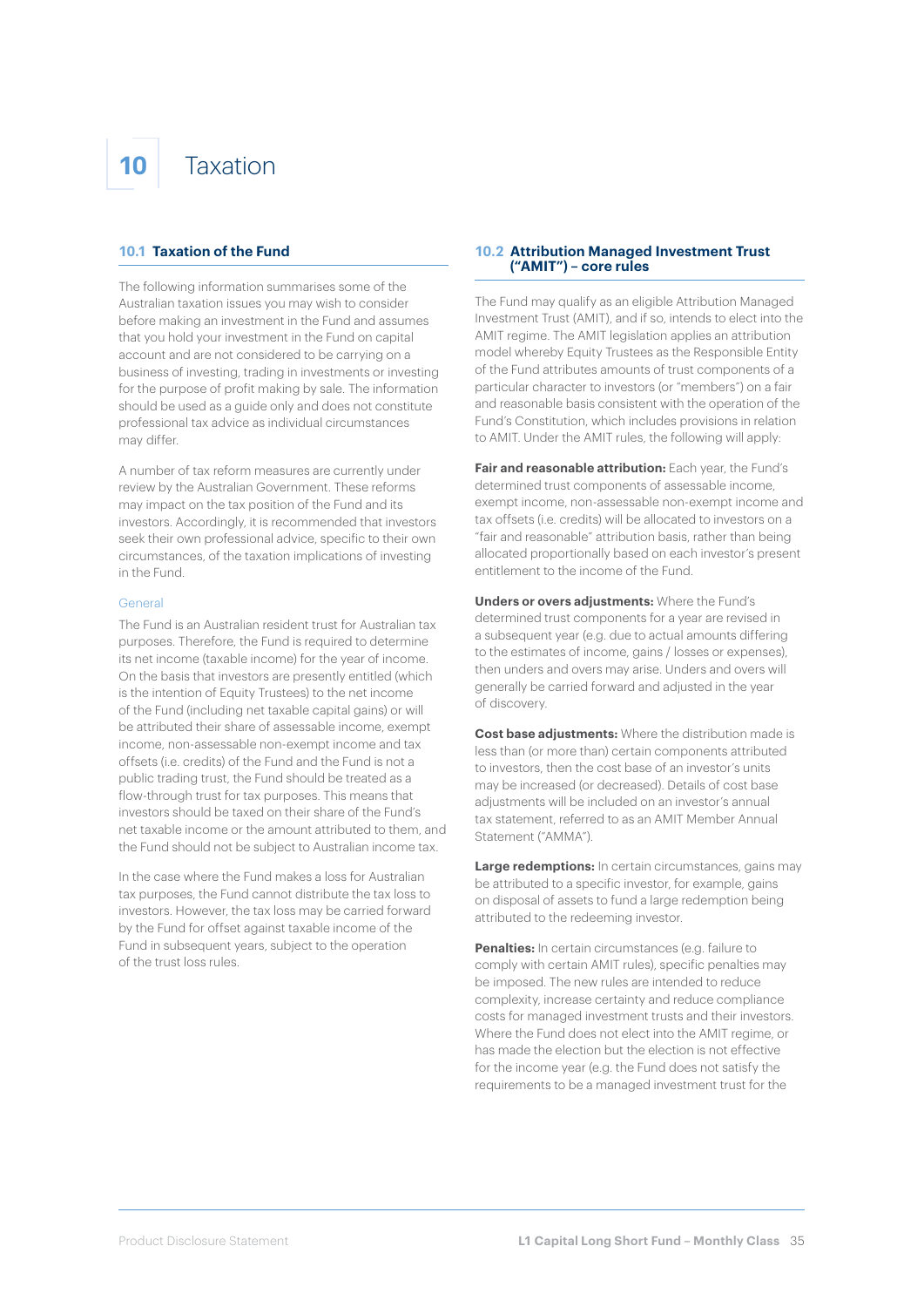income year), the Tax Law applicable to non-AMITs should be relevant. In particular, the Fund should not generally pay tax on behalf of its investors and instead, investors should be assessed for tax on any income and capital gains generated by the Fund to which they become presently entitled.

#### **10.3 Deemed Capital Gains Tax ("CGT") Election**

Eligible managed investment trusts ("MITs") may make an election to apply a deemed capital account treatment for gains and losses on disposal of certain eligible investments (including equities and units in other trusts but excluding derivatives, debt securities and foreign exchange contracts). Where the election is made the Fund should hold its eligible investments on capital account and gains/(losses) from the disposal of eligible investments should be treated as capital gains/ (losses). Capital gains arising on the disposal of eligible investments held for 12 months or greater may be eligible to be treated as discount capital gains.

Where the CGT election is not made, the Fund should hold its eligible investments on revenue account and gains/(losses) from the disposal of eligible investments should be treated as revenue gains or losses.

#### **10.4 Controlled Foreign Company ("CFC") Provisions**

There are certain tax rules (i.e. the CFC provisions) which may result in assessable income arising in the Fund in relation to investments in foreign equities, where certain control thresholds are met. If such interests were to be held at the end of the income year, the taxable income of the Fund may include a share of net income and gains (i.e. CFC attributable income) from such investments.

#### **10.5 Taxation of Financial Arrangements ("TOFA")**

The TOFA rules may apply to certain "financial arrangements" held by the Fund. In broad terms, the TOFA regime seeks to recognise "sufficiently certain" returns on certain financial arrangements on an accrual basis for tax purposes rather than on a realisation basis. Where returns

from derivative instruments are not "sufficiently certain" they will continue to be recognised on a realisation basis, unless specific tax timing elections are made.

#### **10.6 Taxation Reform**

The tax information included in this PDS is based on the taxation legislation and administrative practice as at the issue date of this PDS, together with proposed changes to the taxation legislation as announced by the Government. However, the Australian tax system is in a continuing state of reform, and based on the Government's reform agenda, it is likely to escalate rather than diminish. Any reform of a tax system creates uncertainty as to the full extent of announced reforms, or uncertainty as to the meaning of new law that is enacted pending interpretation through the judicial process. These reforms may impact on the tax position of the Fund and its investors. Accordingly, it will be necessary to closely monitor the progress of these reforms, and investors should seek their own professional advice, specific to their own circumstances, of the taxation implications of investing in the Fund.

#### **10.7 Tax File Number ("TFN") and Australian Business Number ("ABN")**

It is not compulsory for an investor to quote their TFN or ABN. If an investor is making this investment in the course of a business or enterprise, the investor may quote an ABN instead of a TFN. Failure by an investor to quote an ABN or TFN or claim an exemption may cause the Responsible Entity to withhold tax at the top marginal rate, plus the Medicare Levy, on gross payments including distributions or attribution of income to the investor. The investor may be able to claim a credit in their tax return for any TFN or ABN tax withheld. Collection of TFNs is permitted under taxation and privacy legislation.

By quoting their TFN or ABN, the investor authorises Equity Trustees to apply it in respect of all the investor's investments with Equity Trustees. If the investor does not want to quote their TFN or ABN for some investments, Equity Trustees should be advised.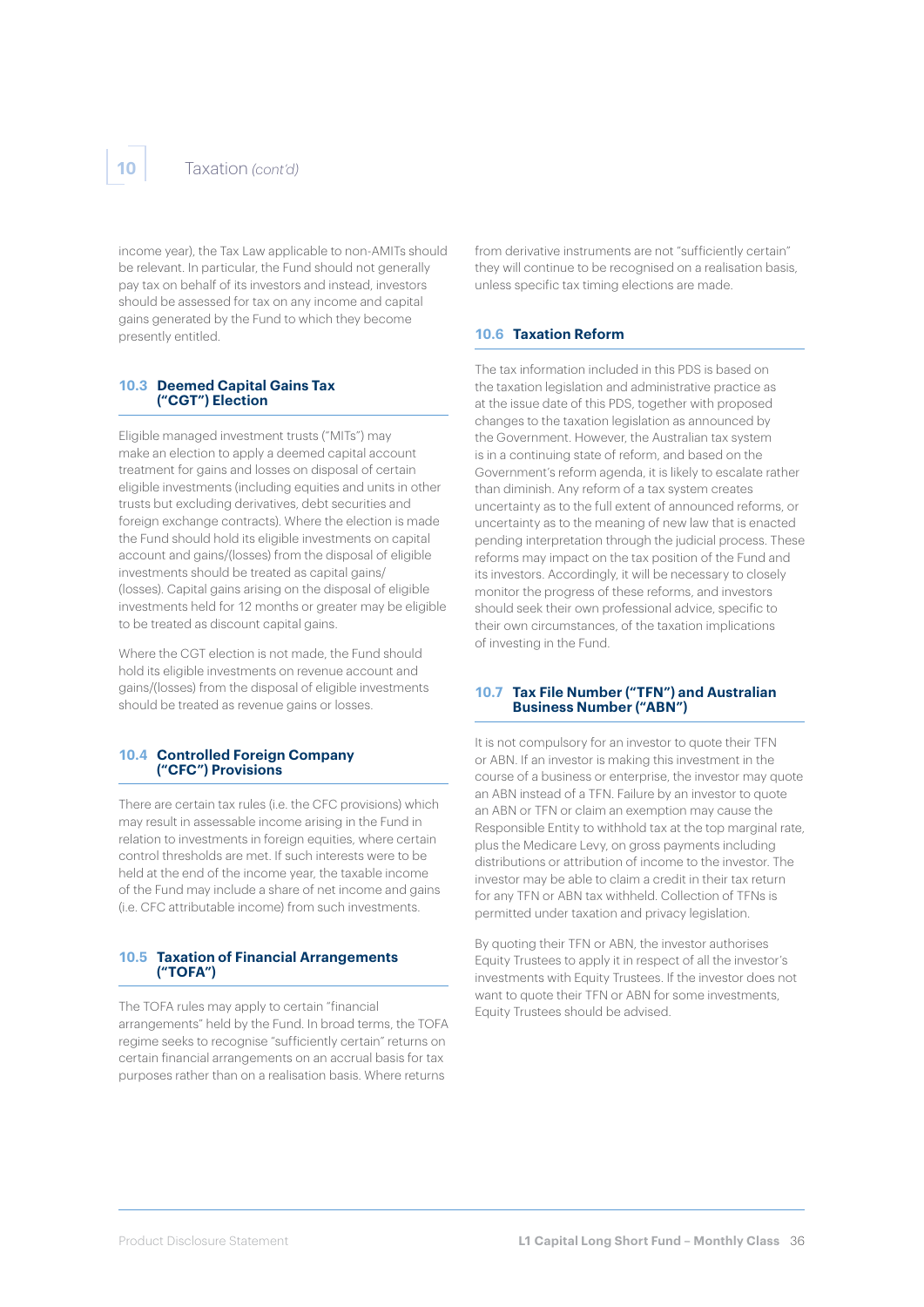#### **10.8 GST**

The Fund is registered for GST. The issue or withdrawal of units in the Fund and receipt of distributions are not subject to GST. The Fund may be required to pay GST included in management and other fees, charges costs and expenses incurred by the Fund.

However, to the extent permissible, the Responsible Entity will claim on behalf of the Fund a proportion of this GST as a reduced input tax credit. Unless otherwise stated, fees and charges quoted in this PDS are inclusive of GST and take into account any available reduced input tax credits. The Fund may be entitled to as yet undetermined additional input tax credits on the fees, charges or costs incurred. If the Responsible Entity is unable to claim input tax credits on behalf of the Fund, the Responsible Entity retains the ability to recover the entire GST component of all fees and charges.

The impact of GST payments and credits will be reflected in the unit price of the Fund. Investors should seek professional advice with respect to the GST consequences arising from their unit holding.

#### **10.9 Australian Taxation of Australian Resident Investors**

#### **Distributions**

For each year of income, each Australian resident investor will be required to include within their own tax calculations and tax return filings the assessable income, exempt income, non-assessable non-exempt income and tax offsets (i.e. credits) of the Fund attributed to them by Equity Trustees as the Responsible Entity of the Fund.

The tax consequences for investors in the Fund depends on the tax components of assessable income, exempt income, non-assessable non-exempt income and tax offsets (i.e. credits) of the Fund attributed to them.

Investors will receive an Annual Tax Statement (or an "AMMA" for an AMIT) detailing all relevant taxation information concerning attributed amounts and cash distributions, including any Foreign Income Tax Offset ("FITO") and franking credit entitlements, returns of capital, assessable income, and any upwards or downwards cost base adjustment in the capital gains tax cost base of their units in the Fund (in the case of an AMIT).

An investor may receive their share of attributed tax components of the Fund or net income in respect of distributions made during the year or where they have made a large withdrawal from the Fund, in which case their withdrawal proceeds may include their share of net income or attributed tax components of assessable income, exempt income, non-assessable non-exempt income and tax offsets (i.e. credits). In addition, because Australian investors can move into and out of the Fund at different points in time, there is the risk that taxation liabilities in respect of gains that have benefited past investors may have to be met by subsequent investors.

#### Foreign Income

The Fund may derive foreign source income that is subject to tax overseas, for example withholding tax. Australian resident investors should include their share of both the foreign income and the amount of the foreign tax withheld in their assessable income. In such circumstances, investors may be entitled to a FITO for the foreign tax paid, against the Australian tax payable on the foreign source income. To the extent the investors do not have sufficient overall foreign source income to utilise all of the FITOs relevant to a particular year of income, the excess FITOs cannot be carried forward to a future income year.

#### Disposal of Units by Australian Resident Investors

If an Australian resident investor transfers or redeems their units in the Fund, this may constitute a disposal for tax purposes depending on their specific circumstances.

Where an investor holds their units in the Fund on capital account, a capital gain or loss may arise on disposal and each investor should calculate their capital gain or loss according to their own particular facts and circumstances. As noted above, proceeds on disposal may include a component of distributable income. In calculating the taxable amount of a capital gain, a discount of 50% for individuals and trusts or 33 1/3% for complying Australian superannuation funds may be allowed where the units in the Fund have been held for 12 months or more. No CGT discount is available to corporate investors.

Any capital losses arising from the disposal of the investment may be used to offset other capital gains the investor may have derived. Net capital losses may be carried forward for offset against capital gains of subsequent years but may not be offset against ordinary income.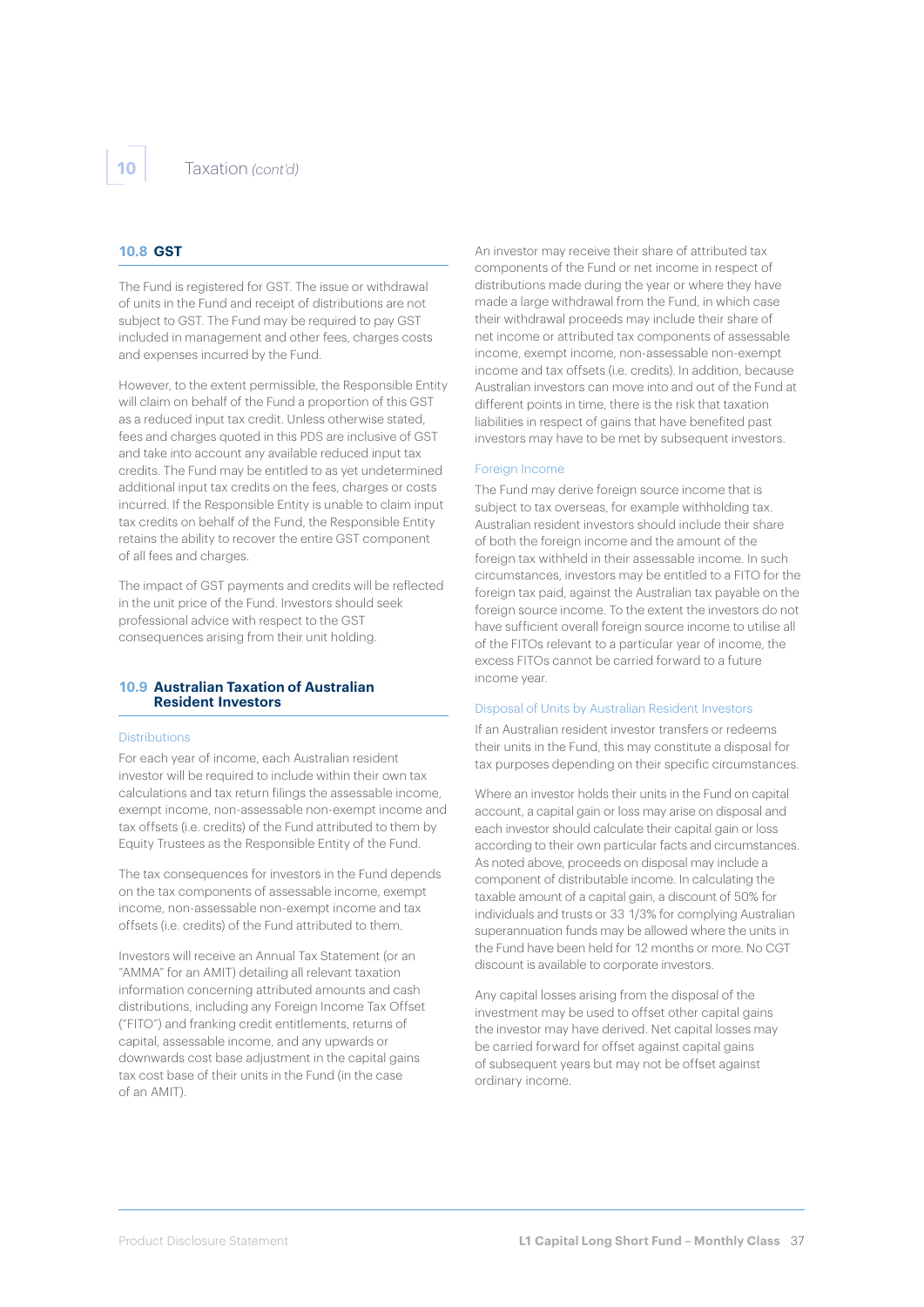#### **10** Taxation *(cont'd)*

The discount capital gains concession may be denied in certain circumstances where an investor (together with associates) holds 10% or more of the issued units of the Fund, the Fund has less than 300 beneficiaries and other requirements are met. Investors who together with associates are likely to hold more than 10% of the units in the Fund should seek advice on this issue.

#### **10.10 Australian Taxation of Non-Resident Investors**

#### Tax on Income

The Fund expects to derive income which may be subject to Australian withholding tax when attributed by Equity Trustees as the Responsible Entity of the Fund to non-resident investors.

Australian withholding tax may be withheld from distributions of Australian source income and gains attributed to a non-resident investor. The various components of the net income of the Fund which may be regarded as having an Australian source include Australian sourced interest, Australian sourced other gains, Australian sourced dividends and CGT taxable Australian property.

We recommend that non-resident investors seek independent tax advice before investing, taking into account their particular circumstances and the provisions of any relevant Double Taxation Agreement/ Exchange of Information Agreement ("EOI") between Australia and their country of residence.

#### Disposal of Units by Non-Resident Investors

Based on the Fund's investment profile, generally nonresident investors holding their units on capital account should not be subject to Australian capital gains tax on the disposal of units in the Fund unless the units were capital assets held by the investor in carrying on a business through a permanent establishment in Australia. Australian tax may apply in certain circumstances if the non-resident holds their units on revenue account. CGT may also apply in some cases where the Fund has a direct or indirect interest in Australian real property. We recommend that non-resident investors seek independent tax advice in relation to the tax consequences of the disposal of their units.

#### **10.11 Duty**

The issue or redemption of Units should not attract any duty. Duty may be payable on the transfer of units. Investors should confirm the duty consequences of transferring units with their taxation adviser.

#### **10.12 Roll Up**

The roll up process may be affected in a number of ways. For example, all units may be redeemed, and new units issued. The taxation consequences for a resident individual investor holding their units on capital account can differ, depending on the way in which the equalisation process is affected by the Fund. If the roll up is effected in the manner in the example, CGT roll-over relief may be available to the investor.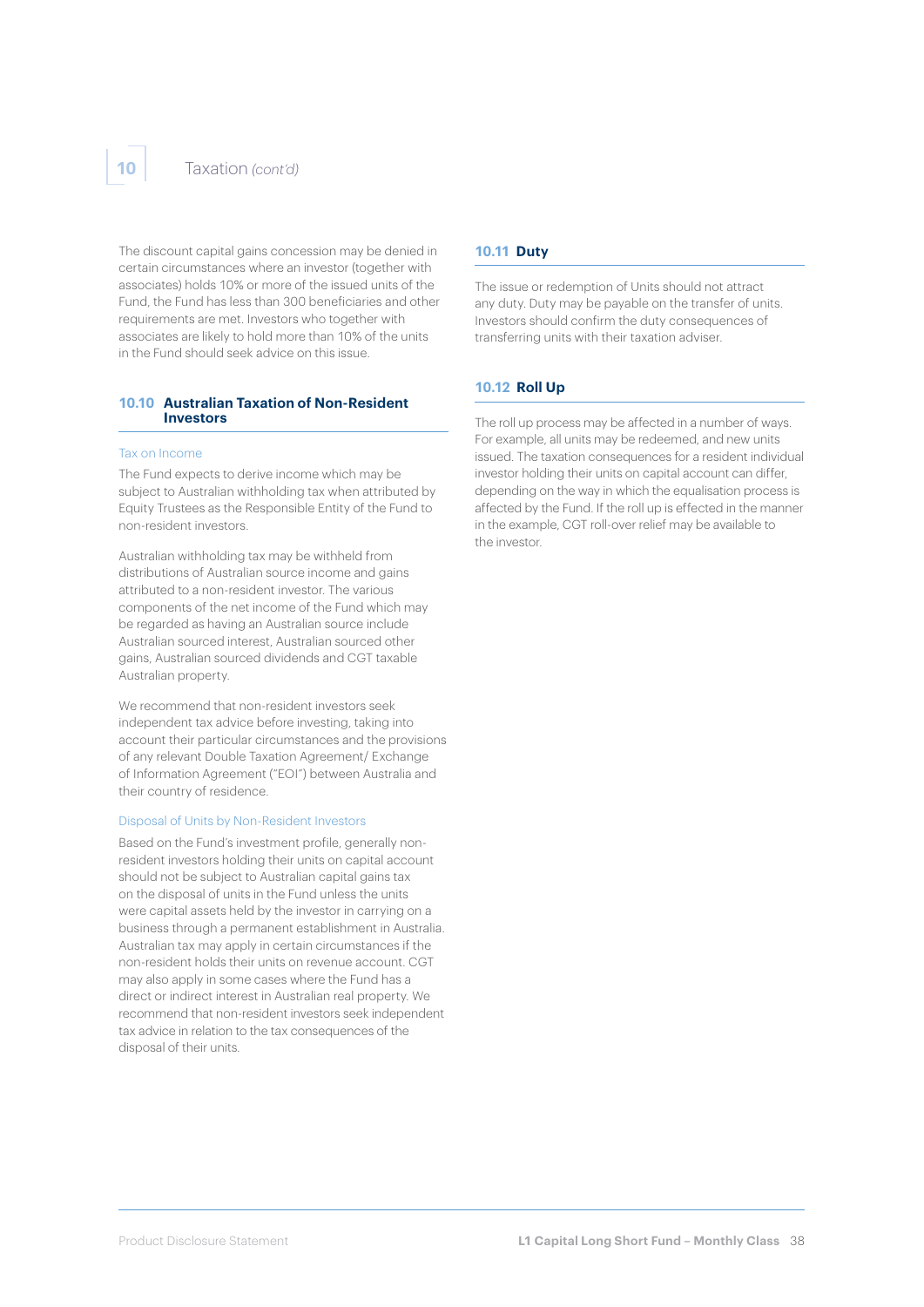## **11** Other important information

#### **11.1 Consents**

L1 Capital Pty Ltd has given and, at the date of this PDS, has not withdrawn, its written consent:

- ■ to be named in this PDS as the Investment Manager of the Fund; and
- ■ to the inclusion of the statements made about it, the Fund and the tables and statistical information, which are attributed to it, in the form and context in which they appear.

L1 Capital Pty Ltd has not otherwise been involved in the preparation of this PDS and has not caused or otherwise authorised the issue of this PDS. L1 Capital Pty Ltd and its employees and officers do not accept any responsibility arising in any way for errors or omissions from this PDS, other than in relation to the statements for which it has provided its consent.

#### **11.2 Constitution of the Fund**

You will be issued Units in the Fund when you invest. Subject to the rights, obligations and restrictions of a class, each unit represents an equal undivided fractional beneficial interest in the assets of the Fund as a whole subject to liabilities but does not give you an interest in any particular property of the Fund.

Equity Trustee's responsibilities and obligations, as the Responsible Entity of the Fund, are governed by the Constitution as well as the Corporations Act and general trust law. The Constitution contains a number of provisions relating to the rights, terms, conditions and obligations imposed on both Equity Trustees, as the responsible entity of the Fund, and investors. Some of the provisions of the Constitution are discussed elsewhere in this PDS.

Under the Constitution, the Responsible Entity has the right to issue different classes of units in the Fund, with such rights as it determines. This includes the right to issue units in series.

Other provisions relate to your rights under the Constitution, and include:

- ■ your right to share in any Fund income, and how we calculate it;
- ■ what you are entitled to receive when you withdraw or if the Fund is wound up;
- ■ your right to withdraw from the Fund subject to the times when we can cease processing withdrawals, such as if the Fund becomes 'illiquid';
- the nature of the units identical rights attach to all units within a class; and
- ■ your rights to attend and vote at meetings however these rights are mainly contained in the Corporations Act.

There are also provisions governing our powers and duties, including:

- how we calculate unit prices, the maximum amount of fees we can charge and expenses
- ■ we can recover;
- ■ when we can amend the Constitution generally we can only amend the Constitution where we reasonably believe that the changes will not adversely affect investors' rights. Otherwise the Constitution can only be amended by special resolution of investors;
- ■ when we can retire as the Responsible Entity of the Fund – which is as permitted by law;
- . when we can be removed as the Responsible Entity of the Fund – which is when required by law; and
- our broad powers to invest, borrow and generally manage the Fund.

The Constitution also deals with our liabilities in relation to the Fund and when we can be reimbursed out of the Fund's assets. For example:

- ■ subject to the Corporations Act we are not liable for acting in reliance and good faith on professional advice;
- ■ subject to the Corporations Act we are not liable for any loss unless we fail to act in accordance with the Constitution and without good faith; and
- ■ we can be indemnified out of the Fund against all liabilities we incur in connection with the proper performance of our powers and duties in respect of the Fund except where we have acted fraudulently, negligently, where we have wilfully defaulted and except with regards to our own overhead expenses. This indemnity includes any liability incurred as a result of any act or omission of a delegate or agent appointed by the Responsible Entity. Equity Trustees may retain and pay out any monies in its hands all sums necessary to affect such an indemnity.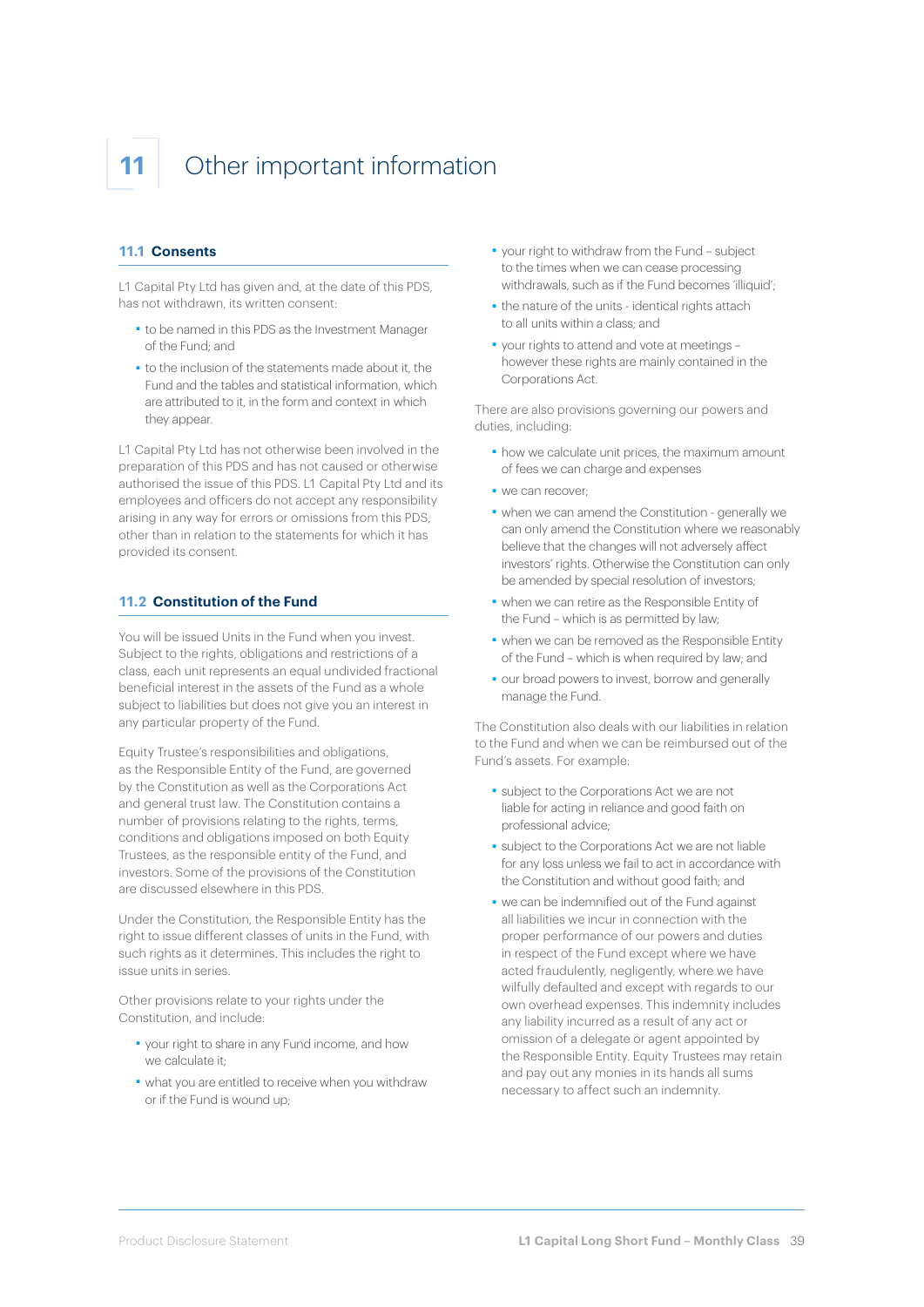As mentioned above, Equity Trustees' responsibilities and obligations as the Responsible Entity of the Fund are governed by the Constitution of the Fund, the Corporations Act and general trust law, which require that we:

- act in the best interests of investors and, if there is a conflict between investors' interests and our own, give priority to investors;
- **·** ensure the property of the Fund is clearly identified, held separately from other funds and our assets, and is valued regularly;
- ensure payments from the Fund's property are made in accordance with the Constitution and the Corporations Act; and
- ■ report to ASIC any breach of the Corporations Act in relation to the Fund which has had, or is likely to have, a materially adverse effect on investors' interests.

A copy of the Constitution of the Fund is available, free of charge, on request from Equity Trustees.

#### **11.3 Non-listing of units**

Units in the Fund are not listed on any stock exchange and no application will be made to list the units of the Fund on any stock exchange.

#### **11.4 Termination of the Fund**

The Responsible Entity may resolve at any time to terminate and liquidate the Fund (if it provides investors with notice) in accordance with the Constitution and the Corporations Act. Upon termination and after conversion of the assets of the Fund into cash and payment of, or provision for, all costs, expenses and liabilities (actual and anticipated), the net proceeds will be distributed pro-rata among all investors according to the aggregate of the withdrawal price for each of the units they hold in the Fund.

#### **11.5 Compliance plan**

Equity Trustees has prepared and lodged a compliance plan for the Fund with ASIC. The compliance plan describes the procedures used by Equity Trustees to comply with the Corporations Act and the Constitution of the Fund. Each year the compliance plan for the Fund is audited and the audit report is lodged with ASIC.

#### **11.6 Unit pricing discretions policy**

Equity Trustees has developed a formal written policy in relation to the guidelines and relevant factors taken into account when exercising any discretion in calculating unit prices (including determining the value of assets and liabilities). A copy of the policy and, where applicable and to the extent required, any other relevant documents in relation to the policy (such as records of any discretions which are outside the scope of, or inconsistent with, the unit pricing policy) will be made available to you free of charge on request.

#### **11.7 Privacy statement**

The Australian Privacy Principles contained in the Privacy Act 1988 (Cth) ("Privacy Act") regulate the way in which we collect, use, disclose, and otherwise handle your personal information. Equity Trustees is committed to respecting and protecting the privacy of your personal information, and our Privacy Policy details how we do this.

It is important to be aware that, in order to provide our products and services to you, Equity Trustees may need to collect personal information about you and any other individuals associated with the product or service offering. In addition to practical reasons, this is necessary to ensure compliance with our legal and regulatory obligations (including under the Corporations Act, the AML/CTF Act and taxation legislation). If you do not provide the information requested, we may not be able to process your application, administer, manage, invest, pay or transfer your investment(s).

You must therefore ensure that any personal information you provide to Equity Trustees is true and correct in every detail. If any of this personal information (including your contact details) changes, you must promptly advise us of the changes in writing. While we will generally collect your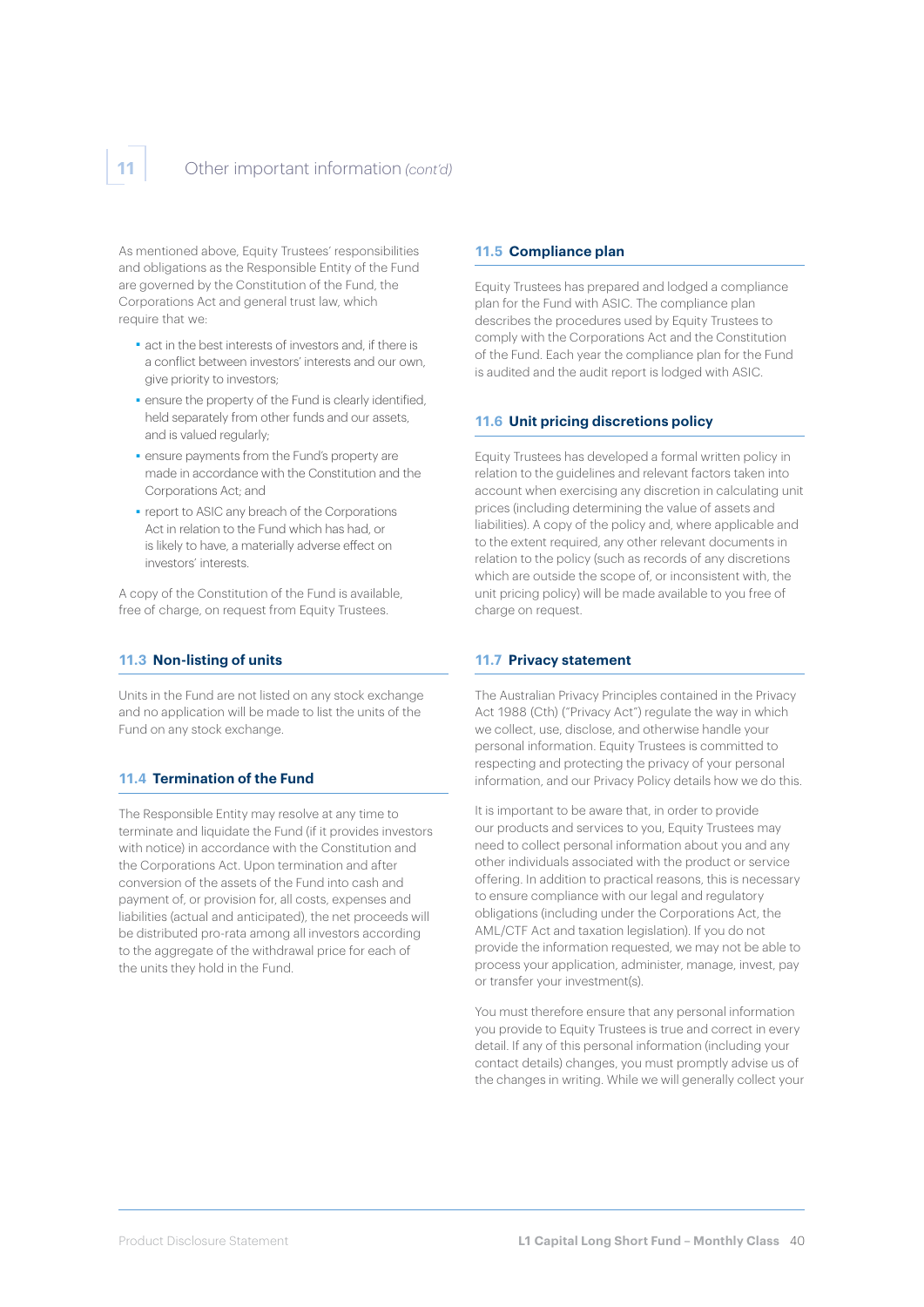personal information from you, your broker or adviser or the Investment Manager and Administrator directly, we may also obtain or confirm information about you from publicly available sources in order to meet regulatory obligations.

In terms of how we deal with your personal information, Equity Trustees will use it for the purpose of providing you with our products and services and complying with our regulatory obligations. Equity Trustees may also disclose it to other members of our corporate group, or to third parties who we work with or engage for these same purposes. Such third parties may be situated in Australia or offshore, however we take reasonable steps to ensure that they will comply with the Privacy Act when collecting, using or handling your personal information.

The types of third parties that we may disclose your information to include, but are not limited to:

- **Bedieviers**, financial advisers or adviser dealer groups, their service providers and/or any joint holder of an investment;
- Those providing services for administering or managing the Fund, including the Investment Manager, Custodian and Administrator, auditors, or those that provide mailing or printing services;
- Our other service providers;
- ■ Regulatory bodies such as ASIC, ATO, APRA and AUSTRAC; and
- ■ Other third parties who you have consented to us disclosing your information to, or to whom we are required or permitted by law to disclose information to.

Equity Trustees or the Investment Manager may from time to time provide you with direct marketing and/or educational material about products and services they believe may be of interest to you. You have the right to "opt out" of such communications by contacting us using the contact details below.

In addition to the above information, Equity Trustees' Privacy Policy contains further information about how we handle your personal information, and how you can access information held about you, seek a correction to that information, or make a privacy-related complaint.

Full details of Equity Trustees' Privacy Policy are available at [www.eqt.com.au.](http://www.eqt.com.au) You can also request a copy by

contacting Equity Trustees' Privacy Officer on +61 3 8623 5000 or by email to privacy@eqt.com.au.

#### **11.8 Attribution Managed Investment Trusts ("AMITs")**

The Fund may qualify as an eligible Attribution Managed Investment Trust (AMIT), and if so, intends to elect into the AMIT regime. The AMIT legislation applies an attribution model whereby Equity Trustees as the Responsible Entity of the Fund attributes amounts of trust components of a particular character to investors (or "members") on a fair and reasonable basis consistent with the operation of the Fund's Constitution, which includes provisions in relation to AMIT. Under the AMIT rules, the following will apply:

Fair and reasonable attribution: Each year, the Fund's determined trust components of assessable income, exempt income, non-assessable non-exempt income and tax offsets (i.e. credits) will be allocated to investors on a "fair and reasonable" attribution basis, rather than being allocated proportionally based on each investor's present entitlement to the income of the Fund.

Unders or overs adjustments: Where the Fund's determined trust components for a year are revised in a subsequent year (e.g. due to actual amounts differing to the estimates of income, gains / losses or expenses), then unders and overs may arise. Unders and overs will generally be carried forward and adjusted in the year of discovery.

Cost base adjustments: Where the distribution made is less than (or more than) certain components attributed to investors, then the cost base of an investor's units may be increased (or decreased). Details of cost base adjustments will be included on an investor's annual tax statement, referred to as an AMIT Member Annual Statement ("AMMA").

Large redemptions: In certain circumstances, gains may be attributed to a specific investor, for example, gains on disposal of assets to fund a large redemption being attributed to the redeeming investor.

Penalties: In certain circumstances (e.g. failure to comply with certain AMIT rules), specific penalties may be imposed.

The new rules are intended to reduce complexity, increase certainty and reduce compliance costs for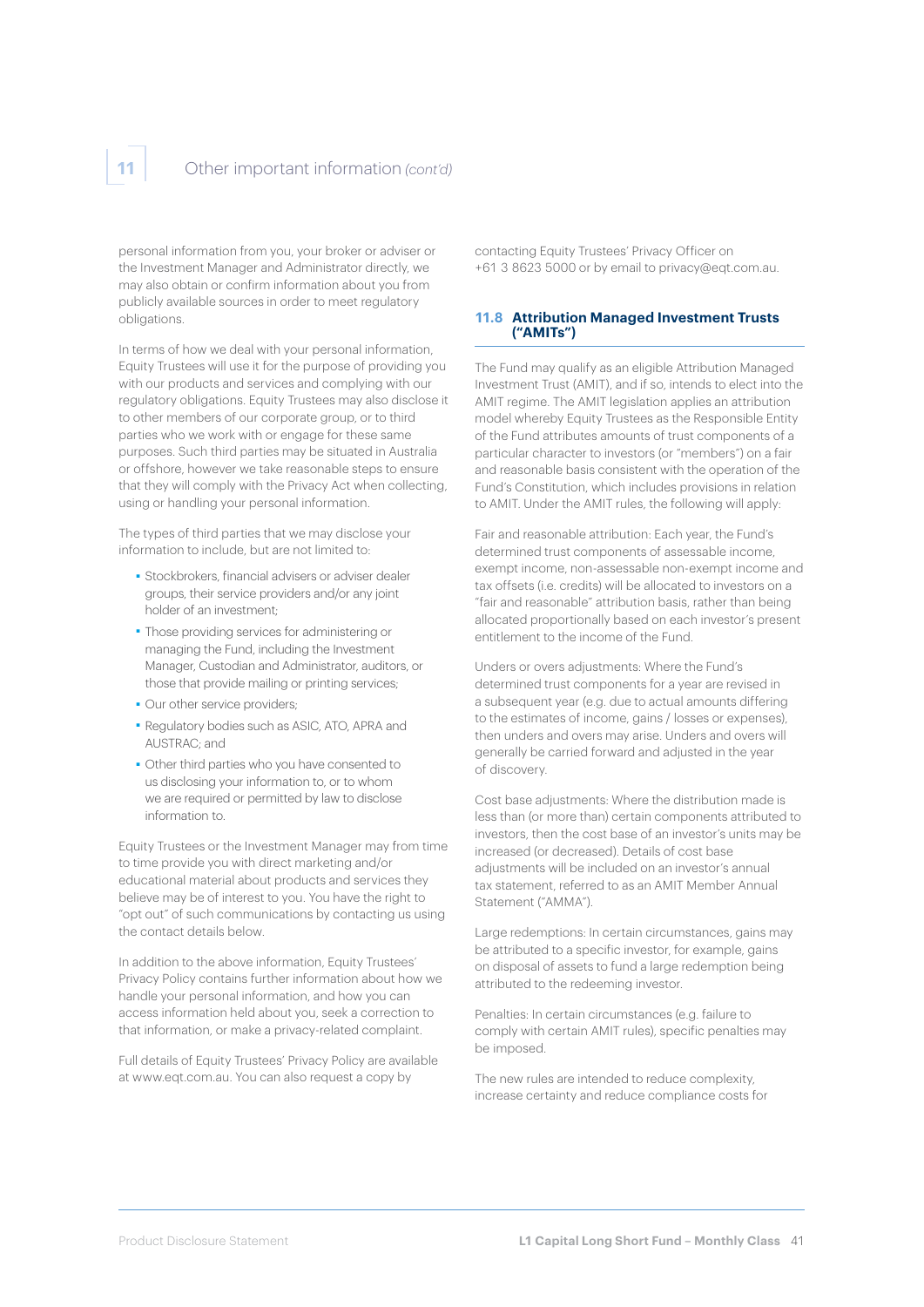managed investment trusts and their investors. Where the Fund does not elect into the AMIT regime, or has made the election but the election is not effective for the income year (e.g. the Fund does not satisfy the requirements to be a managed investment trust for the income year), the Tax Law applicable to non-AMITs should be relevant. In particular, the Fund should not generally pay tax on behalf of its investors and instead, investors should be assessed for tax on any income and capital gains generated by the Fund to which they become presently entitled.

#### **11.9 Anti-Money Laundering and Counter Terrorism Financing (AML/CTF)**

Australia's AML/CTF laws require Equity Trustees to adopt and maintain a written AML/CTF Program. A fundamental part of the AML/CTF Program is that Equity Trustees must hold up-to-date information about investors (including beneficial owner information) in the Fund.

To meet this legal requirement, we need to collect certain identification information (including beneficial owner information) and documentation ("KYC Documents") from new investors. Existing investors may also be asked to provide KYC Documents as part of an ongoing customer due diligence/verification process to comply with AML/ CTF laws. If applicants or investors do not provide the applicable KYC Documents when requested, Equity Trustees may be unable to process an application, or may be unable to provide products or services to existing investors until such time as the information is provided.

In order to comply with AML/CTF Laws, Equity Trustees may also disclose information including your personal information that it holds about the applicant, an investor, or any beneficial owner, to its related bodies corporate or service providers, or relevant regulators of AML/CTF Laws (whether inside or outside Australia). Equity Trustees may be prohibited by law from informing applicant investors that such reporting has occurred.

Equity Trustees or Investment Manager shall not be liable to applicants or investors for any loss you may suffer because of compliance with the AML/CTF laws.

#### **11.10 Information on underlying investments**

Information regarding the underlying investments of the Fund will be provided to you on request, to the extent Equity Trustees is satisfied that such information is required to enable you to comply with your statutory reporting obligations. This information will be supplied within a reasonable timeframe having regard to these obligations.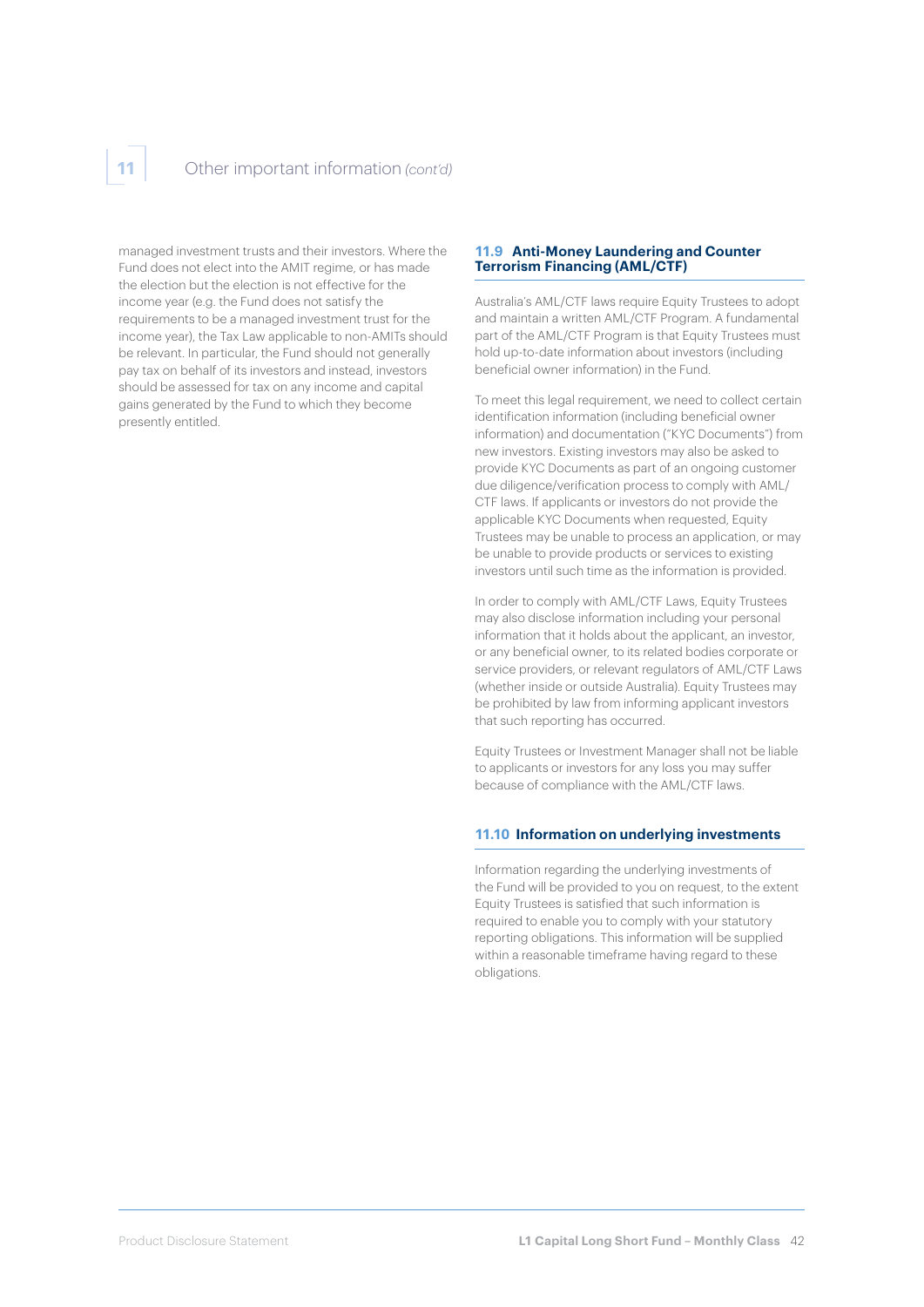#### **11.11 Indirect investors**

Equity Trustees authorises the use of this PDS by investors who wish to access the Fund through an IDPS.

#### **11.12 Foreign Account Tax Compliance Act ("FATCA")**

In April 2014, the Australian Government signed an intergovernmental agreement ("IGA") with the United States of America ("U.S."), which requires all Australian financial institutions to comply with the FATCA Act enacted by the U.S. in 2010.

Under FATCA, Australian financial institutions are required to collect and review their information to identify U.S. residents and U.S controlling persons that invest in assets through non-U.S. entities. This information is reported to the Australian Taxation Office ("ATO"). The ATO may then pass that information onto the U.S. Internal Revenue Service.

In order to comply with the FATCA obligations, we may request certain information from you. Failure to comply with FATCA obligations may result in the Fund, to the extent relevant, being subject to a 30% withholding tax on payment of U.S. income or gross proceeds from the sale of certain U.S. investments. If the Fund suffers any amount of FATCA withholding and is unable to obtain a refund for the amounts withheld, we will not be required to compensate investors for any such withholding and the effect of the amount withheld will be reflected in the returns of the Fund.

#### **11.13 Common Reporting Standard ("CRS")**

The CRS is developed by the Organisation of Economic Co-operation and Development and requires certain financial institutions resident in a participating jurisdiction to document and identify reportable accounts and implement due diligence procedures. These financial institutions will also be required to report certain information on reportable accounts to their relevant local tax authorities.

Australia signed the CRS Multilateral Competent Authority Agreement and has enacted provisions within the domestic tax legislation to implement CRS in Australia. Australian financial institutions need to document and identify reportable accounts, implement due diligence procedures and report certain information with respect to reportable accounts to the ATO. The ATO may then exchange this information with foreign tax authorities in the relevant signatory countries.

In order to comply with the CRS obligations, we may request certain information from you. Unlike FATCA, there is no withholding tax that is applicable under CRS.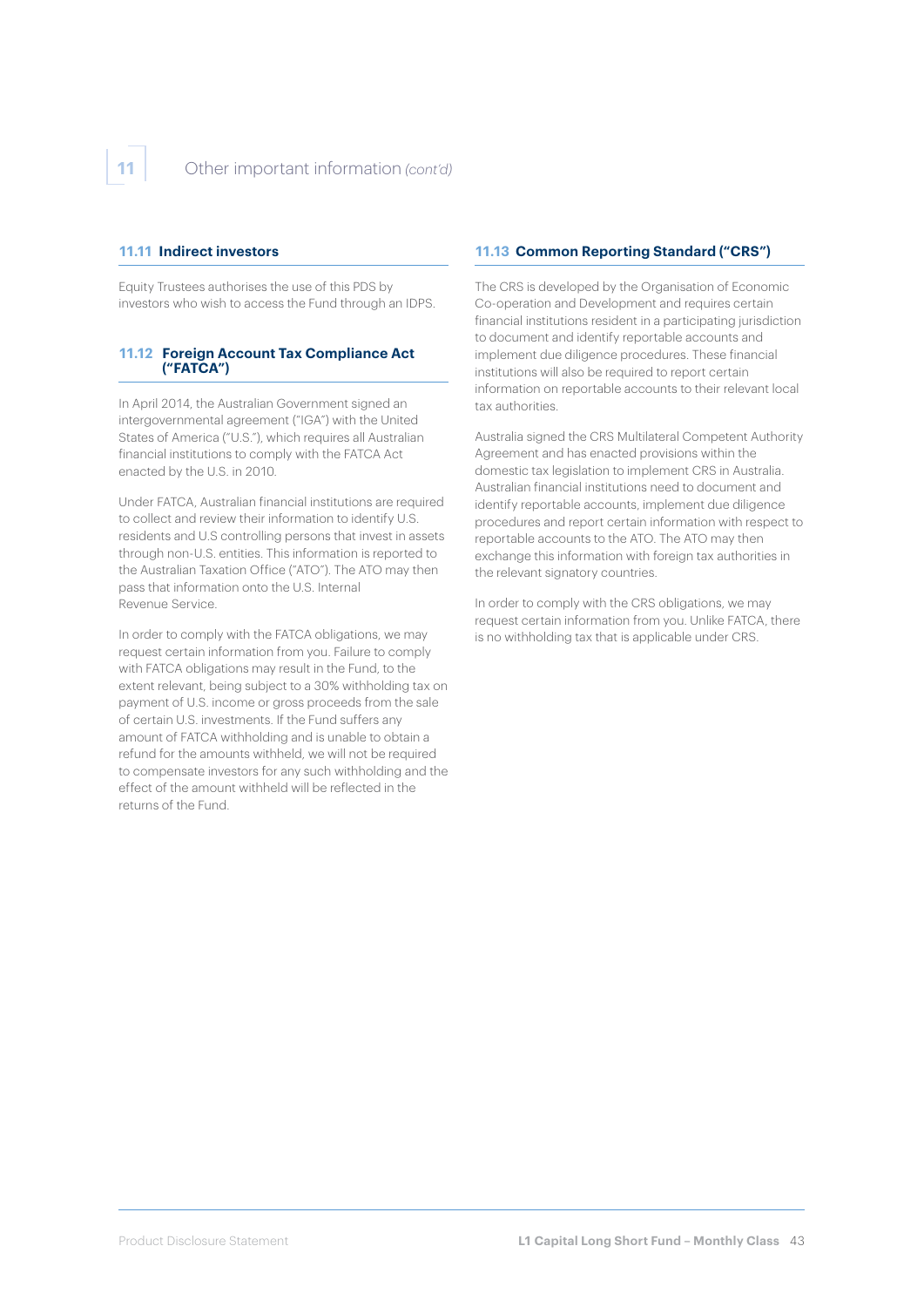### Glossary of important terms

**AMMA** – An AMIT Member Annual Statement.

**AMIT** – An Attribution Managed Investment Trust.

**AML/CTF** – Anti-Money Laundering and Counter Terrorism Financing laws.

**Application Form** – The Application Form used by investors who wish to subscribe for units directly in the Fund and accompanying this PDS.

**APRA** – Australian Prudential Regulation Authority.

**ASIC** – The Australian Securities and Investments Commission.

**Asset Allocation** – The weighting of assets in an investment portfolio among different asset classes (such as shares, bonds, property and cash).

**ATO** – The Australian Taxation Office.

**AUSTRAC** – The Australian Transaction Reports and Analysis Centre.

**Australian Privacy Principle** – The Privacy Principles contained in Privacy Amendment (Enhancing Privacy Protection) Act 2012.

**Business Day** - Any day (except any weekend or public holiday) on which trading banks are open for usual business in Sydney, Australia.

**Buy/Sell Spread** – The difference between the Application Price and Withdrawal Price of Units in the Fund, which reflects the estimated transactions costs associated with buying and selling the assets of the Fund, when investors invest in or withdraw from the Fund.

**Constitution** – The Constitution of the Fund which describes the rights, responsibilities and beneficial interest of both investors and the Responsible Entity in relation to the Fund.

**Corporations Act** – The Corporations Act 2001 (Cth) and Corporations Regulations 2001 (Cth), as amended from time to time.

**CRS** – The Common Reporting Standard.

**Derivatives** – Generally, a derivative is a financial contract whose value depends upon, or is derived from, the value of an underlying asset, reference rate or index. Derivatives may relate to stocks, bonds, interest rates, currencies or currency exchange rates, commodities, and related indexes. Examples include options contracts, futures contracts, options on futures contracts, swap agreements (including, but not limited to, long and short credit default swaps and forward swap spread locks) and options on swap agreements.

**Distribution** – The amount that is paid to investors after the end of a distribution period. This generally includes any income and realised capital gains.

**Equity Trustees** – Equity Trustees Limited ABN 46 004 031 298 AFSL240975

**FATCA Act** - The Foreign Account Tax Compliance Act.

**Fund** – The L1 Capital Long Short Fund (ARSN 615 353 556)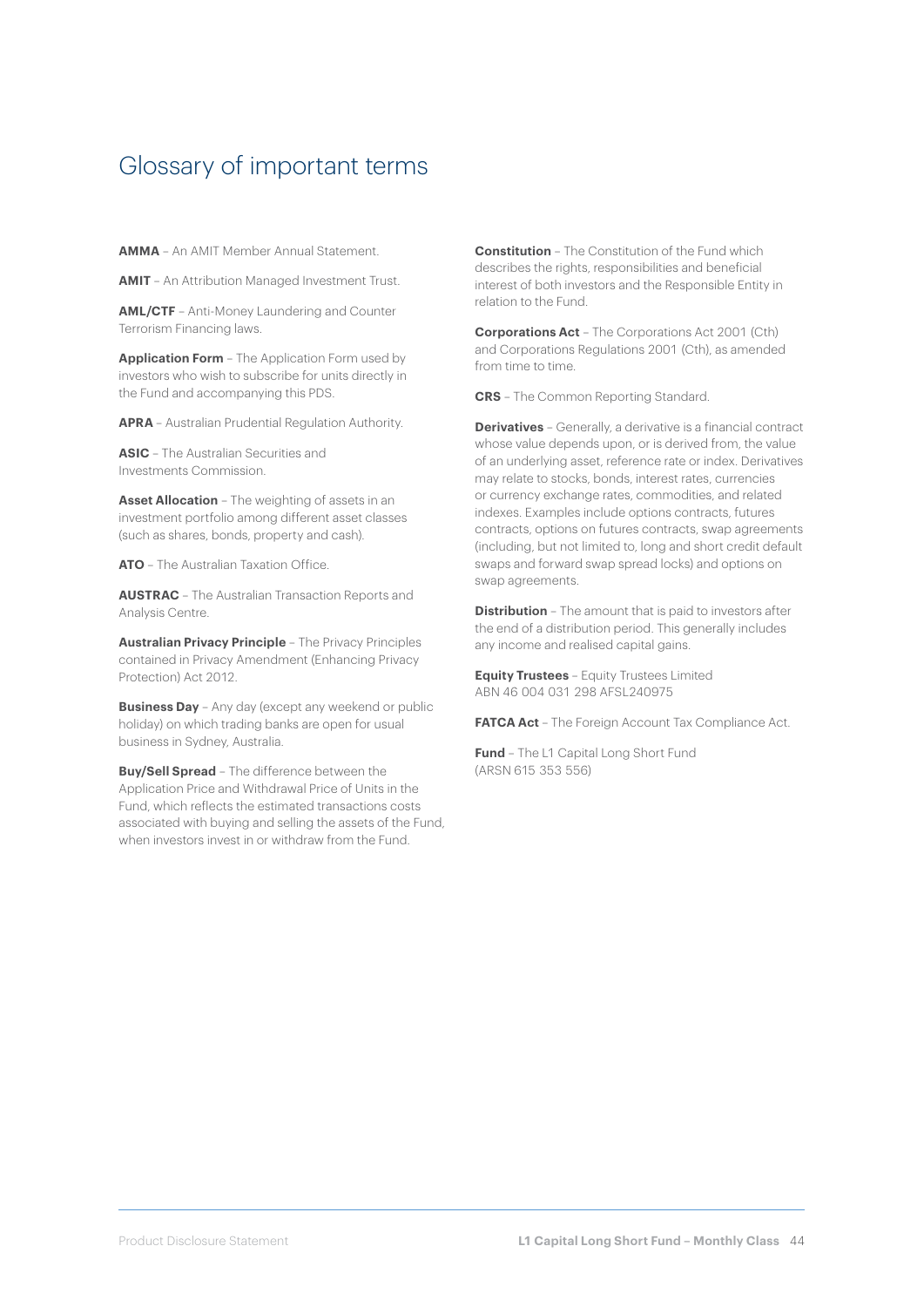#### Glossary of important terms *(cont'd)*

**Hedge** – The practice of undertaking one investment activity in order to protect against loss in another. While hedges can reduce potential losses, they can also reduce potential profits.

**IDPS** – An investor directed portfolio service-like scheme.

**Investment Manager - L1 Capital Pty Limited** ABN 21 125 378 145 AFSL 314302

**L1 Capital** – L1 Capital Pty Limited ABN 21 125 378 145 AFSL 314302

**Licence** – Australian financial services licence issued by ASIC under section 913B of the Corporations Act.

**Liquidity** – The ability of an investment to be easily and quickly converted into cash with little loss of capital.

**Long Portfolio** – A portfolio of shares which the investor owns.

**Long positions** – A long position is one in which the investor owns shares in a company. The investor will seek to profit as the price of the shares appreciates.

**Monthly Class** – Means a class of units in the Fund the subject of this PDS.

**NAV** – The value of assets of the Fund less the value of the liabilities of the Fund (excluding net assets attributable to investors) which is attributable to Units.

**PDS** – This product disclosure statement in respect of the Fund.

**Performance Period** – Means each half year period ending 30 June and 31 December.

**Prime Broker** – Credit Suisse PB & Morgan Stanley PB.

**Responsible Entity** – Equity Trustees Limited ABN 46 004 031 298 AFSL240975.

**Retail Client** – Persons or entity which is a retail client as defined under section 761G of the Corporations Act.

**RITC** – Reduced Input Tax Credit. Equity Trustees will apply for reduced input tax credits on behalf of the Fund, where applicable, to reduce the GST cost to the Fund.

**Short Portfolio** – A portfolio of shares that the investor has borrowed and short sold.

**Short Positions** – A short position is one in which the investor has sold shares that the investor doesn't own. The investor seeks to profit as the value of the shares fall, thereby reducing the size of the liability to re-purchase the shares. Short sales are generally covered, that is, the seller will "borrow" the investment to settle the sale and then will buy the same investment in the open market to return the borrowed investment. The difference between the sale price and the purchase price of the investment in the open market is the profit or loss earned by the investor.

**Wholesale Client** – Person or entity which is a wholesale client as defined under the Corporations Act.

**Withdrawal Price** – The price at which units are determined in accordance with the Constitution.

**Units** – Means the Monthly Class of units in the Fund.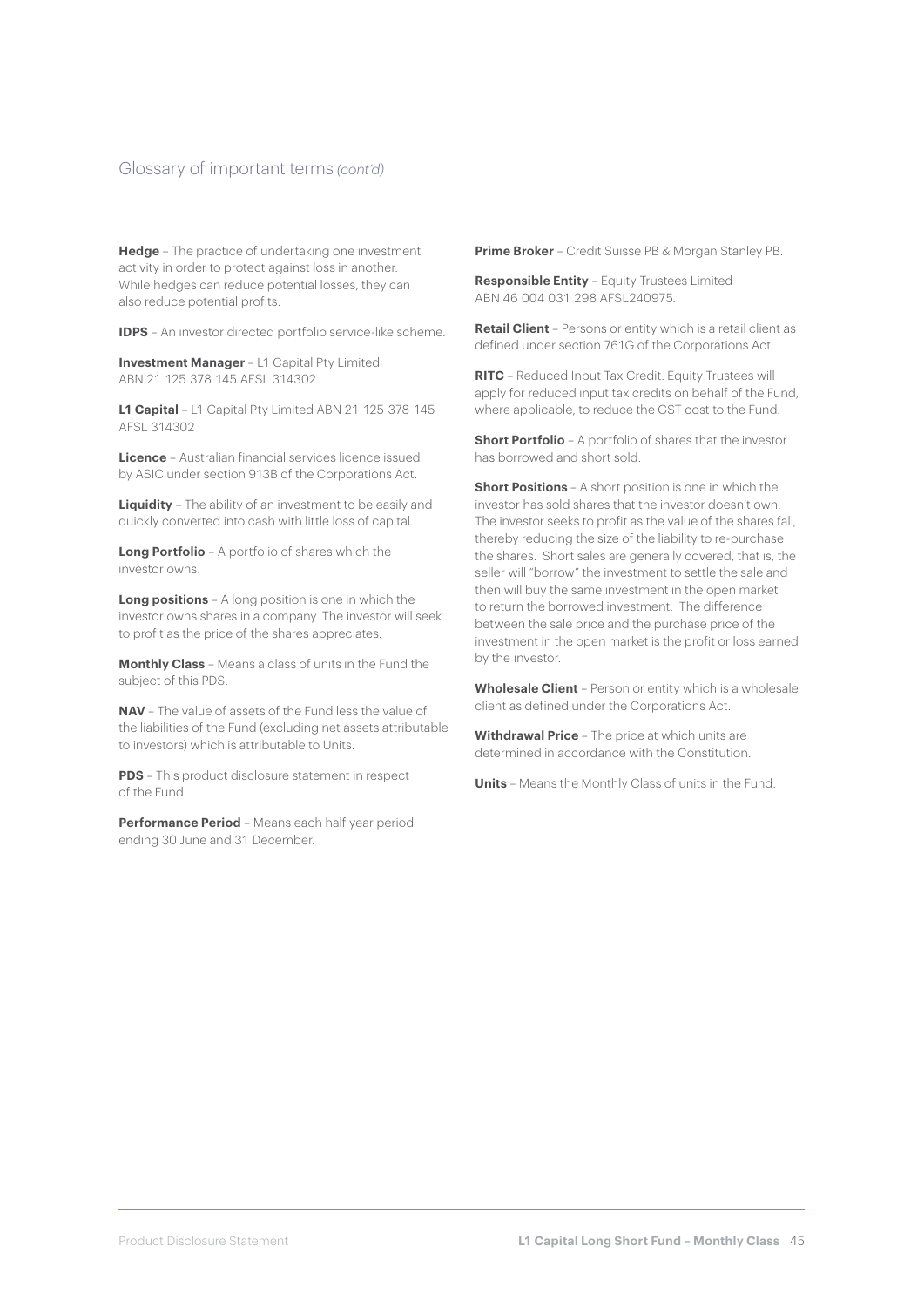

Level 28, 101 Collins Street Melbourne VIC 3000 Australia

Phone +61 3 9286 7000

**[www.L1.com.au](http://www.L1.com.au)**

Please send your completed application to:

L1 Capital Long Short Fund Registry c/o Mainstream GPO Box 4968, Sydney NSW 2001 Or by fax to +61 2 8244 1916 Or by email to [L1@Mainstreamgroup.com](mailto:L1%40Mainstreamgroup.com?subject=)

# L1 Capital Long Short Fund – Monthly Class Application Form

This application form accompanies the Product Disclosure Statement (PDS) relating to units in the L1 Capital Long Short Fund – Monthly Class, issued by Equity Trustees Limited (ABN 46 004 031 298, AFSL 240975). The PDS contains information about investing in the Fund. You should read the PDS in its entirety before applying.

The law prohibits any person passing this Application Form on to another person unless it is accompanied by a complete PDS.

- If completing by hand, use a black or blue pen and print within the boxes in BLOCK LETTERS, if you make a mistake, cross it out and initial. DO NOT use correction fluid.
- The investor(s) must complete and sign this form.
- Keep a photocopy of your completed Application Form for your records.
- U.S. Persons: This offer is not open to any U.S. Person. Please refer to the PDS/IM for further information.

#### Foreign Account Tax Compliance Act (FATCA) and Common Reporting Standard (CRS)

We are required to collect certain information to comply with FATCA and CRS, please ensure you complete section 7.

#### If investing with an authorised representative, agent or financial adviser

Please ensure you, your authorised representative, agent and/or financial adviser also complete Section 6.

#### Provide certified copies of your identification documents

Please refer to section 9 on AML/CTF Identity Verification Requirements.

#### Send your documents & make your payment

See section 2 for payment options and where to send your application form.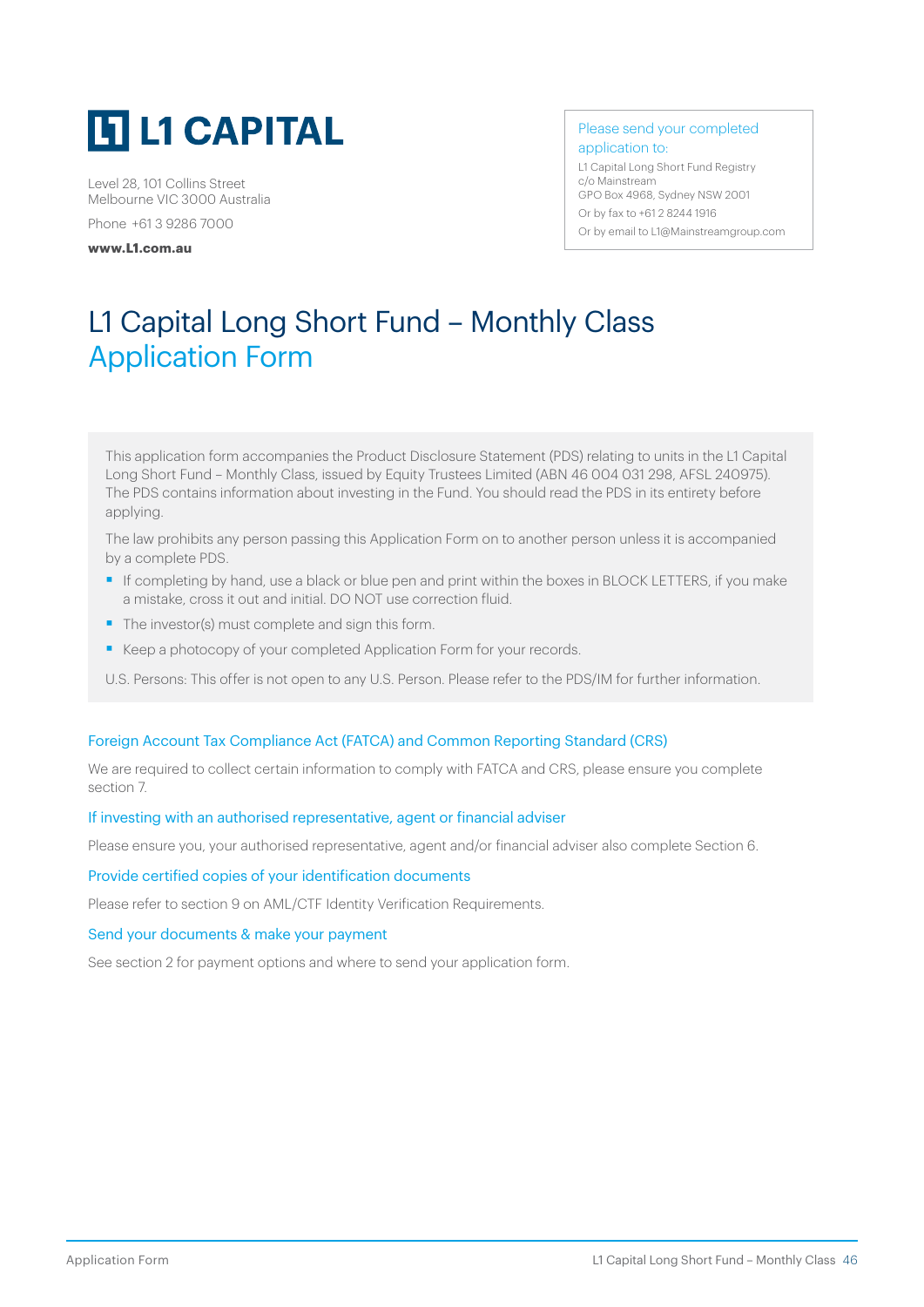#### **Section 1: Your Consumer Attributes**

In relation to our Design and Distribution Obligations (DDO) under the Corporations Act, we seek the following information about your attributes as an investor (please tick only 1 box for each question below)

Further information in relation to these questions can be found in the Target Market Determination (TMD) for the Fund. If you wish to access the TMD, please visit<https://www.eqt.com.au/insto/>

| 1. Have you received advice prior to applying to<br>invest in the Fund?<br>I/We have received personal advice in relation<br>to my investment in this Fund<br>I/We have received general advice in relation<br>to my investment in this Fund<br>I/We have not received any advice in relation<br>to my investment in this Fund | 5. What is your tolerance for risk?<br>Medium<br>Low<br>Very High<br>High<br>6. What do you anticipate your withdrawal needs<br>may be?<br>Daily<br>Weekly<br>Monthly<br>Quarterly                             |
|--------------------------------------------------------------------------------------------------------------------------------------------------------------------------------------------------------------------------------------------------------------------------------------------------------------------------------|----------------------------------------------------------------------------------------------------------------------------------------------------------------------------------------------------------------|
| 2. What is your primary investment objective(s)?                                                                                                                                                                                                                                                                               | Annually or longer                                                                                                                                                                                             |
| Capital growth<br>Capital preservation                                                                                                                                                                                                                                                                                         | Please note:                                                                                                                                                                                                   |
| Capital guaranteed<br>Income Distribution<br>3. Please select the intended use of this Fund<br>in your investment portfolio                                                                                                                                                                                                    | Failure to complete the above questions may<br>1.<br>result in your application not being accepted.<br>Acceptance of your application should not be<br>2.<br>taken as a representation or confirmation that an |
| Solution/Standalone (75%-100% of portfolio)<br>Core component (25%-75% of portfolio)<br>Satellite/Small Allocation (<25% of portfolio)                                                                                                                                                                                         | investment in the Fund is, or is likely to be, consistent<br>with your intentions, objectives and needs as<br>indicated in your responses to these questions.                                                  |
| 4. Please select the Intended investment timeframe<br>Short term (<= 2 years)                                                                                                                                                                                                                                                  | For further information on the suitability of this<br>3.<br>product, please refer to your financial adviser<br>and/or the TMD.                                                                                 |
| Medium term (>2 years)<br>Long term (>8 years)                                                                                                                                                                                                                                                                                 |                                                                                                                                                                                                                |
| Section 1.2: Are you an existing investor in the fund/trust and wish to add to your investment?                                                                                                                                                                                                                                |                                                                                                                                                                                                                |
|                                                                                                                                                                                                                                                                                                                                | Do you have an existing investment in the Fund/Trust and the information provided remains current and correct?                                                                                                 |
| Yes, if you can tick both of the boxes below,<br>complete Sections 2 and 8                                                                                                                                                                                                                                                     | No, please complete sections relevant to you as<br>indicated below·                                                                                                                                            |
| I/We confirm there are no changes to our                                                                                                                                                                                                                                                                                       | Investor Type:                                                                                                                                                                                                 |
| identification documents previously provided<br>and that these remain current and valid                                                                                                                                                                                                                                        | Individuals/Joint: complete section 2, 3, 6<br>(if applicable), $7, 8 & 9$                                                                                                                                     |
| I/We confirm there have been no changes<br>to our FATCA or CRS status                                                                                                                                                                                                                                                          | Companies: complete section 2, 4, 6<br>(if applicable), 7, 8 & 9                                                                                                                                               |
| Existing investor number:                                                                                                                                                                                                                                                                                                      | Custodians on behalf of underlying clients:<br>complete section 2, 4, 5, 5.1, 6 (if applicable), 7, 8 & 9                                                                                                      |

listed above, please contact Equity Trustees.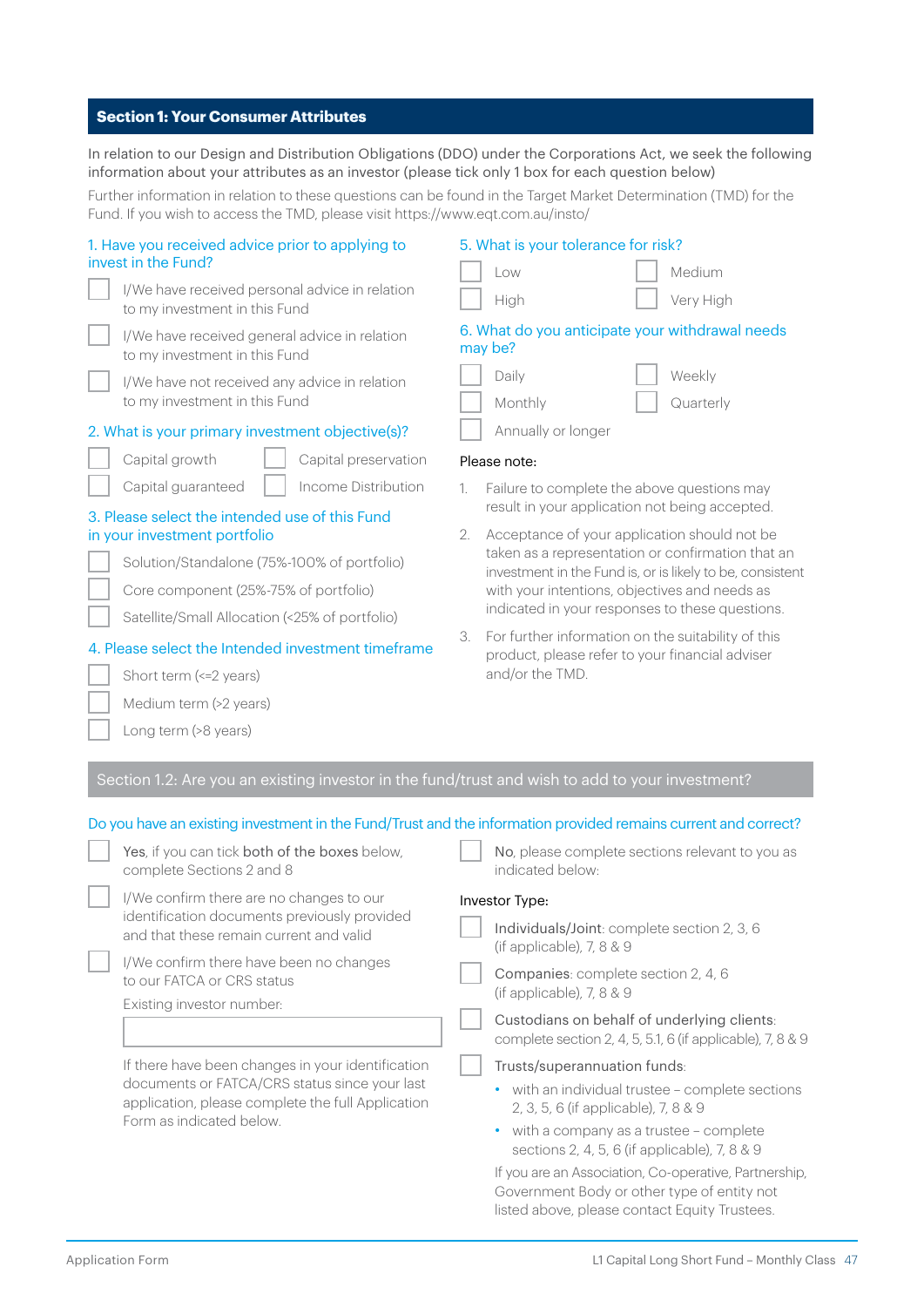### **Section 2: Investment Details**

| Investment to be held in the name(s) of (must include<br>name(s) of investor(s))<br>Postal address                                                                                                                                                                                                                                                                                              | <b>Investor bank details</b><br>For withdrawals and distributions (if applicable),<br>these must match the investor(s)' name and must<br>be an AUD-denominated bank account with an<br>Australian domiciled bank.<br>Financial institution name and branch location |
|-------------------------------------------------------------------------------------------------------------------------------------------------------------------------------------------------------------------------------------------------------------------------------------------------------------------------------------------------------------------------------------------------|---------------------------------------------------------------------------------------------------------------------------------------------------------------------------------------------------------------------------------------------------------------------|
| Suburb<br>State<br>Postcode<br>Country<br>Email address                                                                                                                                                                                                                                                                                                                                         | <b>BSB</b> number<br>Account number                                                                                                                                                                                                                                 |
|                                                                                                                                                                                                                                                                                                                                                                                                 | Account name                                                                                                                                                                                                                                                        |
| Contact no.                                                                                                                                                                                                                                                                                                                                                                                     | Payment method                                                                                                                                                                                                                                                      |
| Fund/Trust Name                                                                                                                                                                                                                                                                                                                                                                                 | Direct credit - pay to:                                                                                                                                                                                                                                             |
| L1 Capital Long Short Fund - Monthly Class                                                                                                                                                                                                                                                                                                                                                      | Bank Name & Address (including Country):<br>ANZ Bank                                                                                                                                                                                                                |
| <b>APIR Code</b><br>Application Amount (AUD)<br>ETL4912AU<br>\$<br><b>Distribution Instructions</b><br>If you do not select a distribution option, we will<br>automatically reinvest your distribution. If you select cash,<br>please ensure you provide your bank details below.<br>Reinvest distributions if you select this option your<br>distribution will be reinvested in the Fund/Trust | <b>Account Name:</b><br>Equity Trustees Limited ATF L1 Capital Long Short<br>Fund<br><b>BIC/SWIFT:</b><br>ANZBAU3M<br><b>BSB Number:</b><br>012-006                                                                                                                 |
| Pay distributions to the bank if you select this<br>option your distribution will be paid to the bank<br>account below<br>Source of investment                                                                                                                                                                                                                                                  | <b>Account Number:</b><br>836504532<br>Reference:<br>Investor name                                                                                                                                                                                                  |
| Please indicate the source of the investment amount (e.g. retirement savings, employment income):                                                                                                                                                                                                                                                                                               |                                                                                                                                                                                                                                                                     |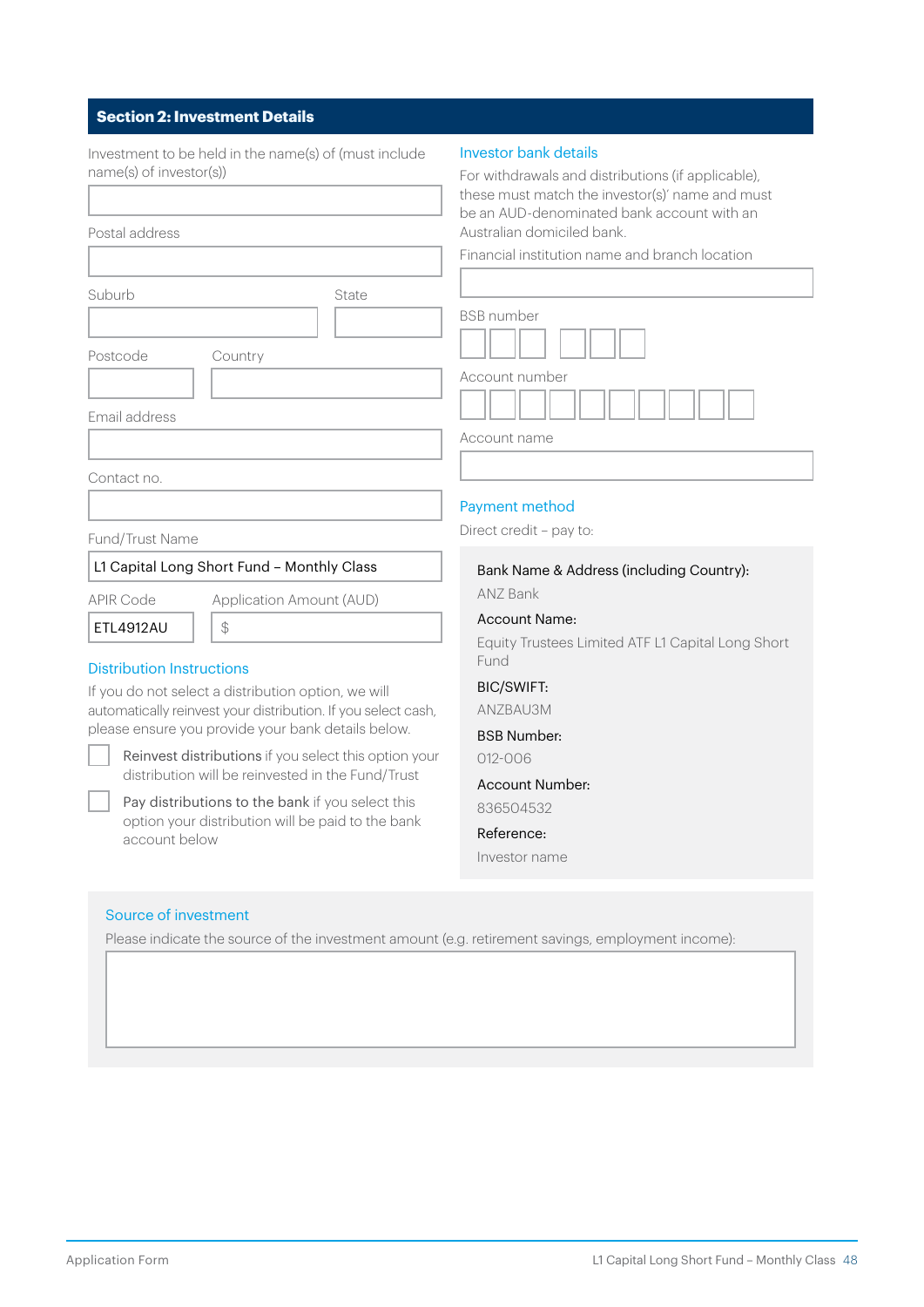#### **Section 3: Investor Details – Individuals/Joint**

Please complete if you are investing individually, jointly or you are an individual or joint trustee.

#### See Group A AML/CTF Identity Verification Requirements in Section 9

#### Investor 1

#### Investor 2

| First name(s)                                                                                                                                                                                                                                                                                                     | First name(s)                                                                                                                                                                                                                                                                                                                                                                                                |  |
|-------------------------------------------------------------------------------------------------------------------------------------------------------------------------------------------------------------------------------------------------------------------------------------------------------------------|--------------------------------------------------------------------------------------------------------------------------------------------------------------------------------------------------------------------------------------------------------------------------------------------------------------------------------------------------------------------------------------------------------------|--|
| Title                                                                                                                                                                                                                                                                                                             | Title                                                                                                                                                                                                                                                                                                                                                                                                        |  |
| Surname                                                                                                                                                                                                                                                                                                           | Surname                                                                                                                                                                                                                                                                                                                                                                                                      |  |
| Residential address (not a PO Box/RMB/Locked Bag)                                                                                                                                                                                                                                                                 | Residential address (not a PO Box/RMB/Locked Bag)                                                                                                                                                                                                                                                                                                                                                            |  |
| Suburb                                                                                                                                                                                                                                                                                                            | Suburb                                                                                                                                                                                                                                                                                                                                                                                                       |  |
| State                                                                                                                                                                                                                                                                                                             | State                                                                                                                                                                                                                                                                                                                                                                                                        |  |
| Postcode                                                                                                                                                                                                                                                                                                          | Postcode                                                                                                                                                                                                                                                                                                                                                                                                     |  |
| Country                                                                                                                                                                                                                                                                                                           | Country                                                                                                                                                                                                                                                                                                                                                                                                      |  |
| Email address                                                                                                                                                                                                                                                                                                     | Email address                                                                                                                                                                                                                                                                                                                                                                                                |  |
| (Statements will be sent to this address, unless you                                                                                                                                                                                                                                                              | (Statements will be sent to this address, unless you                                                                                                                                                                                                                                                                                                                                                         |  |
| elect otherwise in Section 6)                                                                                                                                                                                                                                                                                     | elect otherwise in Section 6)                                                                                                                                                                                                                                                                                                                                                                                |  |
| Contact no.                                                                                                                                                                                                                                                                                                       | Contact no.                                                                                                                                                                                                                                                                                                                                                                                                  |  |
| Date of birth (DD/MM/YYYY)                                                                                                                                                                                                                                                                                        | Date of birth (DD/MM/YYYY)                                                                                                                                                                                                                                                                                                                                                                                   |  |
| Tax File Number* - or exemption code                                                                                                                                                                                                                                                                              | Tax File Number* - or exemption code                                                                                                                                                                                                                                                                                                                                                                         |  |
| Country of birth                                                                                                                                                                                                                                                                                                  | Country of birth                                                                                                                                                                                                                                                                                                                                                                                             |  |
| Occupation                                                                                                                                                                                                                                                                                                        | Occupation                                                                                                                                                                                                                                                                                                                                                                                                   |  |
| Does the investor named above hold a prominent<br>public position or function in a government body (local,<br>state, territory, national or foreign) or in an international<br>organisation or are you an immediate family member<br>or a business associate of such a person?<br>No<br>Yes, please give details: | If there are more than 2 registered owners,<br>please provide details as an attachment.<br>Does the investor named above hold a prominent<br>public position or function in a government body<br>(local, state, territory, national or foreign) or in an<br>international organisation or are you an immediate family<br>member or a business associate of such a person?<br>No<br>Yes, please give details: |  |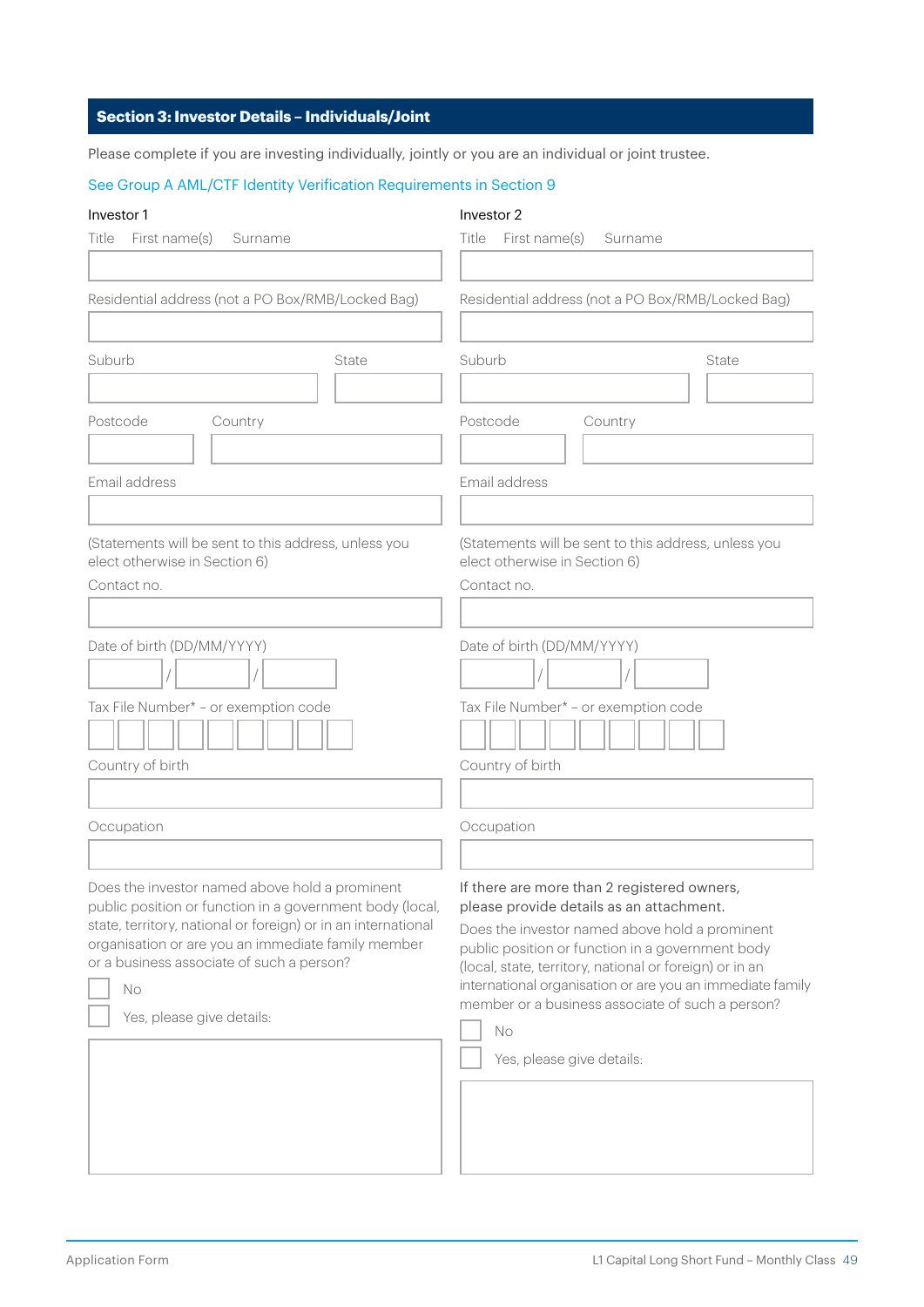#### **Section 4: Investor Details – Companies/Corporate Trustee**

Please complete if you are investing for a company or where the company is acting as trustee.

#### See Group B AML/CTF Identity Verification Requirements in Section 9

| Full company name (as registered with ASIC |  |
|--------------------------------------------|--|
| or relevant foreign registered body)       |  |

#### Principal place of business

| Registered office address                                |       |
|----------------------------------------------------------|-------|
| (not a PO Box/RMB/Locked Bag)                            |       |
|                                                          |       |
|                                                          |       |
| Suburb                                                   | State |
|                                                          |       |
| Postcode<br>Country                                      |       |
|                                                          |       |
| Australian Company Number                                |       |
|                                                          |       |
| Tax File Number* - or exemption code                     |       |
|                                                          |       |
| Australian Business Number* (if registered in Australia) |       |
| or equivalent foreign company identifier                 |       |

#### Contact Person

| Title First name(s) Surname |  |
|-----------------------------|--|
|                             |  |
| Email address               |  |
|                             |  |

(Statements will be sent to this address, unless you elect otherwise in Section 6)

Contact no.

If the principal place of business is the same as the registered office street address, state 'As above' below. Otherwise provide address details. For foreign companies registered with ASIC please provide a local agent name and address if you do not have a principal place of business in Australia.

Principal Place of Business Address (not a PO Box/ RMB/Locked Bag)

| Suburb   |         | State |
|----------|---------|-------|
|          |         |       |
| Postcode | Country |       |
|          |         |       |

#### Registration details

Name of regulatory body

Identification number (e.g. ARBN)

#### Controlling Persons, Directors and Beneficial Owners

All beneficial owners who own, hold or control either directly or indirectly 25% or more of the issued capital of a proprietary or private company that is not regulated, i.e. does not have an AFSL or ACLN, etc., will need to provide Group A AML/CTF Identity Verification Requirements specified in Section 9. In the case of an unregulated public company not listed on a securities exchange, provide the details of the senior managing official(s) as controlling person(s) (e.g. managing director, senior executive(s), etc. who is/are authorised to sign on the company's behalf, and make policy, operational and financial decisions) in the following sections. All proprietary and private companies, whether regulated or unregulated, must provide the names of all of the directors.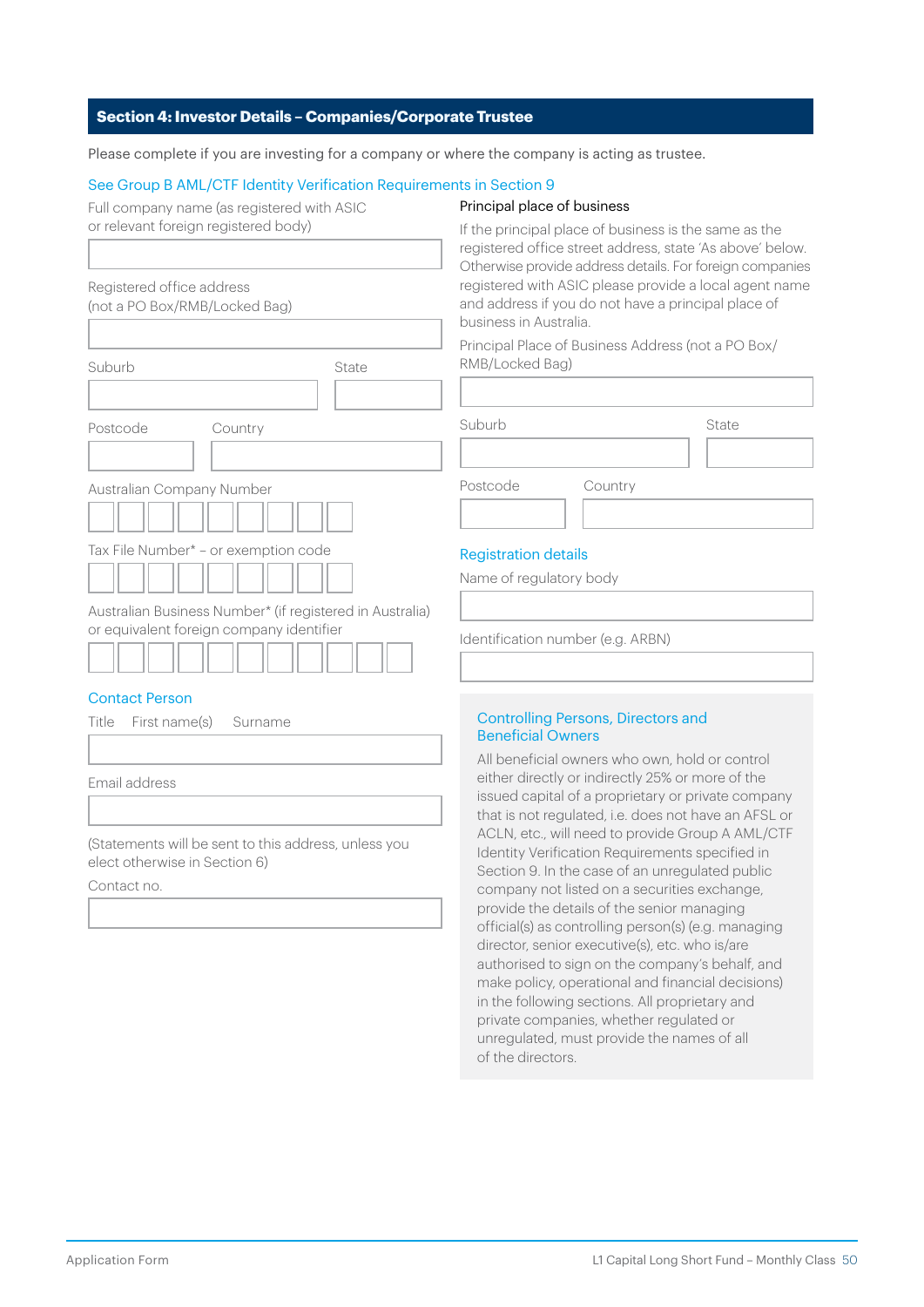| Names of the Directors of a Proprietary or Private<br>Company whether regulated or unregulated | Does the beneficial owner named above hold a prominent<br>public position or function in a government body (local,<br>state, territory, national or foreign) or in an international<br>organisation or are you an immediate family member or<br>a business associate of such a person? |
|------------------------------------------------------------------------------------------------|----------------------------------------------------------------------------------------------------------------------------------------------------------------------------------------------------------------------------------------------------------------------------------------|
| 2                                                                                              | <b>No</b>                                                                                                                                                                                                                                                                              |
|                                                                                                | Yes, please give details:                                                                                                                                                                                                                                                              |
| 3                                                                                              | Select:                                                                                                                                                                                                                                                                                |
|                                                                                                | Beneficial owner 2 of an unregulated proprietary<br>or private company; or                                                                                                                                                                                                             |
| 4                                                                                              | Senior Managing Official of an unregulated,<br>unlisted, public (e.g. Limited) company                                                                                                                                                                                                 |
| If there are more than 4 directors, please write the<br>other names below.                     | First name(s)<br>Title<br>Surname                                                                                                                                                                                                                                                      |
| Names of the Beneficial Owners or<br><b>Senior Managing Official(s)</b>                        | Residential address (not a PO Box/RMB/Locked Bag)                                                                                                                                                                                                                                      |
| Select:<br>Beneficial owner 1 of an unregulated proprietary<br>or private company; or          | Suburb<br>State                                                                                                                                                                                                                                                                        |
| Senior Managing Official of an unregulated,<br>unlisted, public (e.g. Limited) company         | Postcode<br>Country                                                                                                                                                                                                                                                                    |
| First name(s)<br>Title<br>Surname                                                              | Date of birth (DD/MM/YYYY)                                                                                                                                                                                                                                                             |
| Residential address (not a PO Box/RMB/Locked Bag)                                              |                                                                                                                                                                                                                                                                                        |
|                                                                                                | Does the beneficial owner named above hold a                                                                                                                                                                                                                                           |
| Suburb<br>State                                                                                | prominent public position or function in a government<br>body (local, state, territory, national or foreign) or in an<br>international organisation or are you an immediate<br>family member or a business associate of such a person?                                                 |
| Postcode<br>Country                                                                            | No                                                                                                                                                                                                                                                                                     |
|                                                                                                | Yes, please give details:                                                                                                                                                                                                                                                              |
| Date of birth (DD/MM/YYYY)                                                                     | If there are more than 2 beneficial owners or<br>managing officials, please copy and complete this<br>page for the other persons or alternatively, provide                                                                                                                             |

the additional details as an attachment.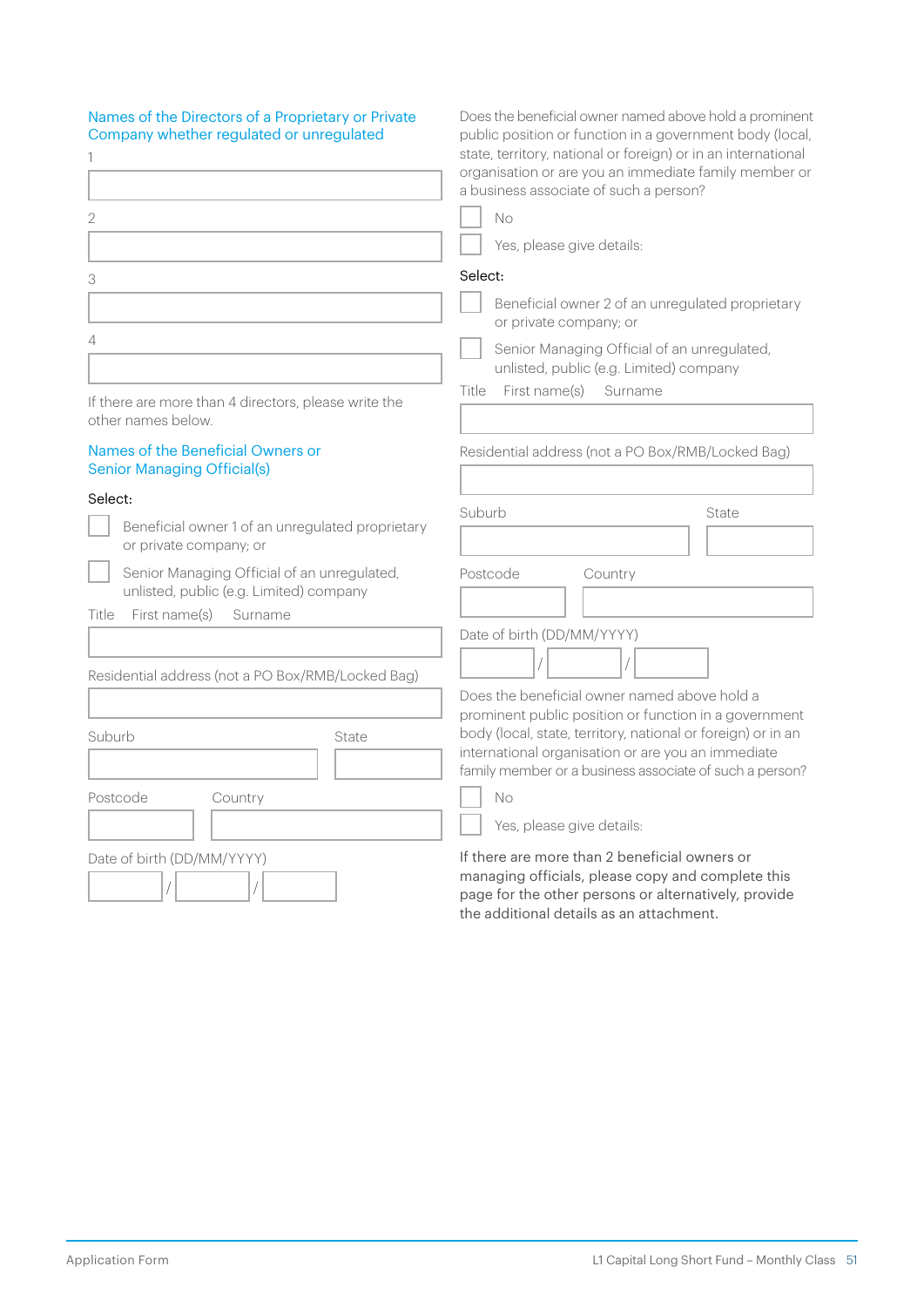#### **Section 5: Investor Details – Trusts/Superannuation Funds**

Please complete if you are investing for a trust or superannuation fund.

#### See Group C AML/CTF Identity Verification Requirements in section 9

| Full name of trust or superannuation fund                                            | Beneficiaries of an unregulated trust                                                                      |
|--------------------------------------------------------------------------------------|------------------------------------------------------------------------------------------------------------|
|                                                                                      | Please provide details below of any beneficiaries                                                          |
|                                                                                      | who directly or indirectly are entitled to an interest                                                     |
| Full name of business (if any)                                                       | of 25% or more of the trust.                                                                               |
|                                                                                      |                                                                                                            |
|                                                                                      |                                                                                                            |
| Country where established                                                            |                                                                                                            |
|                                                                                      | 2                                                                                                          |
|                                                                                      |                                                                                                            |
| Australian Business Number* (if obtained)                                            | 3                                                                                                          |
|                                                                                      |                                                                                                            |
|                                                                                      |                                                                                                            |
| Tax File Number* - or exemption code                                                 | $\overline{4}$                                                                                             |
|                                                                                      |                                                                                                            |
|                                                                                      |                                                                                                            |
| Trustee details - How many trustees are there?                                       | If there are no beneficiaries of the trust, describe                                                       |
|                                                                                      | the class of beneficiary (e.g. the name of the                                                             |
|                                                                                      | family group, class of unit holders, the charitable<br>purpose or charity name):                           |
| Individual trustee(s) - complete Section 3 -<br>Investor details - Individuals/Joint |                                                                                                            |
|                                                                                      |                                                                                                            |
| Company trustee(s) - complete Section 4 -                                            |                                                                                                            |
| Investor details - Companies/Corporate Trustee                                       | Settlor details                                                                                            |
| Combination - trustee(s) to complete each                                            | Please provide the full name and last known address<br>of the settlor of the trust where the initial asset |
| relevant section                                                                     | contribution to the trust was greater than \$10,000.                                                       |
| <b>Type of Trust</b>                                                                 |                                                                                                            |
|                                                                                      | This information is not required if the initial<br>asset contribution was less than \$10,000;              |
| Registered Managed Investment Scheme                                                 | and/or                                                                                                     |
| Australian Registered Scheme Number (ARSN)                                           |                                                                                                            |
|                                                                                      | This information is not required if the settlor                                                            |
|                                                                                      | is deceased                                                                                                |
| Regulated Trust (including self-managed                                              | Settlor's full name and last known address                                                                 |
| superannuation funds and registered charities                                        |                                                                                                            |
| that are trusts)                                                                     |                                                                                                            |
| Name of Regulator (e.g. ASIC, APRA, ATO, ACNC)                                       |                                                                                                            |
|                                                                                      | Beneficial owners of an unregulated trust                                                                  |
| Registration/Licence details or ABN                                                  |                                                                                                            |
|                                                                                      |                                                                                                            |
|                                                                                      | Please provide details below of any beneficial                                                             |
|                                                                                      | owner of the trust. A beneficial owner is any                                                              |
| Other Trust (unregulated)                                                            | individual who directly or indirectly has a 25% or                                                         |
| Please describe                                                                      | greater interest in the trust or is a person who<br>exerts control over the trust. This includes the       |
|                                                                                      | appointer of the trust who holds the power to                                                              |
|                                                                                      | appoint or remove the trustees of the trust.                                                               |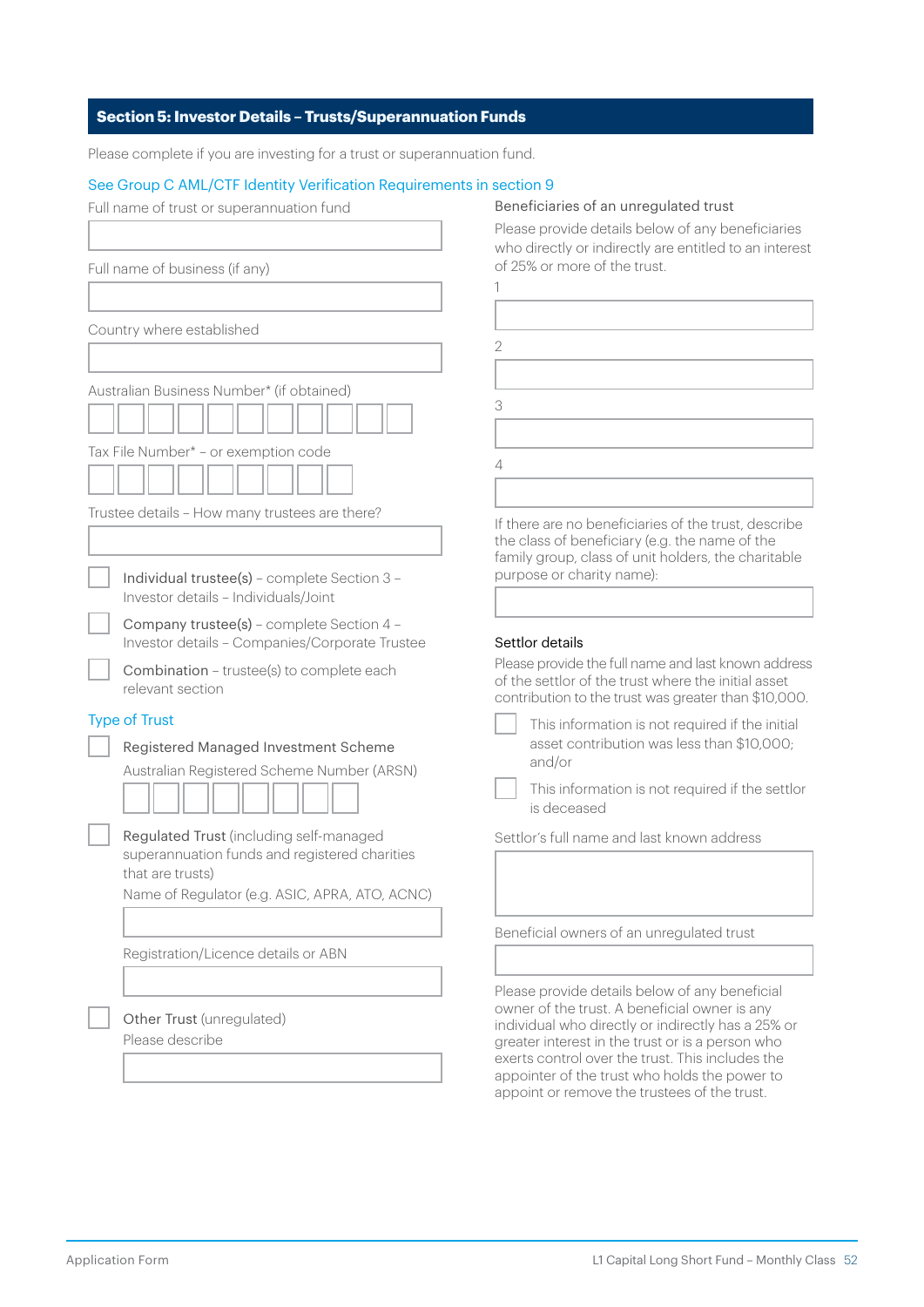| Beneficial owner 2 or Controlling Person 2                                                                            |
|-----------------------------------------------------------------------------------------------------------------------|
| Select:                                                                                                               |
| Beneficial owner 2: or                                                                                                |
| Controlling Person - What is the role,<br>e.g. Appointer:                                                             |
|                                                                                                                       |
| Title<br>First name(s)<br>Surname                                                                                     |
|                                                                                                                       |
| Residential address (not a PO Box/RMB/Locked Bag)                                                                     |
|                                                                                                                       |
| Suburb<br>State                                                                                                       |
|                                                                                                                       |
| Postcode<br>Country                                                                                                   |
|                                                                                                                       |
| Date of birth (DD/MM/YYYY)                                                                                            |
|                                                                                                                       |
| If there are more than 2 beneficial owners, please<br>provide details as an attachment.                               |
| Does the beneficial owner named above hold a                                                                          |
| prominent public position or function in a government<br>body (local, state, territory, national or foreign) or in an |
| international organisation or are you an immediate family                                                             |
| member or a business associate of such a person?<br><b>No</b>                                                         |
| Yes, please give details:                                                                                             |
|                                                                                                                       |
|                                                                                                                       |

All beneficial owners will need to provide Group A AML/CTF Identity Verification Requirements in Section 9

If there are more than 2 beneficial owners or controlling persons, please copy and complete this page for the other persons or alternatively, provide the additional details as an attachment.

#### Section 5.1: Custodian Attestation: Chapter 4, Parts 4.4.18 and 4.4.19 of the AML/CTF Rules

If you are a Company completing this Application Form on behalf of an individual, another company, a trust or other entity, in a Custodial capacity, please complete this section.

In accordance with Chapter 4, part 4.4.19 (1)(a) to (d) of the AML/CTF Rules, does the Custodian meet the definition (see 'Section 10 – Glossary') of a Custodian?

In accordance with Chapter 4, part 4.4.19 (e) of the AML/CTF Rules, do you, in your capacity as Custodian attest that prior to requesting this designated service from Equity Trustees, it has carried out and will continue to carry out, all applicable customer identification procedures on the underlying account holder named or to be named in the Fund's register, including conducting ongoing customer due diligence requirements in accordance with Chapter 15 of the AML/CTF Rules?

| ←<br>Ù |
|--------|
| 5<br>۰ |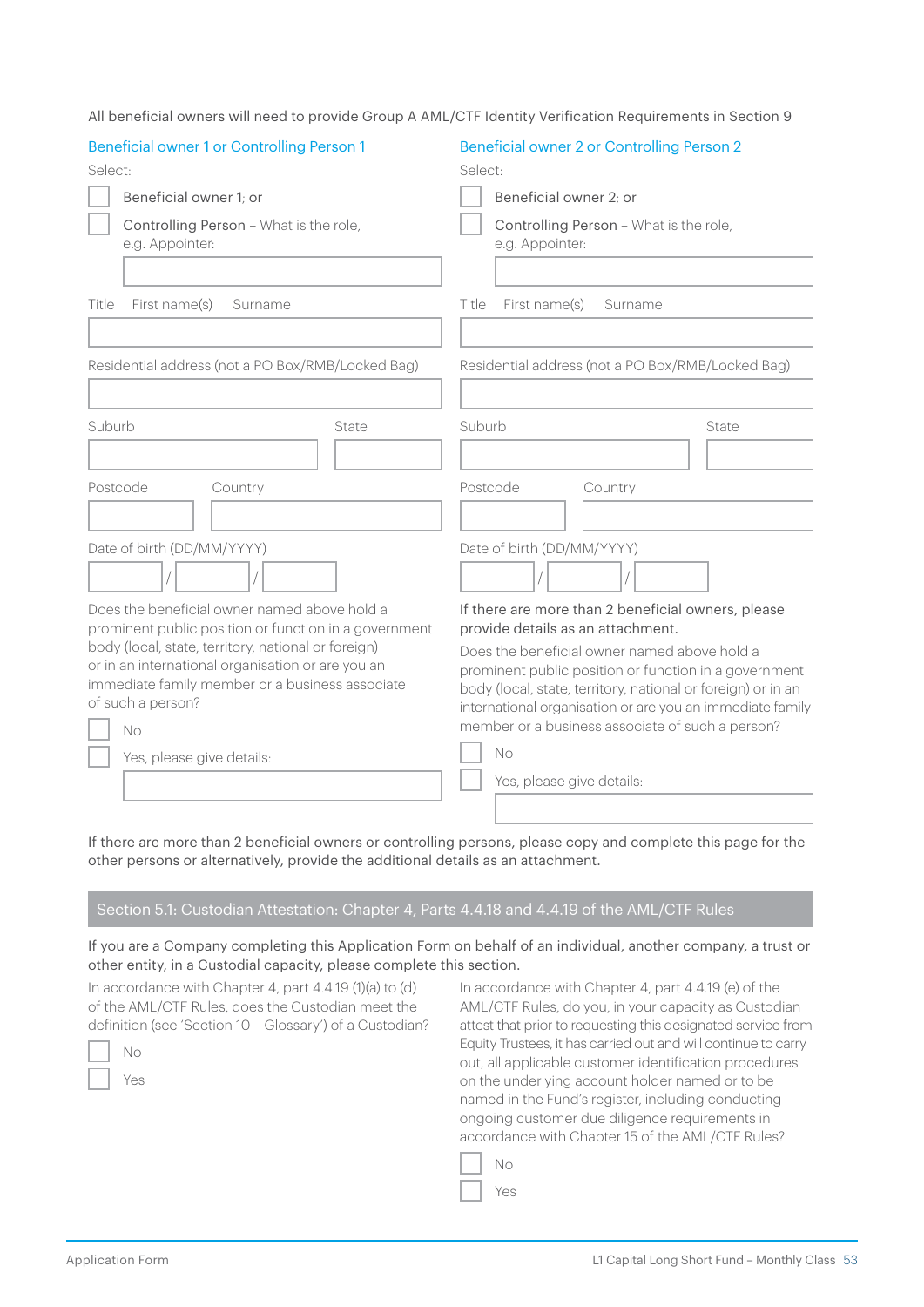If you answered YES to all of the above questions, then Equity Trustees is able to apply the Chapter 4, part 4.4 Custodian rules to this account and will rely upon the customer due diligence conducted by the Custodian on the underlying account holder named or to be named in the Fund's register.

If requested to do so at any time after the provision of this designated service, the Custodian agrees to honour any reasonable request made by Equity Trustees for information or evidence about the underlying account holder in order to allow Equity Trustees to meet its obligations under the AML/CTF Act.

| 1 |
|---|
| ÷ |

Excepting the below circumstances where the custodian answered NO or did not complete any of the above questions, no other information about the underlying account holder is required to be collected.

However, further information about you as the Custodian and as a company is required to be collected and verified as required by the AML/CTF rules. Please complete the rest of this form for the Custodian.

#### Excepting circumstances:

If you answered NO or did not complete any of the above questions, then we are unable to apply the Chapter 4, part 4.4 Custodian rules to this application. We are therefore obligated to conduct full Know Your Client procedures on the underlying account holder named or to be named in the Fund's register including any named nominee, as well as the trustees, beneficial owners and controlling persons of the underlying named account in addition to the Custodian. Therefore, please complete the relevant forms and provide identity documents for all parties connected to this account.

#### **Section 6: Authorised Representative, Agent and/or Financial Adviser**

Please complete if you are appointing an authorised representative, agent and/or financial adviser.

#### See Group D AML/CTF Identity Verification Requirements in Section 9

| I am an authorised representative or agent as |  |  |
|-----------------------------------------------|--|--|
| nominated by the investor(s)                  |  |  |

You must attach a valid authority such as Power of Attorney, guardianship order, grant of probate, appointment of bankruptcy, etc. that is a certified copy. The document must be current and complete, signed by the investor or a court official and permits the authorised representative or agent to transact on behalf of the investor.

Full name of authorised representative or agent

Role held with investor(s)

Signature Date

I am a financial adviser as nominated by the investor Name of adviser

AFSL number

Dealer group

Name of advisory firm Postage address Suburb State Postcode Country Email address Contact no. Financial Advice (only complete if applicable)

The investor has received personal financial product advice in relation to this investment from a licensed financial adviser and that advice is current

#### Financial Adviser Declaration

I/We hereby declare that I/we are not a US Person as defined in the PDS/IM

I/We hereby declare that the investor is not a US Person as defined in the PDS/IM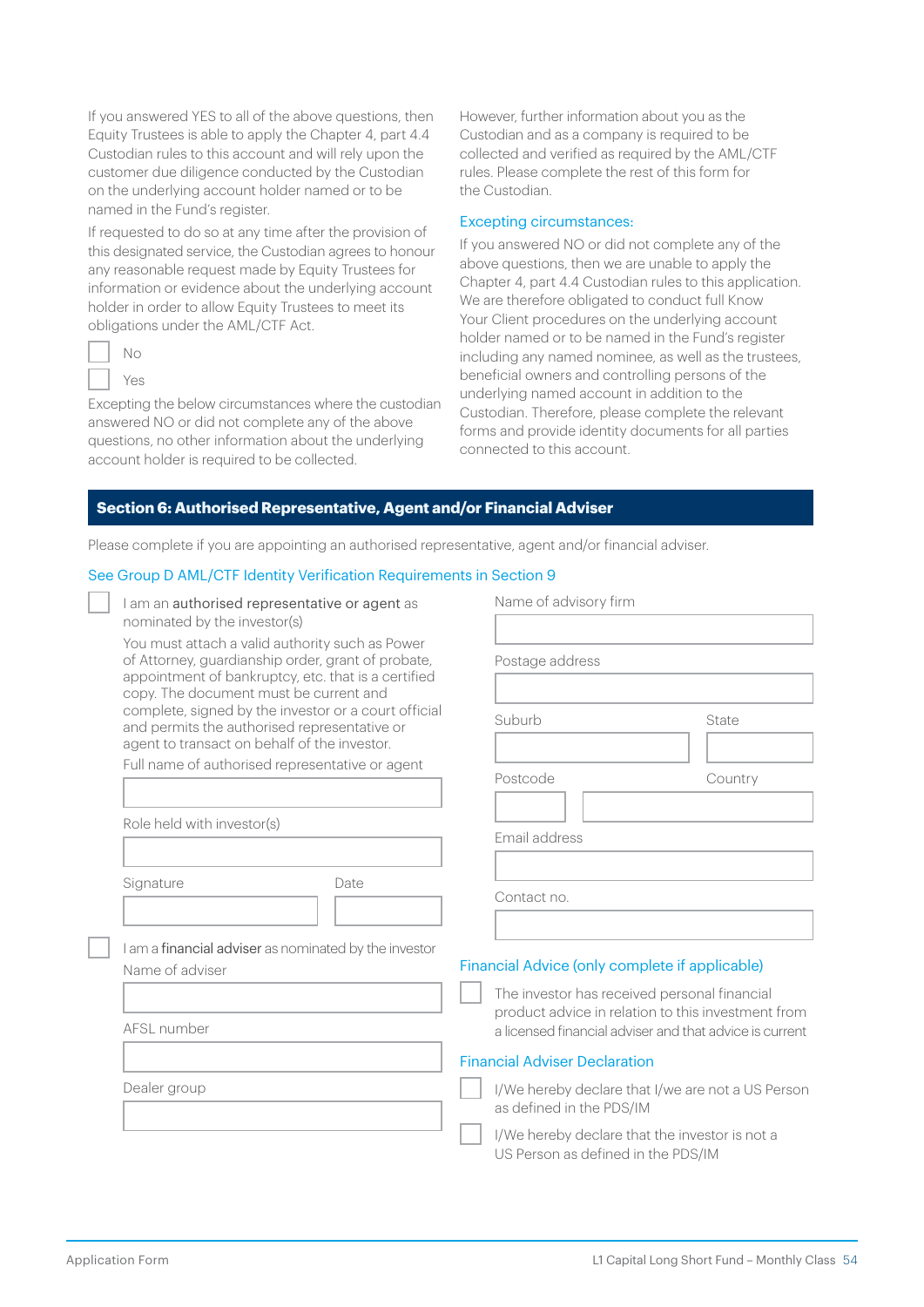| I/We have completed an appropriate Customer<br>Identification Procedure (CIP) on this investor<br>which meets the requirements (per type of<br>investor) set out above<br>I/We have attached the relevant CIP documents<br>Signature<br>Date<br>Access to information<br>Unless you elect otherwise, your authorised<br>representative, agent and/or financial adviser<br>will also be provided access to your investment<br>information and/or receive copies of statements<br>and transaction confirmations. | By appointing an authorised representative, agent and/or<br>financial adviser you acknowledge that you have read<br>and agreed to the terms and conditions in the PDS/IM<br>relating to such appointment.<br>Please tick this box if you DO NOT want your<br>authorised representative, agent and/or financial<br>adviser to have access to information about<br>your investment<br>Please tick this box if you DO NOT want copies<br>of statements and transaction confirmations sent<br>to your authorised representative, agent and/or<br>financial adviser<br>Please tick this box if you want statements<br>and transaction confirmations sent ONLY to<br>your authorised representative, agent and/or<br>financial adviser |
|----------------------------------------------------------------------------------------------------------------------------------------------------------------------------------------------------------------------------------------------------------------------------------------------------------------------------------------------------------------------------------------------------------------------------------------------------------------------------------------------------------------|----------------------------------------------------------------------------------------------------------------------------------------------------------------------------------------------------------------------------------------------------------------------------------------------------------------------------------------------------------------------------------------------------------------------------------------------------------------------------------------------------------------------------------------------------------------------------------------------------------------------------------------------------------------------------------------------------------------------------------|
| Section 7: Foreign Account Tax Compliance Act (FATCA), Common Reporting Standard (CRS)<br>Self-Certification Form - All investors must complete<br>Sub-Section I: Individuals                                                                                                                                                                                                                                                                                                                                  |                                                                                                                                                                                                                                                                                                                                                                                                                                                                                                                                                                                                                                                                                                                                  |
|                                                                                                                                                                                                                                                                                                                                                                                                                                                                                                                |                                                                                                                                                                                                                                                                                                                                                                                                                                                                                                                                                                                                                                                                                                                                  |
| Please fill this Sub-Section I only if you are an individual. If you are an entity, please fill Sub-Section II.                                                                                                                                                                                                                                                                                                                                                                                                |                                                                                                                                                                                                                                                                                                                                                                                                                                                                                                                                                                                                                                                                                                                                  |
| 1. Are you a US tax resident (e.g. US citizen or US resident)?                                                                                                                                                                                                                                                                                                                                                                                                                                                 | If no TIN available enter Reason A, B or C                                                                                                                                                                                                                                                                                                                                                                                                                                                                                                                                                                                                                                                                                       |
| Yes: provide your US Taxpayer Identification<br>Number (TIN) and continue to question 2                                                                                                                                                                                                                                                                                                                                                                                                                        | 1                                                                                                                                                                                                                                                                                                                                                                                                                                                                                                                                                                                                                                                                                                                                |
| Investor 1                                                                                                                                                                                                                                                                                                                                                                                                                                                                                                     | $\overline{2}$                                                                                                                                                                                                                                                                                                                                                                                                                                                                                                                                                                                                                                                                                                                   |
|                                                                                                                                                                                                                                                                                                                                                                                                                                                                                                                | Investor 2                                                                                                                                                                                                                                                                                                                                                                                                                                                                                                                                                                                                                                                                                                                       |
| Investor 2                                                                                                                                                                                                                                                                                                                                                                                                                                                                                                     | Country/Jurisdiction of tax residence                                                                                                                                                                                                                                                                                                                                                                                                                                                                                                                                                                                                                                                                                            |
|                                                                                                                                                                                                                                                                                                                                                                                                                                                                                                                | $\mathbf{1}$                                                                                                                                                                                                                                                                                                                                                                                                                                                                                                                                                                                                                                                                                                                     |
|                                                                                                                                                                                                                                                                                                                                                                                                                                                                                                                | $\mathbf{2}$                                                                                                                                                                                                                                                                                                                                                                                                                                                                                                                                                                                                                                                                                                                     |
| No: continue to question 2                                                                                                                                                                                                                                                                                                                                                                                                                                                                                     | TIN                                                                                                                                                                                                                                                                                                                                                                                                                                                                                                                                                                                                                                                                                                                              |
| 2. Are you a tax resident of any other country<br>outside of Australia?                                                                                                                                                                                                                                                                                                                                                                                                                                        | 1                                                                                                                                                                                                                                                                                                                                                                                                                                                                                                                                                                                                                                                                                                                                |
| Yes: state each country and provide your TIN or                                                                                                                                                                                                                                                                                                                                                                                                                                                                |                                                                                                                                                                                                                                                                                                                                                                                                                                                                                                                                                                                                                                                                                                                                  |
| equivalent (or Reason Code if no TIN is provided)<br>for each jurisdiction below and skip to question 12                                                                                                                                                                                                                                                                                                                                                                                                       | $\overline{2}$                                                                                                                                                                                                                                                                                                                                                                                                                                                                                                                                                                                                                                                                                                                   |
| Investor 1                                                                                                                                                                                                                                                                                                                                                                                                                                                                                                     | If no TIN available enter Reason A, B or C                                                                                                                                                                                                                                                                                                                                                                                                                                                                                                                                                                                                                                                                                       |
| Country/Jurisdiction of tax residence                                                                                                                                                                                                                                                                                                                                                                                                                                                                          | $\mathbf{1}$                                                                                                                                                                                                                                                                                                                                                                                                                                                                                                                                                                                                                                                                                                                     |
| 1                                                                                                                                                                                                                                                                                                                                                                                                                                                                                                              | $\overline{2}$                                                                                                                                                                                                                                                                                                                                                                                                                                                                                                                                                                                                                                                                                                                   |
| 2                                                                                                                                                                                                                                                                                                                                                                                                                                                                                                              | If more space is needed please provide details as<br>an attachment.                                                                                                                                                                                                                                                                                                                                                                                                                                                                                                                                                                                                                                                              |
| TIN                                                                                                                                                                                                                                                                                                                                                                                                                                                                                                            | No: skip to question 12                                                                                                                                                                                                                                                                                                                                                                                                                                                                                                                                                                                                                                                                                                          |
| 1                                                                                                                                                                                                                                                                                                                                                                                                                                                                                                              |                                                                                                                                                                                                                                                                                                                                                                                                                                                                                                                                                                                                                                                                                                                                  |
| $\overline{2}$                                                                                                                                                                                                                                                                                                                                                                                                                                                                                                 |                                                                                                                                                                                                                                                                                                                                                                                                                                                                                                                                                                                                                                                                                                                                  |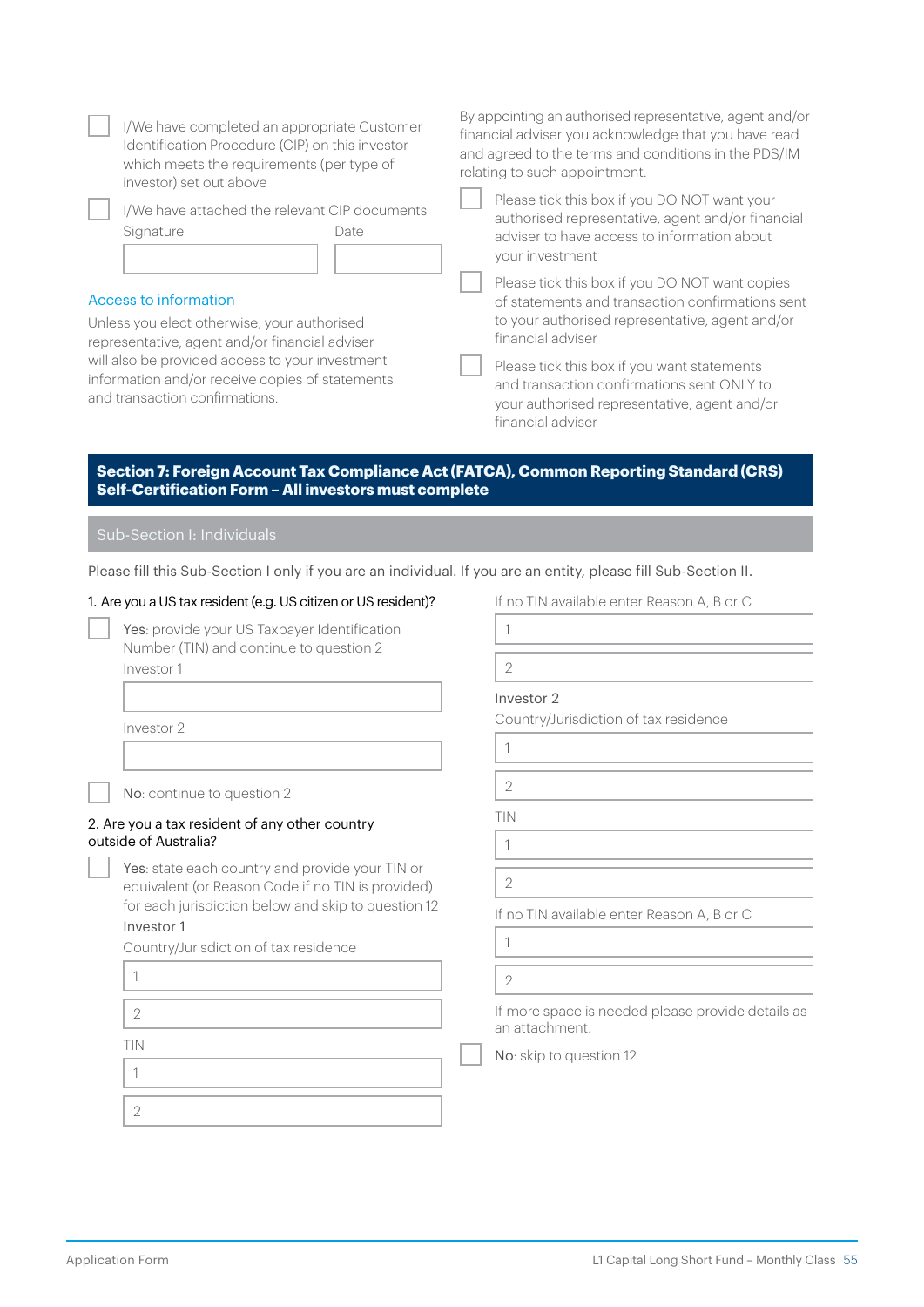#### Reason Code

If TIN or equivalent is not provided, please provide reason from the following options:

- Reason A: The country/jurisdiction where the investor is resident does not issue TINs to its residents.
- Reason B: The investor is otherwise unable to obtain a TIN or equivalent number (Please explain why the investor is unable to obtain a TIN in the below table if you have selected this reason).
- Reason C: No TIN is required. (Note: Only select this reason if the domestic law of the relevant jurisdiction does not require the collection of the TIN issued by such jurisdiction.)

If Reason B has been selected above, explain why you are not required to obtain a TIN:

#### Reason B explanation

Investor 1

Investor 2

### Sub-Section II: Entities

Please fill this Sub-Section II only if you are an entity. If you are an individual, please fill Sub-Section I.

| 3. Are you an Australian complying superannuation fund?                                                                                                                                                                                        | Non-Participating FFI, provide type below                                                                                                                                                |
|------------------------------------------------------------------------------------------------------------------------------------------------------------------------------------------------------------------------------------------------|------------------------------------------------------------------------------------------------------------------------------------------------------------------------------------------|
| Yes: skip to question 12                                                                                                                                                                                                                       |                                                                                                                                                                                          |
| No: continue to question 4                                                                                                                                                                                                                     | Sponsored Entity. Please provide the Sponsoring<br>Entity's name and GIIN                                                                                                                |
| <b>FATCA</b>                                                                                                                                                                                                                                   |                                                                                                                                                                                          |
| 4. Are you a US Person?                                                                                                                                                                                                                        |                                                                                                                                                                                          |
| Yes: continue to question 5                                                                                                                                                                                                                    | Trustee Documented Trust. Please provide your<br>Trustee's name and GIIN                                                                                                                 |
| No: skip to question 6                                                                                                                                                                                                                         |                                                                                                                                                                                          |
| 5. Are you a Specified US Person?                                                                                                                                                                                                              |                                                                                                                                                                                          |
| Yes: provide your TIN below and skip to question 7                                                                                                                                                                                             | Other, provide details                                                                                                                                                                   |
| No: indicate exemption type and skip to question 7                                                                                                                                                                                             | No: continue to question 7<br><b>CRS</b>                                                                                                                                                 |
| 6. Are you a Financial Institution for the purposes of FATCA?<br>Yes: provide your Global Intermediary<br>Identification Number (GIIN)                                                                                                         | 7. Are you a tax resident of any country outside of<br>Australia and the US?<br>Yes: state each country and provide your TIN or<br>equivalent (or Reason Code if no TIN is provided) for |
|                                                                                                                                                                                                                                                | each jurisdiction below and continue to question 8<br>Investor 1                                                                                                                         |
| If you do not have a GIIN, please provide your<br>FATCA status below and then continue to<br>question 7. If you are a sponsored entity, please<br>provide your GIIN above and your sponsor's<br>details below and then continue to question 7. | Country/Jurisdiction of tax residence<br>1<br>$\overline{2}$                                                                                                                             |
| Exempt Beneficial Owner, provide type below                                                                                                                                                                                                    | TIN<br>1                                                                                                                                                                                 |
| Deemed-Compliant FFI (other than a Sponsored<br>Investment Entity or a Trustee Documented Trust),<br>provide type below                                                                                                                        | $\overline{2}$<br>If no TIN available enter Reason A, B or C<br>1                                                                                                                        |
|                                                                                                                                                                                                                                                |                                                                                                                                                                                          |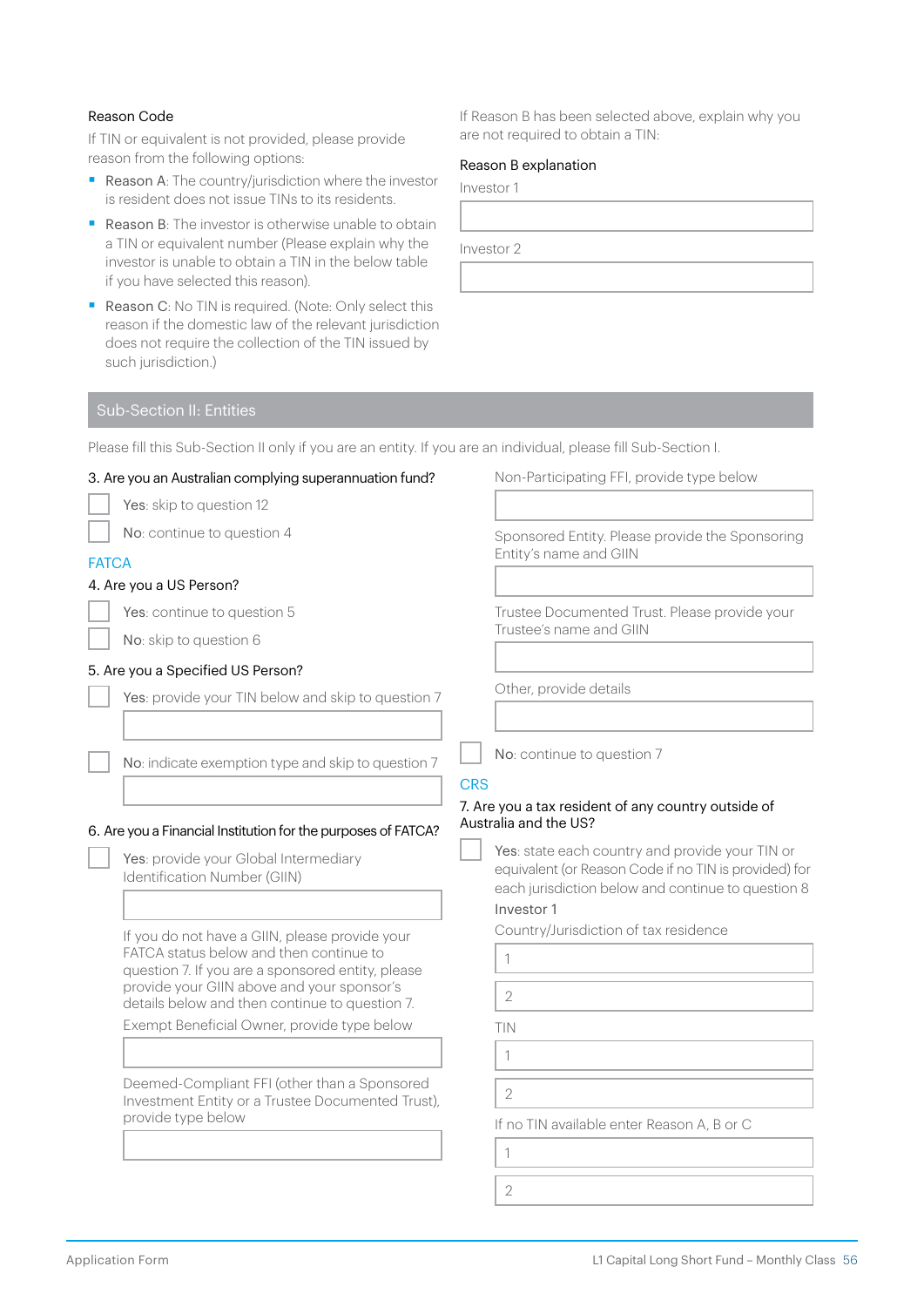| Investor 2                                                                                                                                                                                                       | No: skip to question 10                                                                                                                                                                                                                                                                                                                                       |  |  |
|------------------------------------------------------------------------------------------------------------------------------------------------------------------------------------------------------------------|---------------------------------------------------------------------------------------------------------------------------------------------------------------------------------------------------------------------------------------------------------------------------------------------------------------------------------------------------------------|--|--|
| Country/Jurisdiction of tax residence<br>1                                                                                                                                                                       | 9. Are you an investment entity resident in a non-<br>participating jurisdiction for CRS purposes and<br>managed by another financial Institution?                                                                                                                                                                                                            |  |  |
| $\overline{2}$                                                                                                                                                                                                   | Yes: skip to question 11                                                                                                                                                                                                                                                                                                                                      |  |  |
| TIN                                                                                                                                                                                                              | No: skip to question 12                                                                                                                                                                                                                                                                                                                                       |  |  |
| 1                                                                                                                                                                                                                | <b>Non-Financial Entities</b>                                                                                                                                                                                                                                                                                                                                 |  |  |
| $\overline{2}$                                                                                                                                                                                                   | 10. Are you an Active Non-Financial Entity (Active NFE)?                                                                                                                                                                                                                                                                                                      |  |  |
| If no TIN available enter Reason A, B or C<br>1                                                                                                                                                                  | Yes: specify the type of Active NFE below and<br>skip to question 12                                                                                                                                                                                                                                                                                          |  |  |
| $\overline{2}$                                                                                                                                                                                                   | Less than 50% of the entity's gross income from<br>the preceding calendar year is passive income<br>(e.g. dividends, distribution, interests, royalties                                                                                                                                                                                                       |  |  |
| If more space is needed please provide details<br>as an attachment.<br>Reason Code                                                                                                                               | and rental income) and less than 50% of its assets<br>during the preceding calendar year are assets<br>held for the production of passive income                                                                                                                                                                                                              |  |  |
| If TIN or equivalent is not provided, please provide<br>reason from the following options:                                                                                                                       | Corporation that is regularly traded or a related<br>entity of a regularly traded corporation                                                                                                                                                                                                                                                                 |  |  |
| Reason A: The country/jurisdiction where the investor<br>is resident does not issue TINs to its residents.                                                                                                       | Provide name of Listed Entity                                                                                                                                                                                                                                                                                                                                 |  |  |
| <b>Reason B:</b> The investor is otherwise unable to obtain<br>a TIN or equivalent number (Please explain why the<br>investor is unable to obtain a TIN in the below table<br>if you have selected this reason). | and exchange on which traded                                                                                                                                                                                                                                                                                                                                  |  |  |
| Reason C: No TIN is required. (Note. Only select this<br>reason if the domestic law of the relevant jurisdiction<br>does not require the collection of the TIN issued by<br>such jurisdiction).                  | Governmental Entity, International Organisation<br>or Central Bank<br>Other: please specify                                                                                                                                                                                                                                                                   |  |  |
| If Reason B has been selected above, explain why you<br>are not required to obtain a TIN:                                                                                                                        |                                                                                                                                                                                                                                                                                                                                                               |  |  |
| Reason B explanation<br>Investor 1                                                                                                                                                                               | No: you are a Passive Non-Financial Entity<br>(Passive NFE). Continue to question 11                                                                                                                                                                                                                                                                          |  |  |
|                                                                                                                                                                                                                  | <b>Controlling Persons</b>                                                                                                                                                                                                                                                                                                                                    |  |  |
| Investor 2                                                                                                                                                                                                       | 11. Does one or more of the following apply to you:                                                                                                                                                                                                                                                                                                           |  |  |
| No: continue to question 8<br>8. Are you a Financial Institution for the purpose of CRS?                                                                                                                         | Is any natural person that exercises control over you<br>(for corporations, this would include directors or<br>beneficial owners who ultimately own 25% or more<br>of the share capital) a tax resident of any country<br>outside of Australia?                                                                                                               |  |  |
| Yes: specify the type of Financial Institution below<br>and continue to question 9<br>Reporting Financial Institution<br>Non-Reporting Financial Institution:<br><b>Trustee Documented Trust</b>                 | If you are a trust, is any natural person including<br>trustee, protector, beneficiary, settlor or any other<br>natural person exercising ultimate effective control<br>over the trust a tax resident of any country outside<br>of Australia?<br>Where no natural person is identified as exercising<br>control of the entity, the controlling person will be |  |  |
| Other: please specify                                                                                                                                                                                            | the natural person(s) who holds the position of<br>senior managing official.                                                                                                                                                                                                                                                                                  |  |  |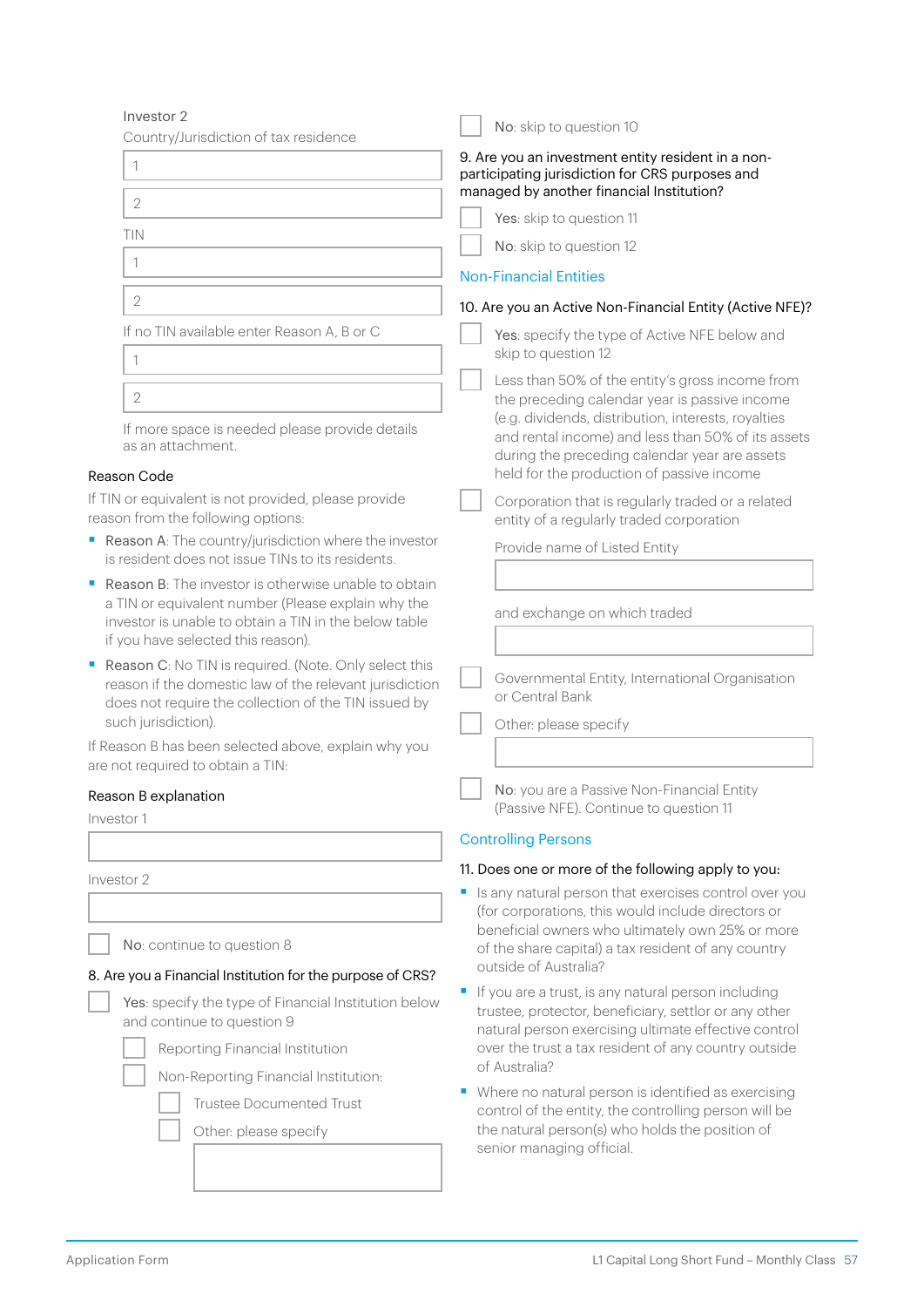| Yes: provide controlling person information below:                |         | Country/Jurisdiction of tax residence                                                                                                                                                                                 |  |  |  |
|-------------------------------------------------------------------|---------|-----------------------------------------------------------------------------------------------------------------------------------------------------------------------------------------------------------------------|--|--|--|
| Controlling person 1                                              |         | 1                                                                                                                                                                                                                     |  |  |  |
| Title<br>First name(s)                                            | Surname | $\overline{2}$                                                                                                                                                                                                        |  |  |  |
|                                                                   |         |                                                                                                                                                                                                                       |  |  |  |
| Residential address (not a PO Box/RMB/Locked Bag)                 |         | TIN                                                                                                                                                                                                                   |  |  |  |
|                                                                   |         | $\mathbf{1}$                                                                                                                                                                                                          |  |  |  |
| Suburb                                                            | State   | $\mathbf{2}$                                                                                                                                                                                                          |  |  |  |
|                                                                   |         | If no TIN available enter Reason A, B or C                                                                                                                                                                            |  |  |  |
| Postcode                                                          | Country | 1                                                                                                                                                                                                                     |  |  |  |
|                                                                   |         | $\overline{2}$                                                                                                                                                                                                        |  |  |  |
| Date of birth (DD/MM/YYYY)                                        |         | If there are more than 2 controlling persons,<br>please provide details as an attachment.                                                                                                                             |  |  |  |
| Country/Jurisdiction of tax residence                             |         | Reason Code                                                                                                                                                                                                           |  |  |  |
| 1                                                                 |         | If TIN or equivalent is not provided, please provide<br>reason from the following options:                                                                                                                            |  |  |  |
| $\overline{2}$                                                    |         | Reason A: The country/jurisdiction where the investor<br>is resident does not issue TINs to its residents.                                                                                                            |  |  |  |
| TIN<br>1                                                          |         | <b>Reason B:</b> The investor is otherwise unable to obtain<br>ш<br>a TIN or equivalent number (please explain why the<br>investor is unable to obtain a TIN in the below table<br>if you have selected this reason). |  |  |  |
| $\overline{2}$<br>If no TIN available enter Reason A, B or C<br>1 |         | Reason C: No TIN is required. (Note: Only select this<br>reason if the domestic law of the relevant jurisdiction<br>does not require the collection of the TIN issued by<br>such jurisdiction.)                       |  |  |  |
| $\overline{2}$                                                    |         | If Reason B has been selected above, explain why you<br>are not required to obtain a TIN.                                                                                                                             |  |  |  |
| Controlling person 2<br>First name(s)<br>Title                    | Surname | Reason B explanation                                                                                                                                                                                                  |  |  |  |
|                                                                   |         | Investor 1                                                                                                                                                                                                            |  |  |  |
| Residential address (not a PO Box/RMB/Locked Bag)                 |         |                                                                                                                                                                                                                       |  |  |  |
|                                                                   |         | Investor 2                                                                                                                                                                                                            |  |  |  |
| Suburb                                                            | State   |                                                                                                                                                                                                                       |  |  |  |
|                                                                   |         | No: continue to question 12                                                                                                                                                                                           |  |  |  |
| Postcode                                                          | Country | 12. Signature and Declaration - ALL investors must sign                                                                                                                                                               |  |  |  |
| Date of birth (DD/MM/YYYY)                                        |         | I undertake to provide a suitably updated self-<br>certification within 30 days of any change in<br>circumstances which causes the information<br>contained herein to become incorrect                                |  |  |  |
|                                                                   |         | I declare the information above to be true<br>and correct                                                                                                                                                             |  |  |  |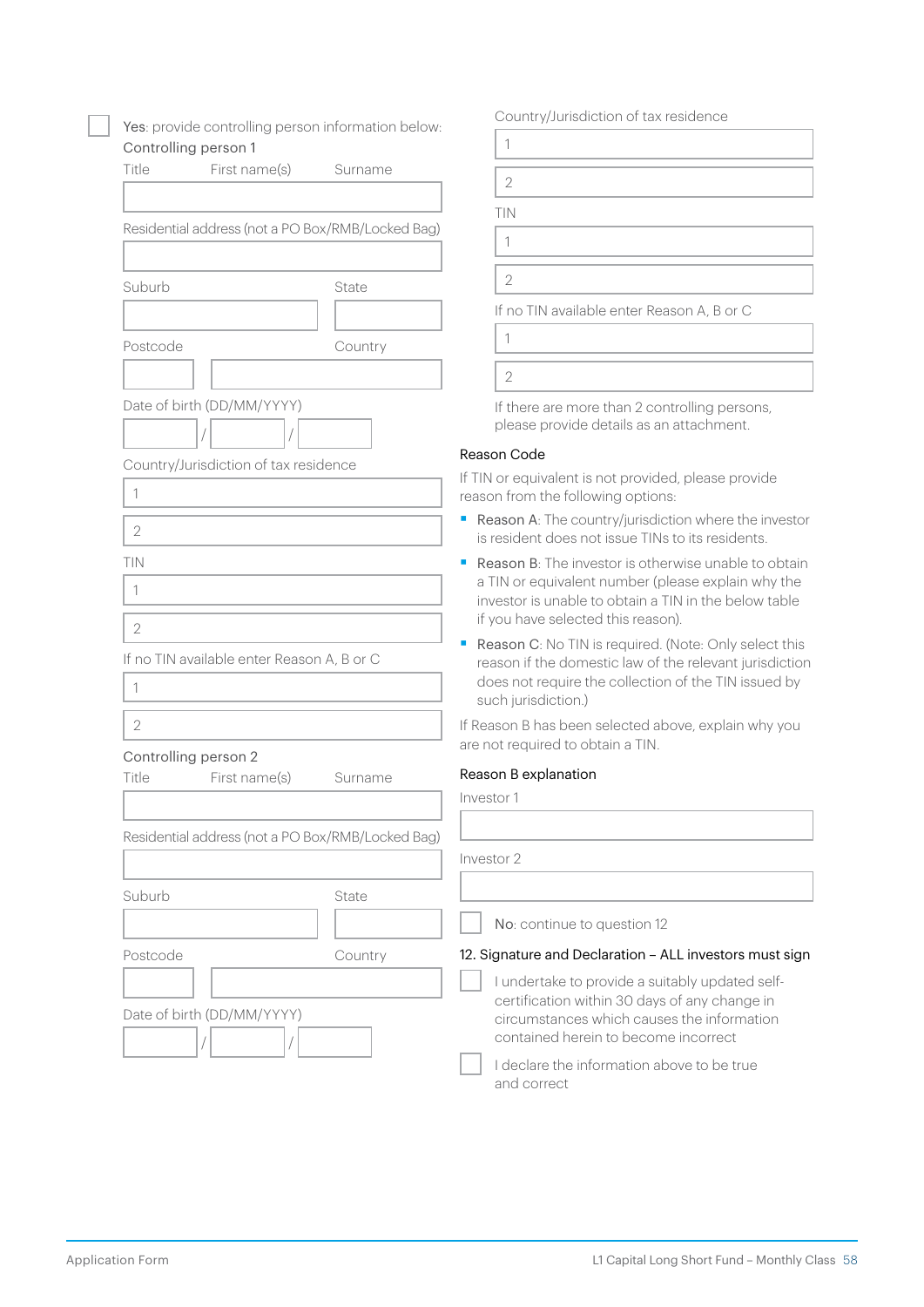#### Investor 1

#### Investor 2

Name of individual/entity Name of authorised representative Signature Date Name of individual/entity Name of authorised representative Signature Date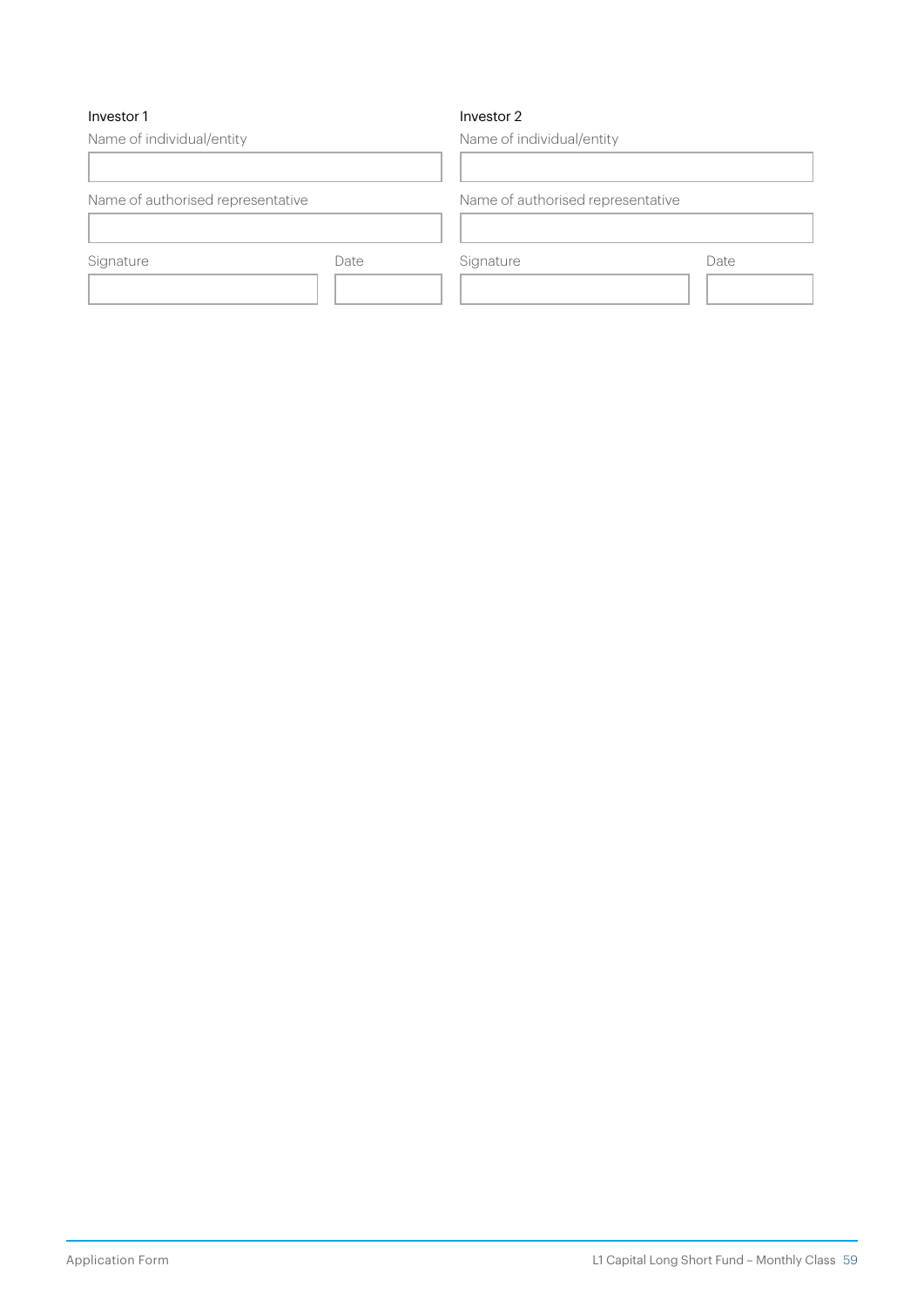#### **Section 8: Declarations – All investors must complete**

In most cases the information that you provide in this form will satisfy the AML/CTF Act, the US Foreign Account Tax Compliance Act (FATCA) and the Common Reporting Standard (CRS). However, in some instances the Responsible Entity may contact you to request further information. It may also be necessary for the Responsible Entity to collect information (including sensitive information) about you from third parties in order to meet its obligations under the AML/CTF Act, FATCA and CRS.

#### When you complete this Application Form you make the following declarations:

- I/We have received the PDS/IM and made this application in Australia (and/or New Zealand for those offers made in New Zealand).
- I/We have read the PDS/IM to which this Application Form applies and agree to be bound by the terms and conditions of the PDS/IM and the Constitution of the relevant Fund/Trust in which I/we have chosen to invest.
- I/we have carefully considered the features of Fund/Trust as described in the PDS (including its investment objectives, minimum suggested investment timeframe, risk level, withdrawal arrangements and investor suitability) and, after obtaining any financial and/or tax advice that I/we deemed appropriate, am/are satisfied that my/our proposed investment in the Fund/Trust is consistent with my/our investment objectives, financial circumstances and needs.\*
- I/We have considered our personal circumstances and, where appropriate, obtained investment and/or taxation advice.
- I/We hereby declare that I/we are not a US Person as defined in the PDS/IM.
- I/We acknowledge that (if a natural person) I am/we are 18 years of age or over and I am/we are eligible to hold units in the Fund/Trust in which I/We have chosen to invest.
- I/We acknowledge and agree that Equity Trustees has outlined in the PDS/IM provided to me/us how and where I/we can obtain a copy of the Equity Trustees Group Privacy Statement.
- I/We consent to the transfer of any of my/our personal information to external third parties including but not limited to fund administrators, fund investment manager(s) and related bodies corporate who are located outside Australia for the purpose of administering the products and services for which I/we have engaged the services of Equity Trustees or its related bodies corporate and to foreign government agencies for reporting purposes (if necessary).
- I/we hereby confirm that the personal information that I/we have provided to Equity Trustees is correct and current in every detail, and should these details

change, I/we shall promptly advise Equity Trustees in writing of the change(s).

- I/We agree to provide further information or personal details to the Responsible Entity if required to meet its obligations under anti-money laundering and counter-terrorism legislation, US tax legislation or reporting legislation and acknowledge that processing of my/our application may be delayed and will be processed at the unit price applicable for the Business Day as at which all required information has been received and verified.
- **•** If I/we have provided an email address, I/we consent to receive ongoing investor information including PDS/IM information, confirmations of transactions and additional information as applicable via email.
- I/We acknowledge that Equity Trustees does not guarantee the repayment of capital or the performance of the Fund/Trust or any particular rate of return from the Fund/Trust.
- I/We acknowledge that an investment in the Fund/Trust is not a deposit with or liability of Equity Trustees and is subject to investment risk including possible delays in repayment and loss of income or capital invested.
- I/We acknowledge that Equity Trustees is not responsible for the delays in receipt of monies caused by the postal service or the investor's bank.
- If I/we lodge a fax application request, I/we acknowledge and agree to release, discharge and agree to indemnify Equity Trustees from and against any and all losses, liabilities, actions, proceedings, account claims and demands arising from any fax application.
- **•** If I/we have completed and lodged the relevant sections on authorised representatives, agents and/or financial advisers on the Application Form then I/we agree to release, discharge and indemnify Equity Trustees from and against any and all losses, liabilities, actions, proceedings, account claims and demands arising from Equity Trustees acting on the instructions of my/our authorised representatives, agents and/or financial advisers.
- If this is a joint application each of us agrees that our investment is held as joint tenants.

Disregard if not applicable.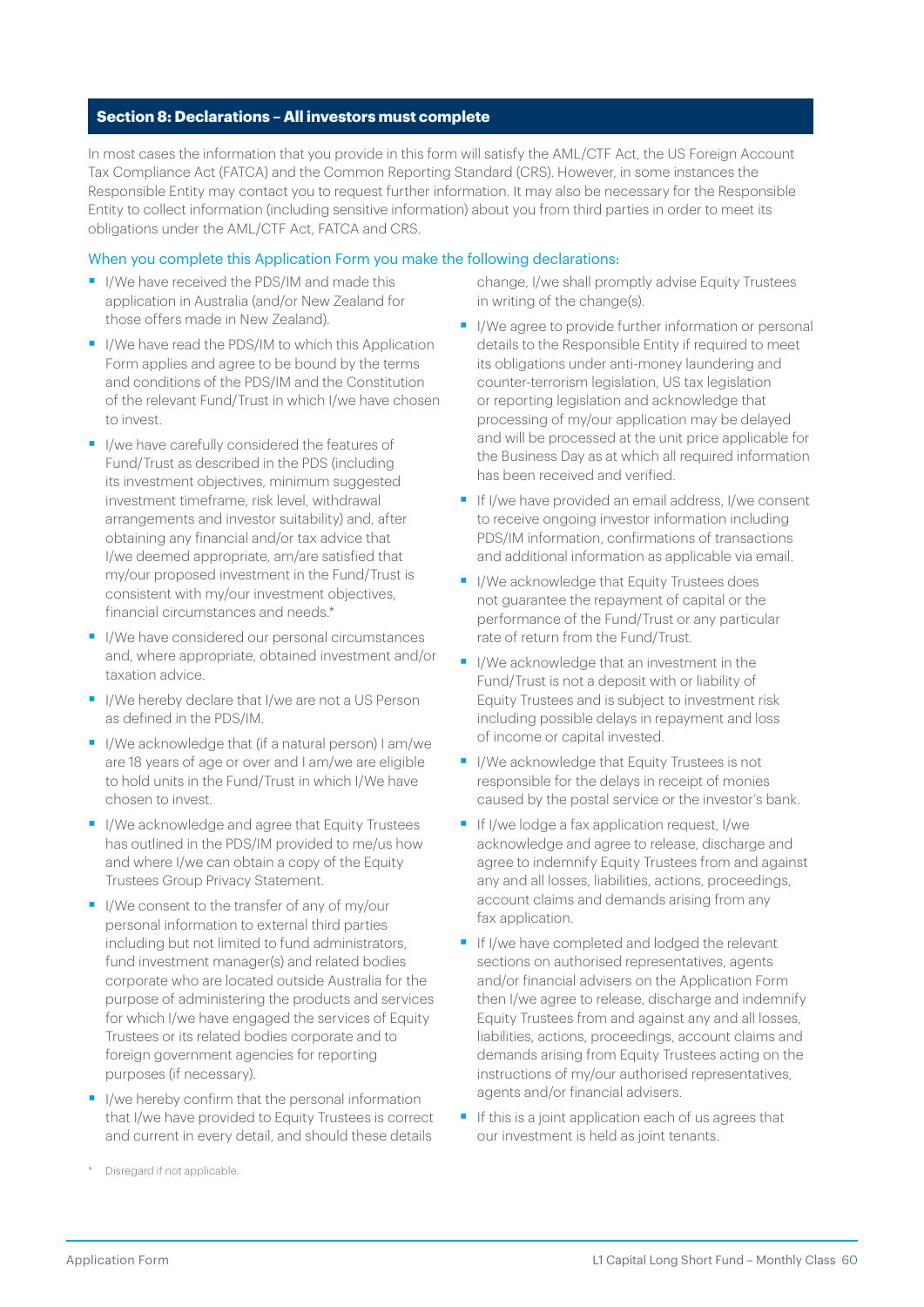- I/We acknowledge and agree that where the Responsible Entity, in its sole discretion, determines that:
	- I/we are ineligible to hold units in a Fund/Trust or have provided misleading information in my/our Application Form; or
	- I/we owe any amounts to Equity Trustees, then I/we appoint the Responsible Entity as my/our agent to submit a withdrawal request on my/our behalf in respect of all or part of my/our units, as the case requires, in the Fund/Trust.
- For Wholesale Clients<sup>\*</sup> I/We acknowledge that I am/we are a Wholesale Client (as defined in Section 761G of the Corporations Act 2001 (Cth)) and are therefore eligible to hold units in the Fund/Trust.
- For New Zealand applicants<sup>\*</sup> I/we have read the terms of the offer relating to New Zealand investors, including the New Zealand warning statement.
- For New Zealand Wholesale Investors\* -I/We acknowledge and agree that:
	- I/We have read the "New Zealand Wholesale Investor Fact Sheet" and PDS/IM or "New Zealand Investors: Selling Restriction" for the Fund/Trust;
	- I am/We are a Wholesale Investor and am/are therefore eligible to hold units in the Fund/Trust; and
	- I/We have not:
		- Offered, sold, or transferred, and will not offer, sell, or transfer, directly or indirectly, any units in the Fund/Trust;
		- Granted, issued, or transferred, and will not grant, issue, or transfer, any interests in or options over, directly or indirectly, any units in the Fund/Trust; and
		- Distributed and will not distribute, directly or indirectly, the PDS/IM or any other offering materials or advertisement in relation to any offer of units in the Fund/Trust, in each case in New Zealand, other than to a person who is a Wholesale Investor; and
	- I/We will notify Equity Trustees if I/we cease to be a Wholesale Investor; and
	- I/We have separately provided a signed Wholesale Investor Certification located at the end of this Application Form.

All references to Wholesale Investor in this Declaration are a reference to Wholesale Investor in terms of clause 3(2) of Schedule 1 of the Financial Markets Conduct Act 2013 (New Zealand).

#### Terms and conditions for collection of Tax File Numbers (TFN) and Australian Business Numbers (ABN)\*

Collection of TFN and ABN information is authorised and its use and disclosure strictly regulated by tax laws and the Privacy Act. Investors must only provide an ABN instead of a TFN when the investment is made in the course of their enterprise. You are not obliged to provide either your TFN or ABN, but if you do not provide either or claim an exemption, we are required to deduct tax from your distribution at the highest marginal tax rate plus Medicare levy to meet Australian taxation law requirements.

For more information about the use of TFNs for investments, contact the enquiries section of your local branch of the ATO. Once provided, your TFN will be applied automatically to any future investments in the Fund/Trust where formal application procedures are not required (e.g. distribution reinvestments), unless you indicate, at any time, that you do not wish to quote a TFN for a particular investment. Exempt investors should attach a copy of the certificate of exemption. For super funds or trusts list only the applicable ABN or TFN for the super fund or trust.

<sup>\*</sup> Disregard if not applicable.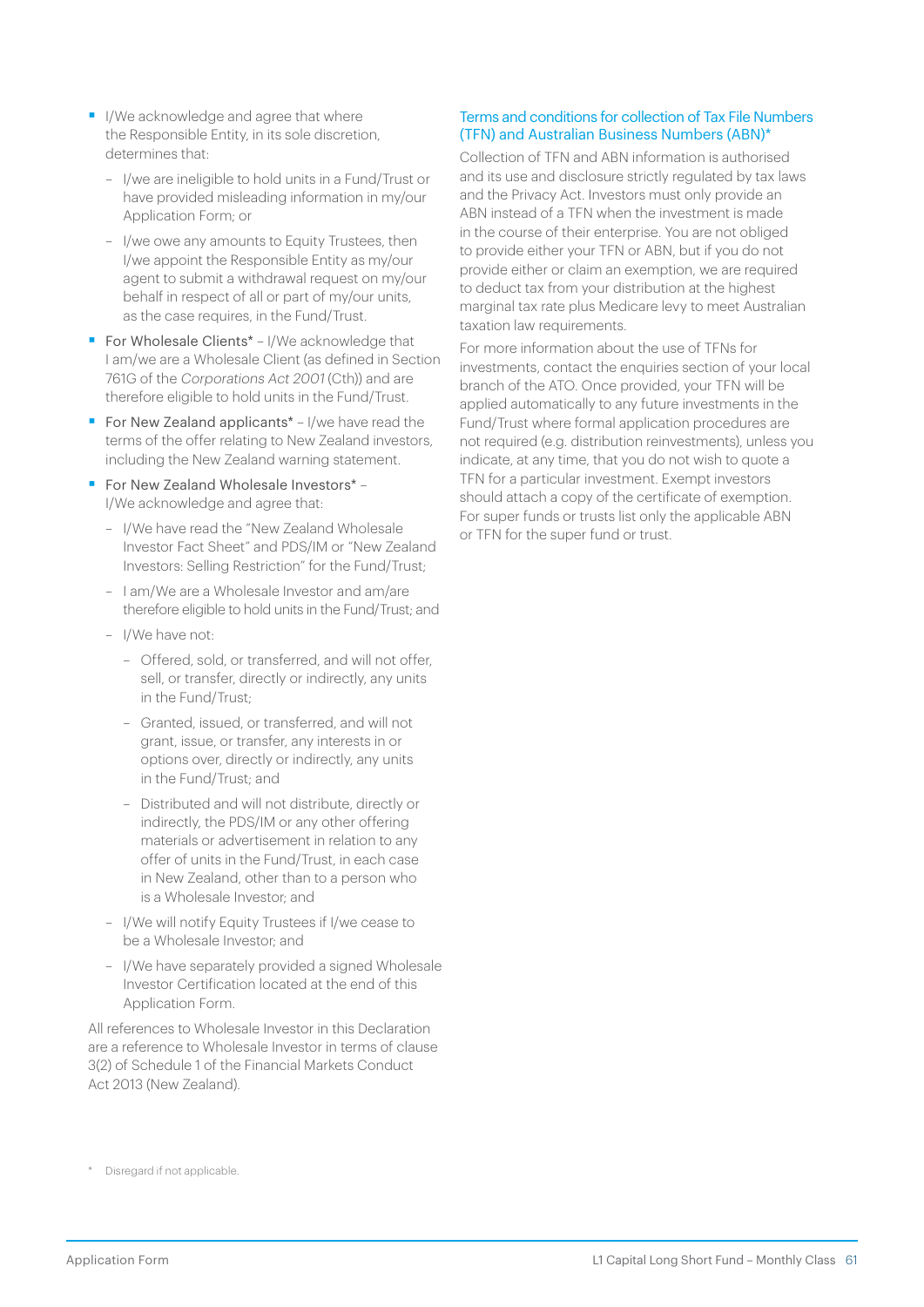#### When you sign this Application Form you declare that you have read, agree to and make the declarations above

| Investor 1                                                                                                          |                                                                          | Investor 2                                                                                                               |      |  |  |
|---------------------------------------------------------------------------------------------------------------------|--------------------------------------------------------------------------|--------------------------------------------------------------------------------------------------------------------------|------|--|--|
| Name of individual/entity                                                                                           |                                                                          | Name of individual/entity                                                                                                |      |  |  |
|                                                                                                                     |                                                                          |                                                                                                                          |      |  |  |
| Capacity (e.g. Director, Secretary, Authorised signatory)                                                           |                                                                          | Capacity (e.g. Director, Secretary, Authorised signatory)                                                                |      |  |  |
|                                                                                                                     |                                                                          |                                                                                                                          |      |  |  |
| Signature                                                                                                           | Date                                                                     |                                                                                                                          | Date |  |  |
|                                                                                                                     |                                                                          |                                                                                                                          |      |  |  |
|                                                                                                                     |                                                                          | Company Seal (if applicable)                                                                                             |      |  |  |
|                                                                                                                     |                                                                          |                                                                                                                          |      |  |  |
|                                                                                                                     |                                                                          |                                                                                                                          |      |  |  |
|                                                                                                                     |                                                                          |                                                                                                                          |      |  |  |
|                                                                                                                     |                                                                          |                                                                                                                          |      |  |  |
| <b>Signing Authority</b>                                                                                            |                                                                          |                                                                                                                          |      |  |  |
|                                                                                                                     |                                                                          | Please tick to indicate signing requirements for future instructions (e.g. withdrawals, change of account details, etc.) |      |  |  |
| Only one investor required to sign                                                                                  |                                                                          | All investors must sign                                                                                                  |      |  |  |
|                                                                                                                     |                                                                          |                                                                                                                          |      |  |  |
| Have you                                                                                                            |                                                                          |                                                                                                                          |      |  |  |
|                                                                                                                     | Completed all sections relevant to you (as set out in the introduction)? |                                                                                                                          |      |  |  |
| Nominated your financial adviser in Section 7 (if applicable)?                                                      |                                                                          |                                                                                                                          |      |  |  |
| Provided certified copies of your identification documents or has your financial adviser completed<br>this for you? |                                                                          |                                                                                                                          |      |  |  |
| Completed all other relevant details and SIGNED the Application Form?                                               |                                                                          |                                                                                                                          |      |  |  |
| If you can tick all of the boxes above, send the following:                                                         |                                                                          |                                                                                                                          |      |  |  |
| Completed Application Form;                                                                                         |                                                                          | Certified copies of identification documents                                                                             |      |  |  |
| by post to:                                                                                                         |                                                                          | or by fax to:                                                                                                            |      |  |  |
| Mainstream Fund Services<br>Client Services Registry Team                                                           |                                                                          | +61 2 9251 3525                                                                                                          |      |  |  |
| GPO Box 4968                                                                                                        |                                                                          | or by email to:                                                                                                          |      |  |  |
| Sydney NSW 2001                                                                                                     |                                                                          | L1@mainstreamgroup.com                                                                                                   |      |  |  |
|                                                                                                                     |                                                                          | For additional applications the duly completed Application Form (including details regarding your direct credit          |      |  |  |

For additional applications the duly completed Application Form (including details regarding your direct credit payment) may be mailed to the postal address above or faxed to the following fax number: +61 2 9251 3525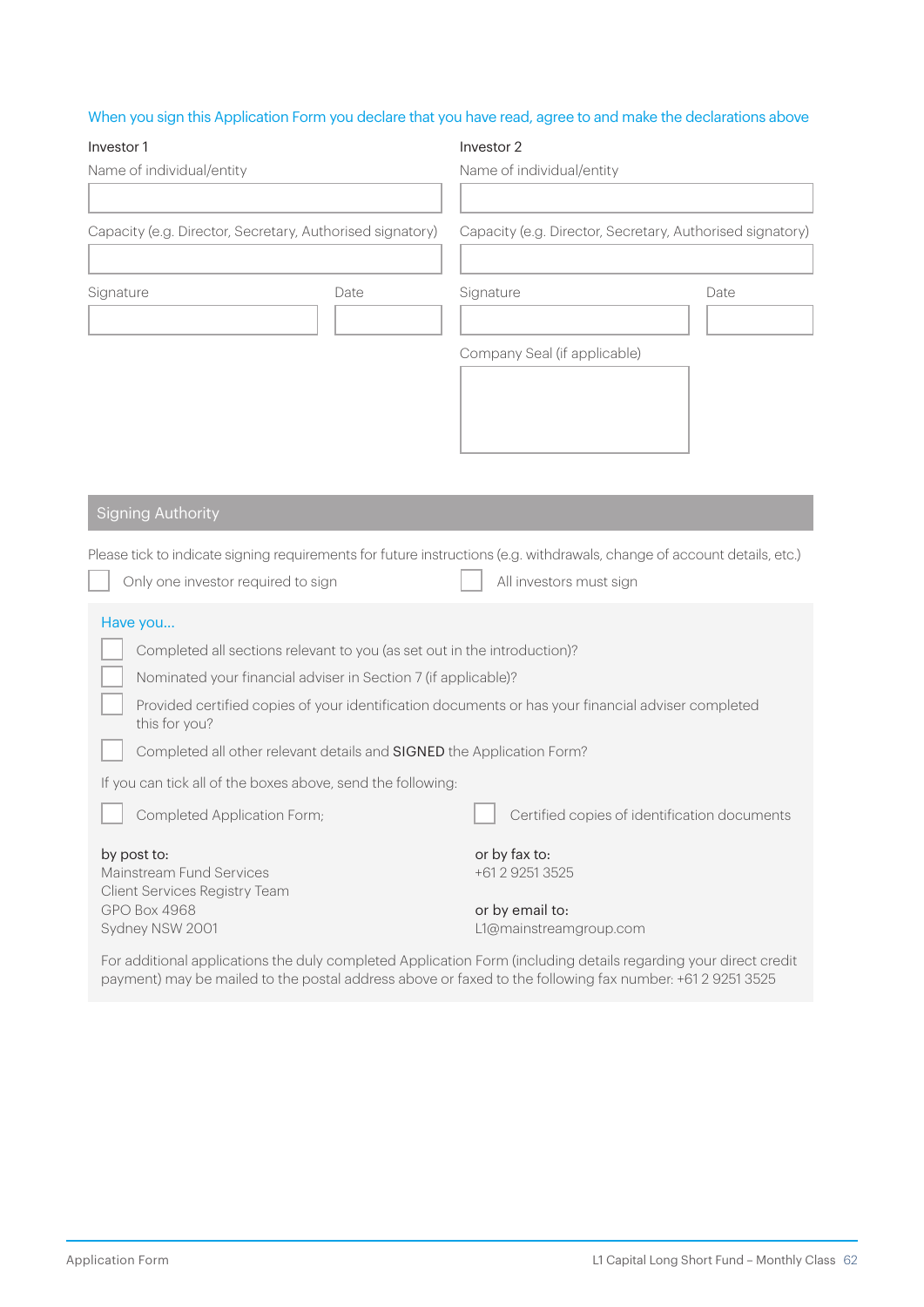#### **Section 9: AML/CTF Identity Verification Requirements**

The AML/CTF Act requires the Responsible Entity to adopt and maintain an Anti-Money Laundering and Counter-Terrorism Financing (AML/CTF) Program. The AML/CTF Program includes ongoing customer due diligence, which may require the Responsible Entity to collect further information.

- Identification documentation provided must be in the name of the investor.
- Non-English language documents must be translated by an accredited translator. Provide both the foreign language document and the accredited English translation.
- Applications made without providing this information cannot be processed until all the necessary information has been provided.
- If you are unable to provide the identification documents described please contact Equity Trustees.

#### These documents should be provided as an original or a CERTIFIED COPY of the original.

#### Who can certify?

Below is an example of who can certify proof of ID documents under the AML/CTF requirements:

- Bailiff
- Bank officer with 5 or more years of continuous service
- Building society officer with 5 or more years of continuous service
- Chiropractor (licensed or registered)
- Clerk of court
- Commissioner for Affidavits
- Commissioner for Declarations
- Credit union officer with 5 or more years of continuous service
- Dentist (licensed or registered)
- Fellow of the National Tax Accountant's Association
- Finance company officer with 5 or more years of continuous service
- Judge of a court
- **•** Justice of the peace
- Legal practitioner (licensed or registered)
- Magistrate
- Marriage celebrant licensed or registered under Subdivision C of Division 1 of Part IV of the Marriage Act 1961
- Master of a court
- Medical practitioner (licensed or registered)
- Member of Chartered Secretaries Australia
- Member of Engineers Australia, other than at the grade of student
- Member of the Association of Taxation and Management Accountants
- Member of the Australian Defence Force with 5 or more years of continuous service
- Member of the Institute of Chartered Accountants in Australia, the Australian Society of Certified Practicing Accountants or the Institute of Public Accountants
- Member of the Parliament of the Commonwealth a State, a Territory Legislature, or a local government authority of a State or Territory
- Minister of religion licensed or registered under Subdivision A of Division 1 of Part IV of the Marriage Act 1961
- Nurse (licensed or registered)
- Optometrist (licensed or registered)
- Permanent employee of Commonwealth, State or local government authority with at least 5 or more years of continuous service
- Permanent employee of the Australian Postal Corporation with 5 or more years of continuous service
- Pharmacist (licensed or registered)
- Physiotherapist (licensed or registered)
- Police officer
- Psychologist (licensed or registered)
- § Registrar, or Deputy Registrar, of a court
- Sheriff
- Teacher employed on a full-time basis at a school or tertiary education institution
- Veterinary surgeon (licensed or registered)

#### When certifying documents, the following process must be followed:

- All copied pages of original proof of ID documents must be certified and the certification must not be older than 2 years.
- The authorised individual must ensure that the original and the copy are identical; then write or stamp on the copied document "certified true copy". This must be followed by the date and signature, printed name and qualification of the authorised individual.
- In cases where an extract of a document is photocopied to verify customer ID, the authorised individual should write or stamp "certified true extract".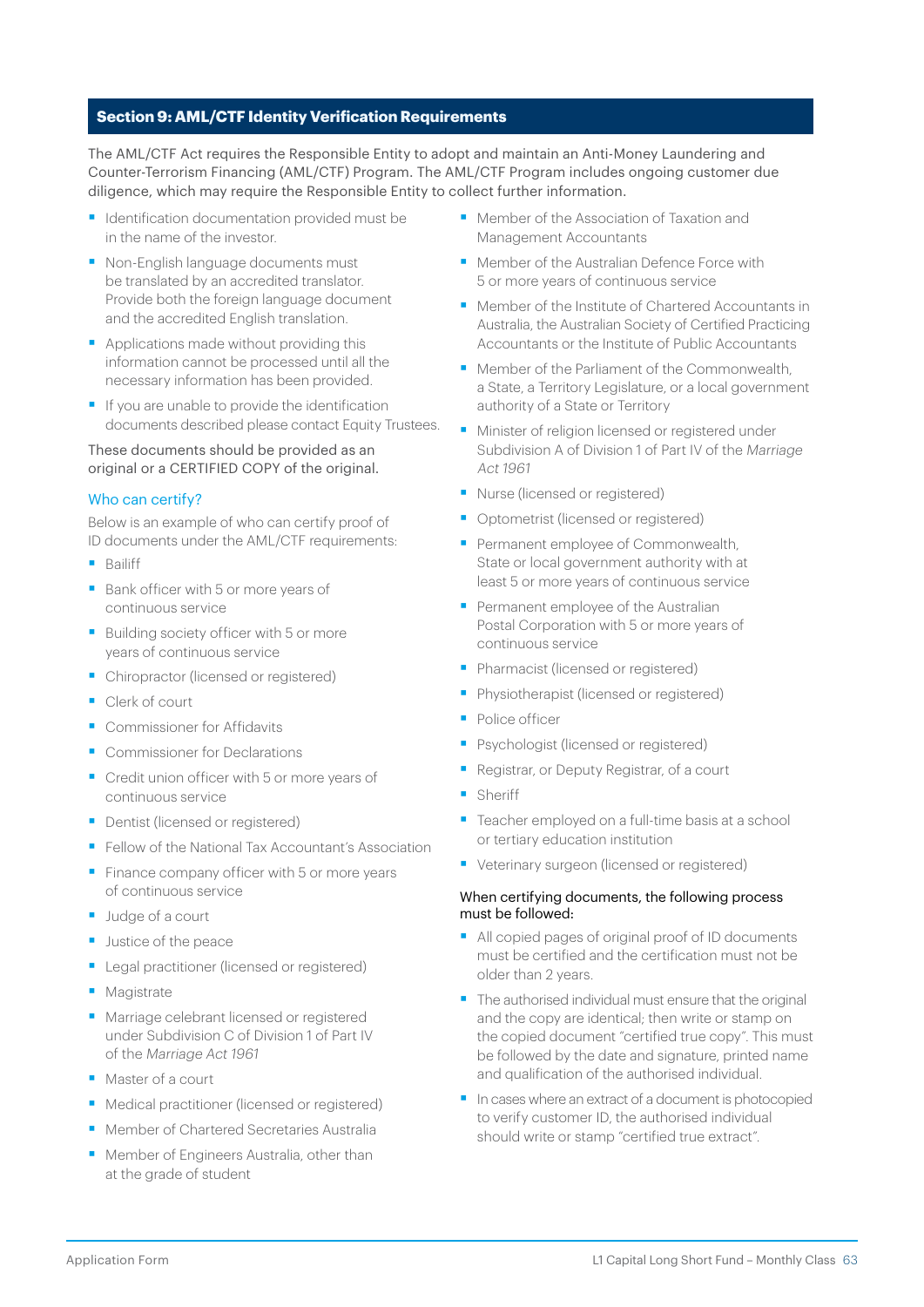### GROUP A: Individuals/Joint

|  | Each individual investor, individual trustee, beneficial owner, or individual agent or authorised representative<br>must provide one of the following primary photographic ID: |  |                                                                                                                                                                                                                                                                                                                                                       |
|--|--------------------------------------------------------------------------------------------------------------------------------------------------------------------------------|--|-------------------------------------------------------------------------------------------------------------------------------------------------------------------------------------------------------------------------------------------------------------------------------------------------------------------------------------------------------|
|  | A current Australian driver's licence (or foreign<br>equivalent) that includes a photo and signature                                                                           |  | A foreign passport or international travel<br>document (must not be expired)                                                                                                                                                                                                                                                                          |
|  | An Australian passport (not expired more than<br>2 years previously)                                                                                                           |  | An identity card issued by a State or Territory<br>Government that includes a photo                                                                                                                                                                                                                                                                   |
|  | If you do NOT own one of the above ID documents, please provide one valid option from Column A and one<br>valid option from Column B.                                          |  |                                                                                                                                                                                                                                                                                                                                                       |
|  | Column A                                                                                                                                                                       |  | <b>Column B</b>                                                                                                                                                                                                                                                                                                                                       |
|  | Australian birth certificate                                                                                                                                                   |  | A document issued by the Commonwealth or a                                                                                                                                                                                                                                                                                                            |
|  | Australian citizenship certificate                                                                                                                                             |  | State or Territory within the preceding 12 months<br>that records the provision of financial benefits to                                                                                                                                                                                                                                              |
|  | Pension card issued by Department<br>of Human Services                                                                                                                         |  | the individual and which contains the individual's<br>name and residential address.                                                                                                                                                                                                                                                                   |
|  |                                                                                                                                                                                |  | A document issued by the Australian Taxation<br>Office within the preceding 12 months that<br>records a debt payable by the individual to the<br>Commonwealth (or by the Commonwealth to the<br>individual), which contains the individual's name<br>and residential address. Block out the TFN before<br>scanning, copying or storing this document. |
|  |                                                                                                                                                                                |  | A document issued by a local government body<br>or utilities provider within the preceding 3 months<br>which records the provision of services to that<br>address or to that person (the document must contain<br>the individual's name and residential address).                                                                                     |
|  |                                                                                                                                                                                |  | If under the age of 18, a notice that: was issued to<br>the individual by a school principal within the<br>preceding 3 months; and contains the name and<br>residential address; and records the period of<br>time that the individual attended that school.                                                                                          |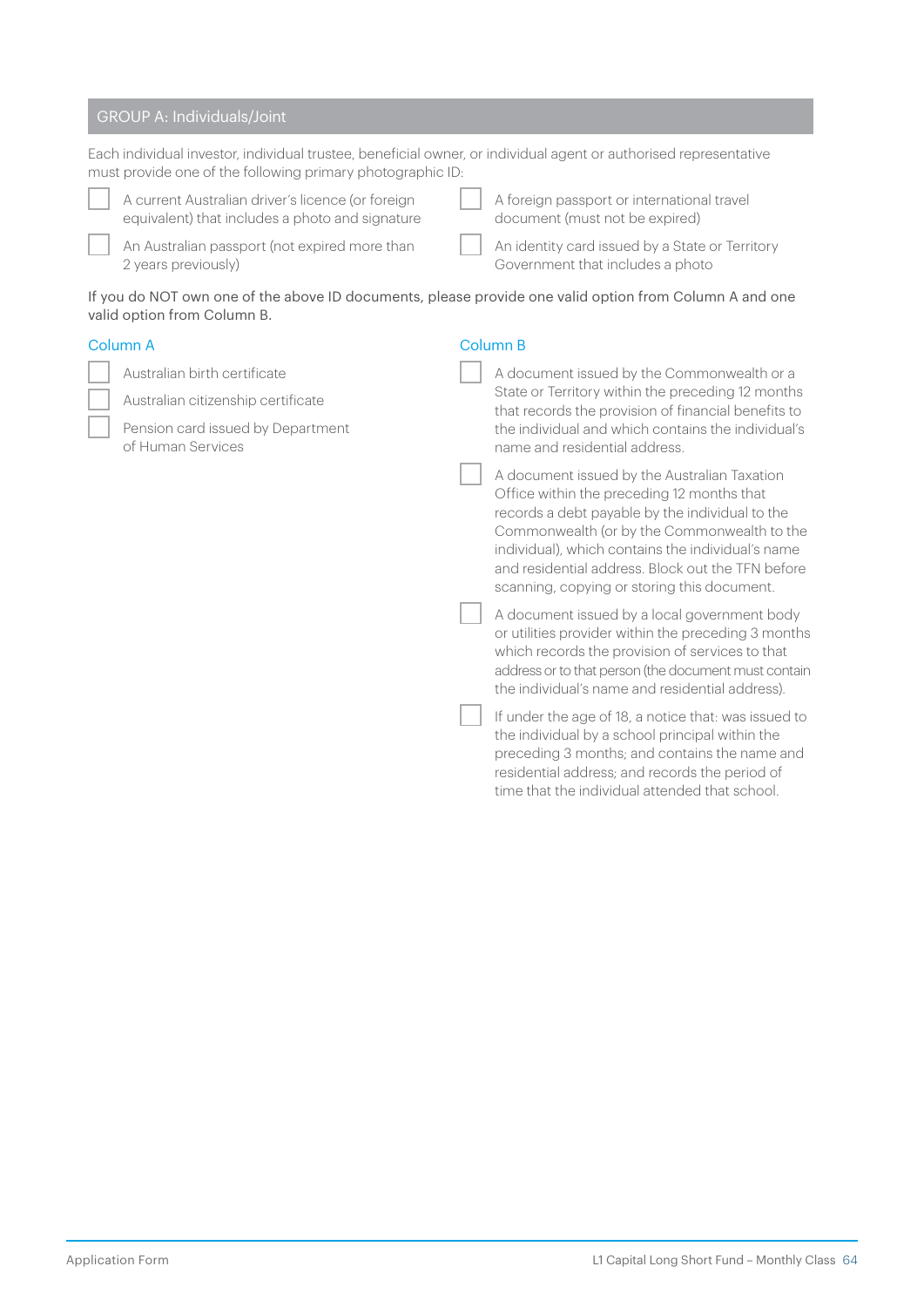#### GROUP B: Companies

| For Australian Registered Companies, provide one                                                                                |                                                                                                                                                                                                      | For Foreign Companies, provide one of the following:                                                                                                                                                                                                                                                                                                                                                |                                                                                                 |  |
|---------------------------------------------------------------------------------------------------------------------------------|------------------------------------------------------------------------------------------------------------------------------------------------------------------------------------------------------|-----------------------------------------------------------------------------------------------------------------------------------------------------------------------------------------------------------------------------------------------------------------------------------------------------------------------------------------------------------------------------------------------------|-------------------------------------------------------------------------------------------------|--|
| of the following (must clearly show the Company's<br>full name, type (private or public) and ACN):                              |                                                                                                                                                                                                      |                                                                                                                                                                                                                                                                                                                                                                                                     | A certified copy of the company's Certificate<br>of Registration or incorporation issued by the |  |
|                                                                                                                                 | A certified copy of the company's Certificate<br>of Registration or incorporation issued by ASIC                                                                                                     |                                                                                                                                                                                                                                                                                                                                                                                                     | foreign jurisdiction(s) in which the company<br>was incorporated, established or formed         |  |
|                                                                                                                                 | A copy of information regarding the company's<br>licence or other information held by the relevant<br>Commonwealth, State or Territory regulatory<br>body, e.g. AFSL, RSE, ACL, etc                  |                                                                                                                                                                                                                                                                                                                                                                                                     | A certified copy of the company's articles of<br>association or constitution                    |  |
|                                                                                                                                 |                                                                                                                                                                                                      |                                                                                                                                                                                                                                                                                                                                                                                                     | A copy of a company search on the ASIC<br>database or relevant foreign registration body        |  |
|                                                                                                                                 | A full company search issued in the previous<br>3 months or the company's last annual statement<br>issued by ASIC                                                                                    |                                                                                                                                                                                                                                                                                                                                                                                                     | A copy of the last annual statement issued<br>by the company regulator                          |  |
|                                                                                                                                 | If the company is listed on an Australian securities<br>exchange, provide details of the exchange and<br>the ticker (issuer) code                                                                    | All of the above must clearly show the company's<br>full name, its type (i.e. public or private) and the ARBN<br>issued by ASIC, or the identification number issued<br>to the company by the foreign regulator.<br>In addition, please provide verification documents<br>for each beneficial owner or controlling person<br>(senior managing official and shareholder) as listed<br>under Group A. |                                                                                                 |  |
|                                                                                                                                 | If the company is a majority owned subsidiary<br>of a company listed on an Australian securities<br>exchange, provide details of the holding company<br>name, its registration number, e.g. ACN, the |                                                                                                                                                                                                                                                                                                                                                                                                     |                                                                                                 |  |
| securities exchange and the ticker (issuer) code                                                                                |                                                                                                                                                                                                      | A beneficial owner of a company is any person entitled<br>(either directly or indirectly) to exercise 25% or more                                                                                                                                                                                                                                                                                   |                                                                                                 |  |
| All of the above must clearly show the company's<br>full name, its type (i.e. public or private) and the ACN<br>issued by ASIC. |                                                                                                                                                                                                      | of the voting rights, including a power of veto, or<br>who holds the position of senior managing official                                                                                                                                                                                                                                                                                           |                                                                                                 |  |

### GROUP C: Trusts

| For a Registered Managed Investment Scheme,                 |
|-------------------------------------------------------------|
| Government Superannuation Fund or a trust registered        |
| with the Australian Charities and Not-for-Profit Commission |
| (ACNC), or a regulated, complying Superannuation            |
| Fund, retirement or pension fund (including a self-         |
| managed super fund), provide one of the following:          |

| A copy of the company search of the relevant |  |
|----------------------------------------------|--|
| regulator's website, e.g. APRA, ASIC or ATO  |  |

A copy or relevant extract of the legislation establishing the government superannuation fund sourced from a government website

A copy from the ACNC of information registered about the trust as a charity

Annual report or audited financial statements

A certified copy of a notice issued by the ATO within the previous 12 months

A certified copy of an extract of the Trust Deed (i.e. cover page and signing page and first two pages that describes the trust, its purpose, appointer details and settlor details, etc.)

For all other Unregulated trust (including a Foreign trust), provide the following:

(or equivalent) and is thus the controlling person.

A certified copy of an extract of the Trust Deed (i.e. cover page and signing page and first two pages that describes the trust, its purpose, appointer details and settlor details, etc.)

If the trustee is an individual, please also provide verification documents for one trustee as listed under Group A.

If the trustee is a company, please also provide verification documents for a company as listed under Group B.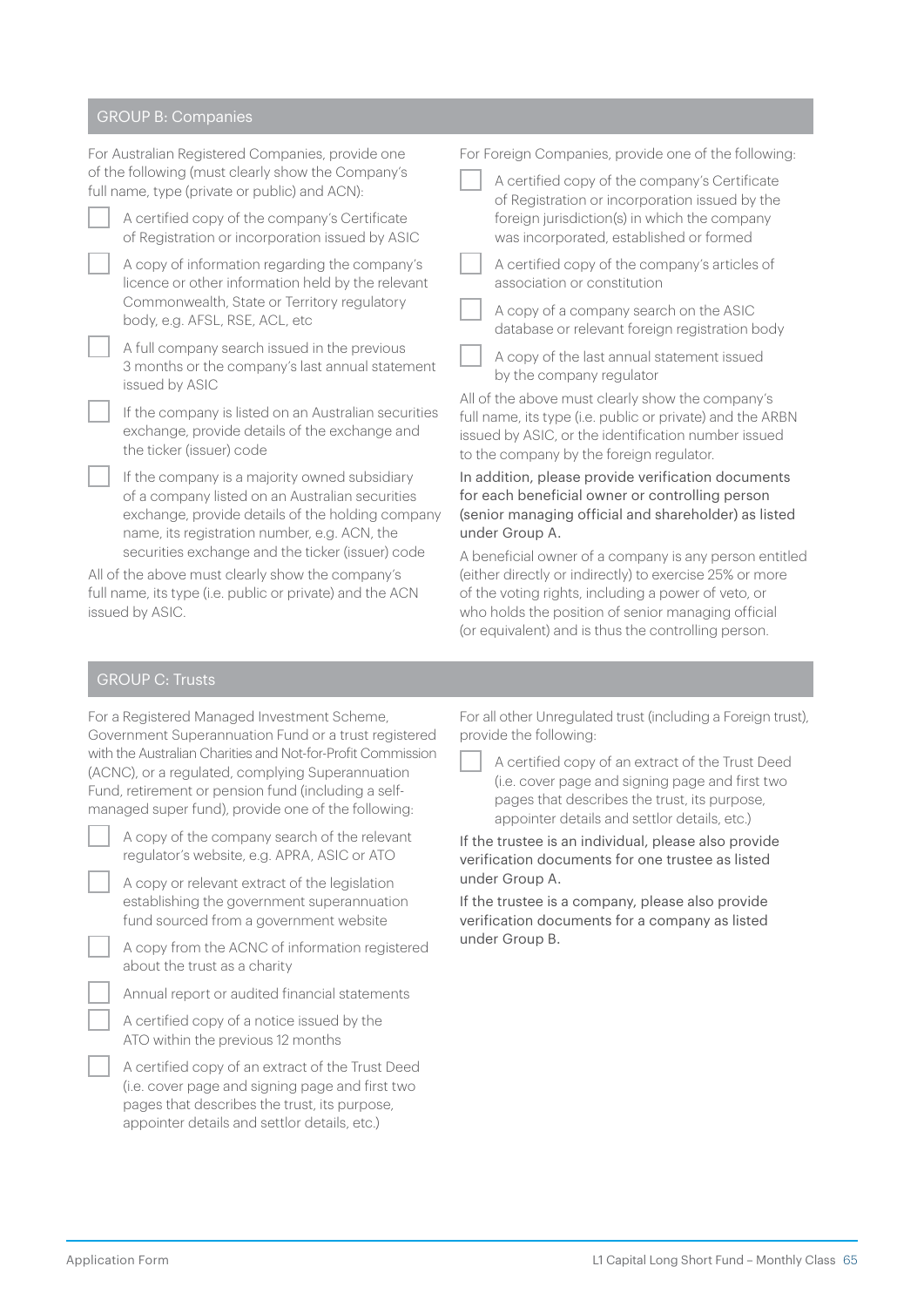#### GROUP D: Authorised Representatives and Agents

In addition to the above entity groups:

If you are an Individual Authorised Representative or Agent – please also provide the identification documents listed under Group A

If you are a Corporate Authorised Representative or Agent – please also provide the identification documents listed under Group B

All Authorised Representatives and Agents must also provide a certified copy of their authority to act for the investor, e.g. the POA, guardianship order, Executor or Administrator of a deceased estate, authority granted to a bankruptcy trustee, authority granted to the State or Public Trustee, etc.

#### **Section 10: Glossary**

Custodian – means a company that:

- a) is acting in the capacity of a trustee; and
- b) is providing a custodial or depository service of the kind described in item 46 of table 1 in subsection 6(2) of the Anti-Money Laundering and Counter-Terrorism Financing Act 2006 (AML/CTF Act); and
- c) either:
	- i. holds an Australian financial services licence authorising it to provide custodial or depository services under the Corporations Act 2001; or
	- ii. is exempt under the Corporations Act 2001 from the requirement to hold such a licence; and
- d) either:
	- i. satisfies one of the 'geographical link' tests in subsection 6(6) of the AML/CTF Act; or
	- ii. has certified in writing to the relevant reporting entity that its name and enrolment details are entered on the Reporting Entities Roll; and
- e) has certified in writing to the relevant reporting entity that it has carried out all applicable customer identification procedures and ongoing customer due diligence requirements in accordance with Chapter 15 of the AML/CTF Rules in relation to its underlying customers prior to, or at the time of, becoming a customer of the reporting entity.